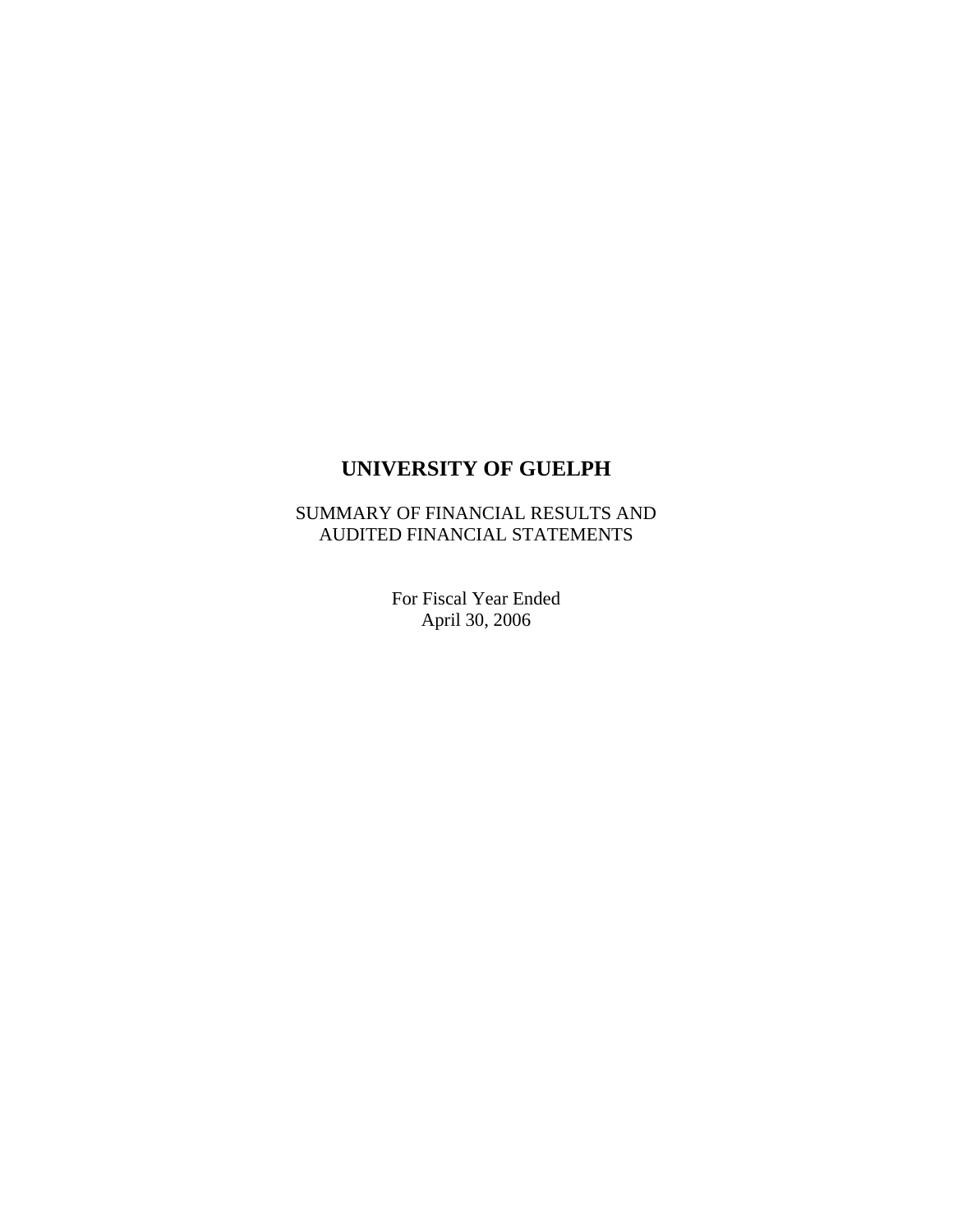*The following report summarizes University financial results for the year ended April 30, 2006 (referred to as fiscal 2006) as presented in the audited financial statements. These statements have been prepared under w specific accounting principles that are set by the Canadian Institute of Chartered Accountants (CICA) for not for profit organizations. Unless otherwise noted, all dollars are expressed in millions - "M"* 

The University of Guelph receives funds from a variety of sources (see Graph A). Many of these funds are restricted by the agency, organization or donor as to use and may not be used for general operating expenses. As a result, the University records its financial activities on a fund accounting basis where financial transactions are segregated according to major University activities, external restrictions on funding and the expendability of funds. (A fund is a self-balancing set of financial accounts including both balance sheet and income statement accounts.) The University currently reports on five different funds: Operating, Capital, Ancillary Enterprises, Research and Trust and Endowment. A description of each of these funds can be found on page 18.

Overall in 2006, University revenue increased by \$11.1 million or 2.2% (refer to Graph A). University Expenses totaled \$521.7 million (see Graph B), an increase of 0.9% or \$4.8 million.

<span id="page-1-0"></span>



#### **Summary of Events**

The fiscal 2006 financial statements reflect the financial impact of several significant events. The following is a summary of these events; further detailed analysis of these and other highlights of fiscal 2006 results are contained in the balance of this report.

• **Capital Acquisitions:** The University initiated a number of major capital projects starting in 2002/2003 to meet its strategic planning objectives to improve existing facilities, including the reduction of deferred maintenance and to provide new space to meet the needs of additional planned enrolments. In support of these plans, the University recorded a major increase in its external debt in fiscal 2003 as the result of its issuance of a \$100-million, 40-year debenture. The proceeds of this additional debt are designated to finance major capital projects in the context of longterm strategic plans. Fiscal 2006 saw the continuation of this major capital construction program with the acquisition of \$100.7 million (\$80.4 million in fiscal 2005) in capital assets, \$38 million of which were related to the University's major "SuperBuild"<sup>[1](#page-1-0)</sup>

<sup>|&</sup>lt;br>|<br>| *"SuperBuild" refers to the provincial government's 2001 capital program designed to create new physical space for the "double cohort". Under this program, the University received \$45.0 million in 2002 toward the construction of new teaching (Rozanski Hall) and science buildings and smaller amounts in subsequent years for a number of deferred-maintenance and academic building projects.*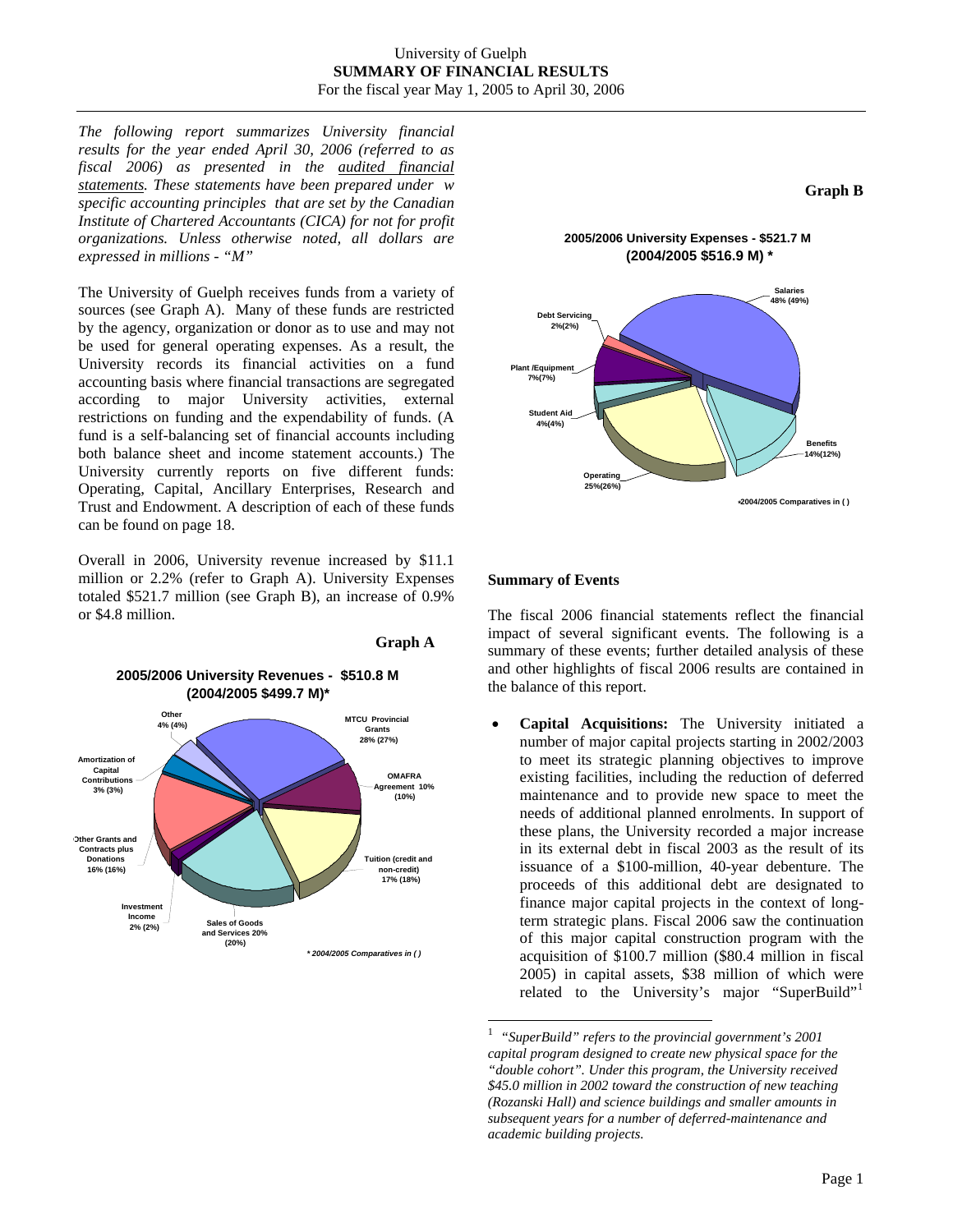project. Other acquisitions reflect the combined impact of both increased research funding under federal and provincial government programs and a general increase in teaching equipment purchases and renovations funded from new enrolment revenues. By the end of fiscal 2006, the University had used \$69 million of the \$100-million debenture, which had been previously invested in short-term high-quality investments. Refer to page 7 for more details on the costs and revenues associated with this capital program.

**Benefits** (14% of total expenses) increased by \$9.9 million or 15.9% to \$72.2 million or 28.9% of salaries (from \$62.3 million or 24.4% of salaries in fiscal 2005). Refer to Graph C. Almost all (\$9.6 million of the \$9.9 million increase) of this increase reflects the impact of accounting<sup>[2](#page-2-0)</sup> for the employer costs for postemployment benefits (pension and other benefits such as dental and health care coverage).



This year, the calculated post-employment expense increased significantly to \$42.4 million (\$32.8 in 2005). This increase reflects the impact of higher liabilities for post-employment benefits, due to lower long-term interest rates (which are used in calculating future costs - the lower the interest rate the higher the present value of future costs) and higher health benefit costs especially those for drugs. The increased liability was partially offset by an improvement in the market value of pension assets used to fund liabilities. (refer to

Schedule 4 - Employee Future Benefits on Page 35 for additional details.)

In recording the impact of these credits/charges over the past several years, the University has incurred an accumulated unrestricted deficit of \$44.7 million. Refer to Note 11- Unrestricted Net Assets on page 27. On a cash basis, total cash payments for benefits decreased from \$43.4 million in fiscal 2005 to \$39.1 million in fiscal 2006. Cash contributions for post-employment liabilities decreased by \$4.6 million from \$13.9 million in fiscal 2005 to \$9.3 million in fiscal 2006. This reflects the conservation of cash for pension contributions pending completion of the actuarial valuation at September 30, 2006 when it is anticipated significant employer contributions will be required. Cash expenses for other (statutory and negotiated) employer benefit costs (non-post employment related) increased by 1.0% or \$0.3 million to \$29.8 million (\$29.5 million in fiscal 2005).

#### **More Details on Major Changes in Fiscal 2006 - All Funds**

### **REVENUES:**

Revenues from all sources were \$510.8 million, an increase of 2.2% or \$11.1 million from fiscal 2005 (\$499.7 million). Most of the increase in revenue was in the major categories of MTCU funding and the sales of goods and services. The following summarizes the major changes in revenues compared to fiscal 2005:

• Provincial grants from the **Ministry of Training Colleges and Universities** (28% of total revenues) increased by \$6.7 million or 5.0%. In 2006 additional grants were received under MTCU's new Quality Improvement Fund. These funds were specifically identified for initiatives aimed at improving quality within the university sector. Additional grants were also received for compensatory funding as a result of the government's commitment to freeze postsecondary tuition fees. Funding previously received under the Accessibility program (funds received for accepting additional enrolments, mainly undergraduate) formed part of the basic grant envelope in fiscal 2006. No additional provincial funding was received to cover on-going operating cost increases due to inflation.

<span id="page-2-0"></span><sup>&</sup>lt;sup>2</sup> *For audited statement purposes, all employer future obligations for employee post-employment benefits are accounted for as they are earned (accrued), not as they are actually paid (cash). Application of this standard can create significant changes in accounting expense from year to year depending on financial market conditions at the time the expense is calculated.*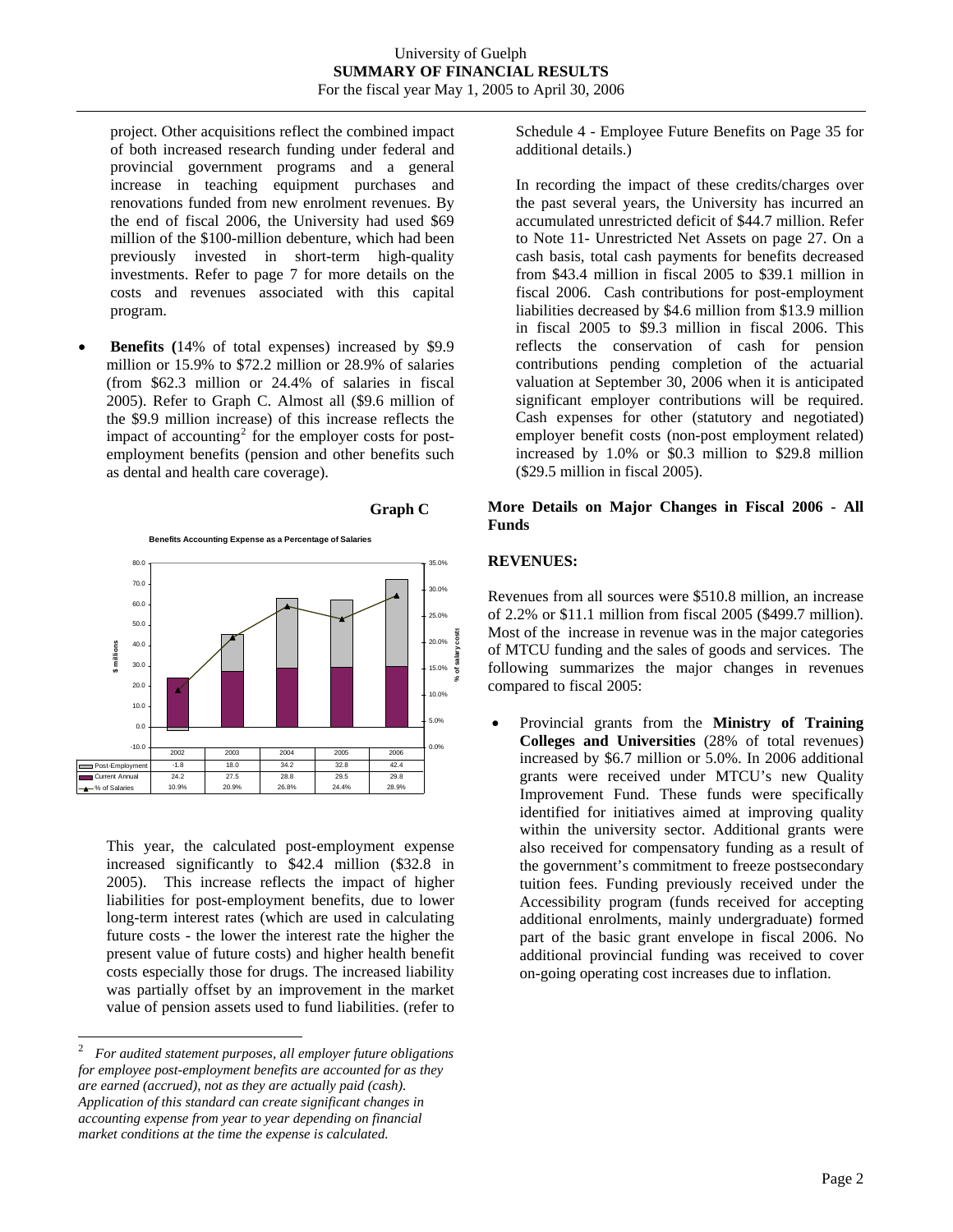#### University of Guelph **SUMMARY OF FINANCIAL RESULTS**  For the fiscal year May 1, 2005 to April 30, 2006

- Provincial funding recognized under the research, teaching and laboratory contract agreement with the **Ontario Ministry of Agriculture, Food and Rural Affairs** (OMAFRA) (10% of total revenues) increased by \$0.7 million or 1.4%, reflecting an increase in provincial cash spent by operating units. OMAFRA agreement activities at the University have two sources of funding: funds from the province<sup>[3](#page-3-0)</sup> and general revenues earned at facilities supported under the agreement. The general revenues<sup> $4$ </sup> are derived mainly from the sale of produce, tuition revenues and laboratory fees. Since fiscal 2000, these nonprovincial sources of revenue have grown significantly, and now provide 35% of funding under the agreement (as compared to 22% in 2000). This trend is consistent with the objectives to both grow and diversify non-provincial revenues for all operations under the contract. On April 1, 2006, under a revised agreement with OMAFRA, the University assumed responsibility for the physical plant operations of the research stations and regional campuses related to the OMAFRA contract. Previously this responsibility rested with the province. Funding (\$4.3 million annually of which \$0.358 million was received in fiscal 2006) will be transferred with this responsibility.
- **Enrolment:** Over the course of two fiscal years, 2003 and 2004, the University absorbed the first-year impact of the "double cohort" (elimination of grade 13 in Ontario) where a new curriculum grade 12 and the final year of grade 13 students graduated together in the spring of 2003. In fiscal 2005, the University reduced its first-year intake as part of its overall strategic plan to hold total main campus enrolment in credit courses<sup>[5](#page-3-2)</sup> to  $18,000$  FTE's (Full-Time Equivalents where part-time and part-year student enrolments are converted to full-time equivalents). This enrolment target was maintained for fiscal 2006 however the University experienced a small reduction (about 100 students) relative to its target resulting in a total enrolment decrease in fiscal 2006 of 0.7% to

l

17,538 FTEs (refer to Graph D). This reduction was not significant in terms of impact on tuition revenues or enrolment based provincial funding.

#### **Graph D**





- **Tuition Revenue** (17% of total revenues) remained relatively constant (\$0.1 million decrease) at \$88.7 million. Tuition Revenue consists of revenues earned for both credit and non-credit courses. Non-credit courses include a wide variety of courses ranging from general continuing education to OMAFRA diploma and professional certification programs. (Non-credit courses and international student enrolments are not eligible for funding support from MTCU.) 90% or \$80.1 M of the University's total tuition revenue of \$88.7 M received in fiscal 2006 was earned under credit programs. Tuition revenue earned from MTCU credit-course revenues decreased by \$0.1 million to \$80.1 million, consistent with the slight decline in credit-course enrolment. Overall non-credit tuition remained unchanged compared to the previous year.
- **Sales of Goods and Services** (20% of total revenues) increased by \$5.1 million or 5.2% which included:
	- a \$3.3-million increase in the sale of produce/livestock, royalties and laboratory services under the OMAFRA agreement;
	- a \$1.2-million increase in revenues from services provided to the University of Guelph-Humber;
	- a \$0.6 million net increase from a large variety of activities such as user fees charged for OVC (Ontario Veterinary College) teaching hospital services, laboratory fees, services provided by the Ancillary Enterprises Fund (additional details provided on Page 9), printing and the recovery of miscellaneous service costs.

<span id="page-3-0"></span><sup>3</sup> *Because of the restricted nature of provincial funding under the contract with OMAFRA, recognition of revenue from provincial funds occurs only as these funds are spent. Unused provincial funds are recorded as deferred revenue on the University's balance sheet until required.* 

<span id="page-3-1"></span><sup>4</sup> *General revenues earned under the agreement with OMAFRA are recorded on these statements in the appropriate category such as Tuition, Sales of Goods and Services or Other Revenue.* <sup>5</sup>

<span id="page-3-2"></span>*The University receives tuition revenues under a variety of different programs. "Credit" programs refers to graduate and undergraduate university degree programs. For most of these programs tuition rates are regulated under specific guidelines set by the provincial government and administered by the Ministry of Training, Colleges and Universities (MTCU). By following these guidelines the University receives provincial operating grant funding based on enrolment in these programs.*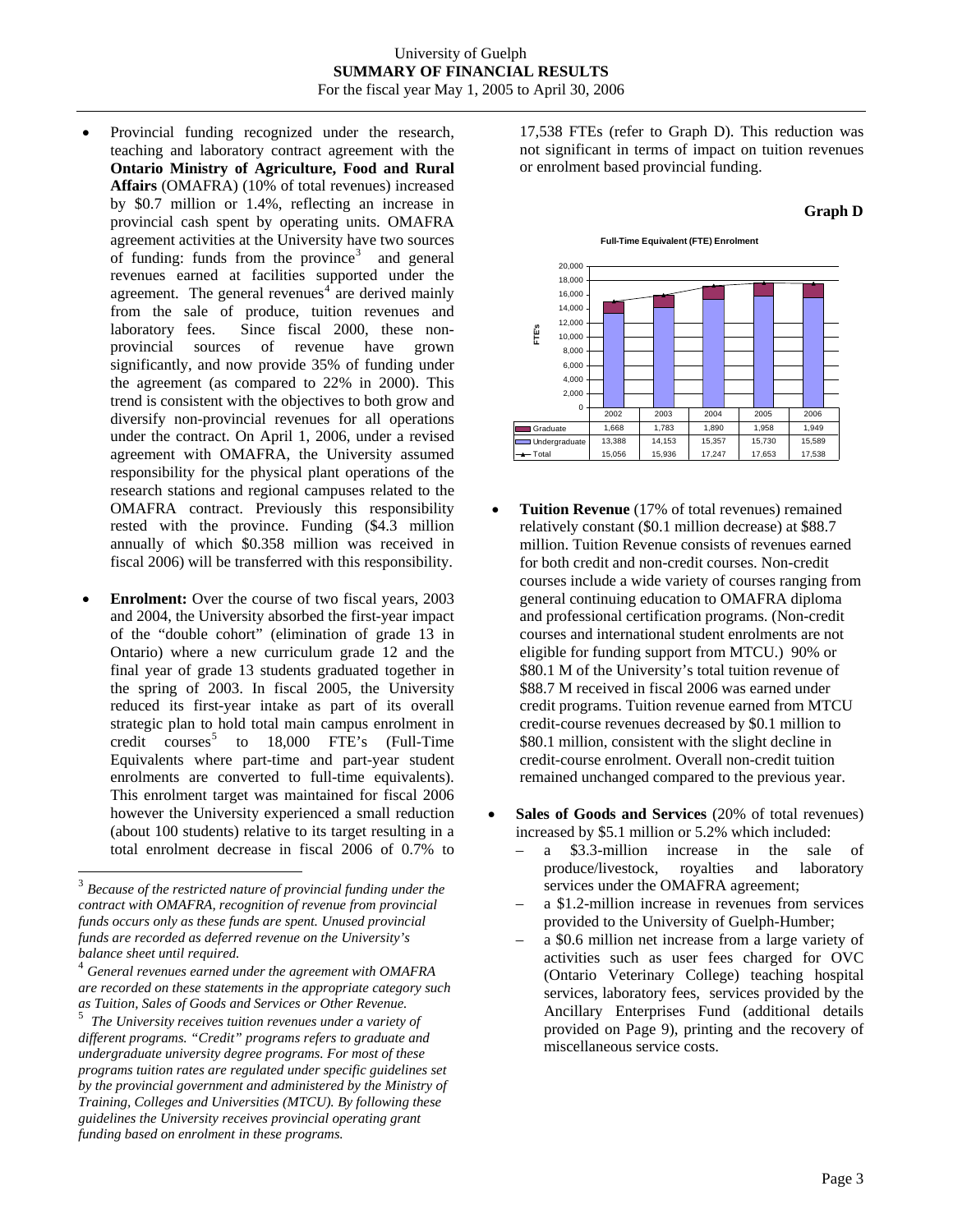### **EXPENSES:**

University Expenses which totaled \$521.7 million (see Graph B) increased 0.9% or \$4.8 million from fiscal 2005 (\$516.9 million).

Major components of this change over last year are:

- **Salaries** (48% of total expenses) In fiscal 2006, the University's total recorded salaries decreased by \$5.4 million or 2.1%. Salaries in fiscal 2005 included \$12.2 million in restructuring  $costs<sup>6</sup>$  $costs<sup>6</sup>$  $costs<sup>6</sup>$  associated with the University's budget plan to discontinue certain positions over the 2004/2005 and 2005/2006 fiscal years. Restructuring costs in 2006 totaled \$1.9 million (\$12.2 million in 2005) accounting for a \$10.3 million decrease in fiscal 2005/2006 salaries expense. A partial offset to the decrease in restructuring costs was an expense increase of \$4.9 million (1.9% of salary costs), reflecting the impact of negotiated salary increases for various employee groups net of position reductions.
- **Benefits** (14% of total expenses) increased by \$9.9 million to \$72.2 million or 28.9% of salaries from \$62.3 million or 24.4% of salaries in fiscal 2005. (Described on Page 2.)
- **Operating Expenses** (23% of total expenses) decreased by \$1.6 million or 0.8%. Operating expenses, excluding utilities, decreased by \$2.8 million or 1.7% reflecting a general decrease of purchases of supplies, services and equipment. Partially offsetting this decrease was an increase of \$1.2 million in utility costs from both increased usage (new building space to be serviced) and rate increases.
- **Scholarships and Bursaries**: Total University spending on Scholarships and Bursaries decreased by \$0.5 million or 2.6% to \$18.9 million (\$19.4 million in fiscal 2005; refer to Graph E). Scholarships and Bursaries have two main sources of funding: the Operating Fund and externally restricted funds, e.g., grants, donations and endowments. The decrease in 2006 was within the Operating Fund (\$0.6 million), but was partially offset by an increase from externally restricted funds (\$0.1 million). This decrease reflects

l

the lower number of first-year entrance awards as a direct result of a slightly lower intake in the fall of 2005 (compared to the fall of 2004). Student aid funding is now approximately 23.6% (24.2% in 2005) of total credit tuition revenues. Of the \$18.9 million, 43% is funded from the Operating Fund and 57% from trust (restricted) funds, including endowments.

### **Graph E**

Student Aid: Scholarships, Bursaries As a Percentage of Tuition Revenue (Credit)



• **Capital Asset Amortization:** In accordance with CICA accounting requirements, the cash costs of major equipment and building acquisitions are not charged to income as they occur but over the expected useful life of the related asset. (Refer to note 2 (f) on page 19 of the financial statements for the specific policy). The charge to income is called amortization (sometimes also referred to as depreciation). In fiscal 2006 this charge increased by \$2.8 million or 8% over 2005. This increase is the direct result of capital acquisitions (equipment, buildings and major renovations) over the past several years paid for mainly by external grants and debt financing. (refer to the section on the Capital Fund on page 7.)

### **LONG-TERM DEBT AND INTEREST:**

In fiscal 2003, the University issued a \$100 million 6.24% unsecured debenture due in 2042. Debenture proceeds will continue to provide financing for major capital projects identified by the University as part of its strategic planning process. Projects targeted to receive these funds are Rozanski Hall, a major teaching classroom complex completed in the fall of 2003; an extension to the MacKinnon Building to provide faculty offices for the arts and social science, completed in fiscal 2006 and the new science complex to be completed in fiscal 2008. The total combined cost of these three projects is estimated at \$171.0 million. Funds from the provincial SuperBuild Growth Fund program, targeted federal and provincial grants and

<span id="page-4-0"></span><sup>6</sup> *Restructuring costs are lump sum payments made to employees approved by the University under special incentive programs to either resign or accept early retirement. Two programs in each of 2004/2005 and 2005/2006 were approved by the board with total costs of each program not to exceed \$12 million. The University received Board of Governors approval to repay all restructuring costs by 2010/2011 at a minimum rate of \$2 million per year, a process that began in fiscal 2005/2006 (refer to Note 11 on Page 27 of this report for the status of that repayment plan.)*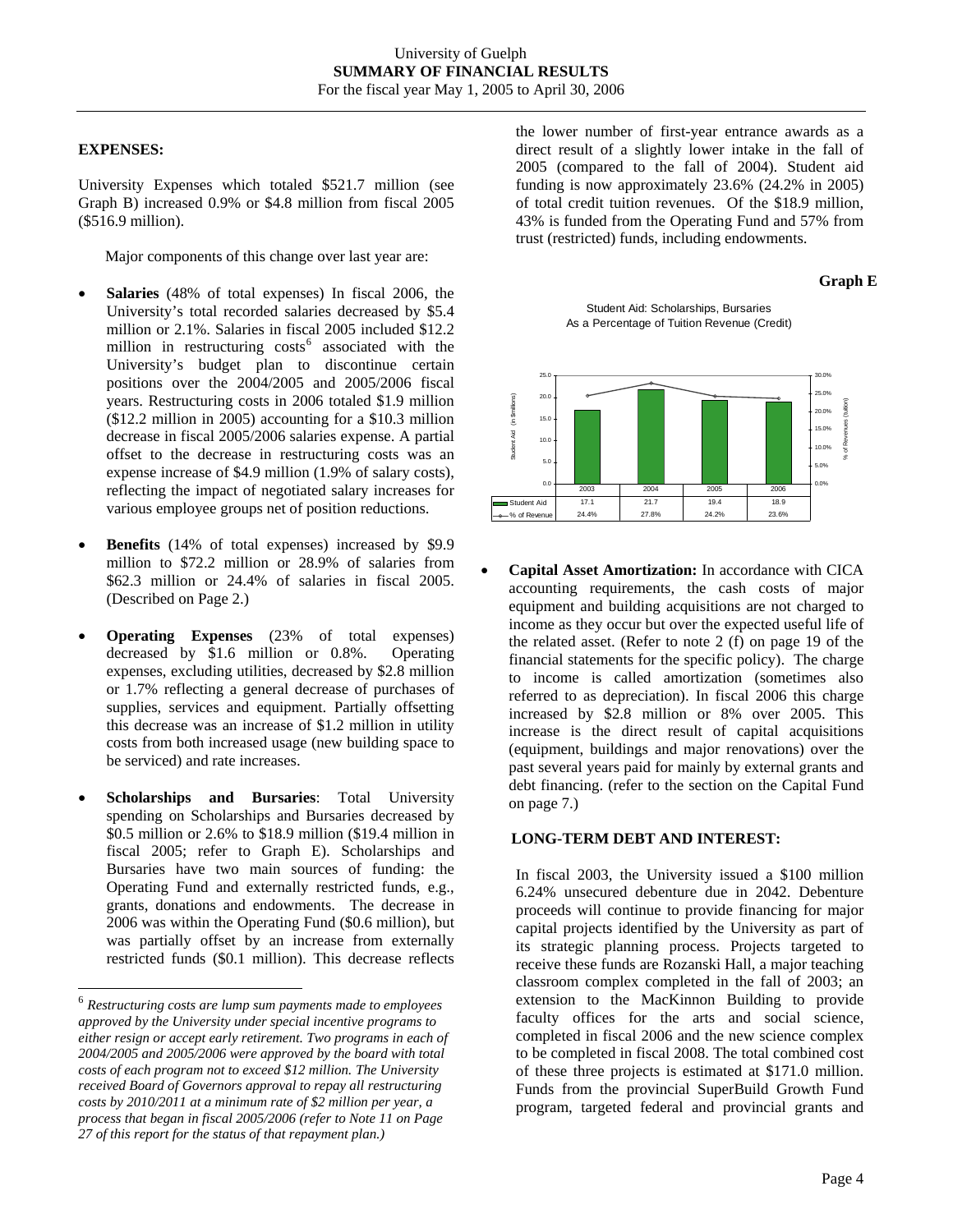donations will also provide a significant portion of the funding for these costs. **Graph F**

Total Debt and Debt Servicing



45% and 4.5% respectively.

The cost of the debenture is reflected in the interest expense of \$10.5 million (\$10.7 million in 2005). Total external debt and debt servicing as a percentage of total University revenue are 31.0% (32.3% in 2005) and 2.6% (2.8% in 2005) respectively (refer to Graph F). The decline in total debt and both percentages from 2005 reflects both growth in total income and repayment of \$2.6 million in external debt.<sup>[7](#page-5-0)</sup> No additional debt was incurred in fiscal 2006. Both percentages are within University policy limits of 45% and 4.5%, respectively.

### **The Endowment Fund:**

l

The Endowment Fund (total investments of \$164.2 million, market values) is composed of restricted segregated funds provided by external benefactors or established by the Board of Governors. Under University policy, only accumulated investment income earned on these funds, after having provided for inflation protection, and in specific cases, growth, may be expended for the designated purpose. While all University endowments are pooled for investment purposes, there are two major endowment funds with different spending objectives: the Heritage Fund (investments of \$50.7 million) and the General Endowment Fund (investments of \$113.5 million). Refer to Graph G.



The **Heritage Fund** was created in 1991 by a declaration of trust of the Board of Governors with the intention that the capital of the fund be held in perpetuity for University strategic purposes. The main sources of growth for the fund are proceeds of University real estate sales, leases from Board-designated properties and investment income earned on the capital of the fund. Distributions from the fund are made in accordance with a formula based on a five-year average of market returns after providing for inflation protection and growth. Management of the fund was delegated by the Board of Governors to the Board of Trustees.

The General Endowment Fund contains all remaining University endowments recorded in 800 separate accounts and consisting of external and Board-designated donations directed mainly to student aid. Approximately 59% of all University endowments are allocated to student assistance (refer to Graph H.)

#### **Graph H**



The University's **General Endowment Fund** management policy uses long-term investment assumptions in which investments are averaged over a moving four-year period in determining both investment performance and disbursement targets. The annual spending rate of the General

<span id="page-5-0"></span><sup>7</sup> *Total external debt repayment excludes internal "sinking" fund investments (\$7.7 million, book value, in fiscal 2006) that have been set up to retire interest- only debt. Refer to Note 3 on Page 21"Investments Held for Debt Repayment".*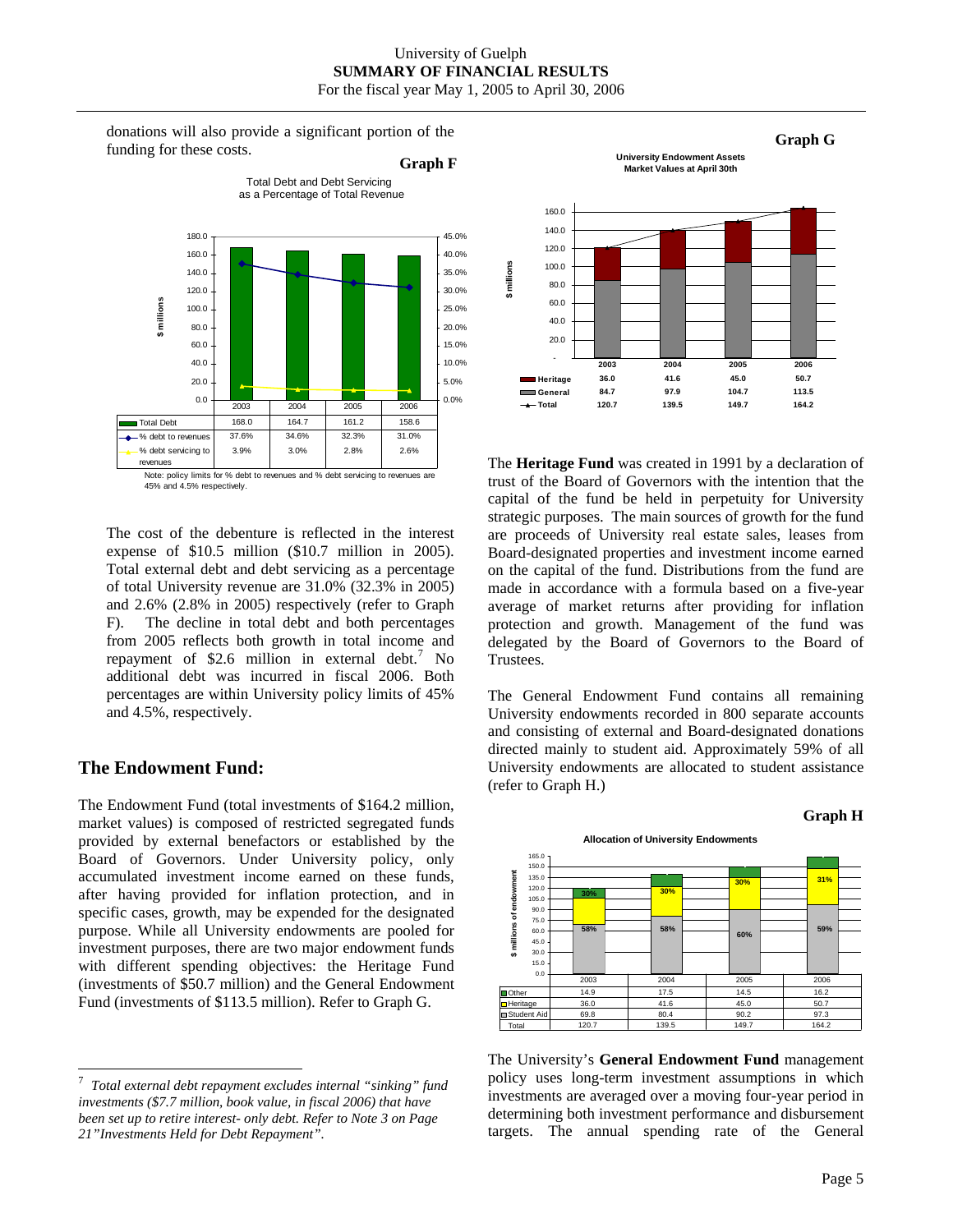Endowment Fund is restricted (4.5% in fiscal 2006). The difference between actual returns and the spending rate is accumulated each year in the endowment fund to provide for capital protection, growth, and if required, to supplement annual returns to meet the annual disbursement targets.

- In total, the market value at April 30th of all endowment investments had increased by \$14.5 million or 9.7% from \$149.7 million in 2005 to \$164.2 million in 2006. The increase in market value is the result of investment returns of 7.4% (7.2% in fiscal 2005) and net capital additions of \$8.0 million less cash required for disbursements made in accordance with restrictions.
- Total 2006 investment income (realized and unrealized) from all endowments was \$10.6 million, reflecting annual investment returns (compared to a \$9.5 million return in 2005). In fiscal 2006, in accordance with the University's spending policy, approximately \$5.4 million of the total accumulated investment earnings were made available for disbursement. The remaining investment income of \$5.2 million was added to the accumulated earnings from prior years (refer to Graph I).



#### • **Endowment Contributions:**

Endowment Contributions record the annual impact on the Endowment Fund of investment income and new donations. Total net endowment contributions for fiscal 2006 were \$13.3 million (\$12.9 million in fiscal 2005). The increase of \$13.3 million recorded in fiscal 2006 consisted of:

- − \$1.7 million (\$1.8 million in 2005) transferred to the Heritage Fund from real estate net proceeds;
- − \$2.1 million transferred to the Heritage Fund from the repayment of the Cruickston property mortgage
- − \$3.8 million (\$8.9 million in 2005) in additional donations to capital received during the year;
- − \$5.2 million (\$4.4 million in 2005) due to 2006 investment income endowed to provide for longterm capital protection in accordance with University policy;
- $$0.5$  million  $$1.5$  million in 2005) in unspent endowment investment income made available for spending in prior years that was permanently endowed in fiscal 2006.

# **The Capital Fund:**

**Financial Statement Presentation**: The Capital Fund records the University's capital building, major equipment and library acquisition costs for all funds except for Ancillary Enterprises. For financial statement purposes in accordance with CICA rules, external funding received for capital projects is not recorded as capital fund revenue until the related capital asset is amortized. (Until recognized as revenues, external capital contributions are recorded as deferred contributions in the liability section of the statements.) The major expense of the Capital Fund is the amortization (or depreciation) of capital asset costs. The cost of newly acquired capital assets in the fiscal year are recorded in major asset classes; land, land improvements, buildings, computer equipment, construction in progress, equipment, and library and art collections. Expenses are charged (amortized) in the Capital Fund over the estimated useful life of each asset class (refer to Note 2(f) on page 19 for the amortization period of each asset class). In the equity section or fund balance of the Capital Fund, the account Investment in Capital Assets records the net book value less any debt or restricted contributions associated with capital assets. This represents the University's residual (net of amortization and any external debt) equity in its capital assets.

In the 2006 financial statements the University presented capital related net assets (in previous financial statements referred to as "fund balances") in more detail in order to more clearly report both funds accumulated for debt repayment and the extent to which internal sources were used for financing of capital projects in both the Capital Fund and Ancillary Enterprise Fund. Both of these items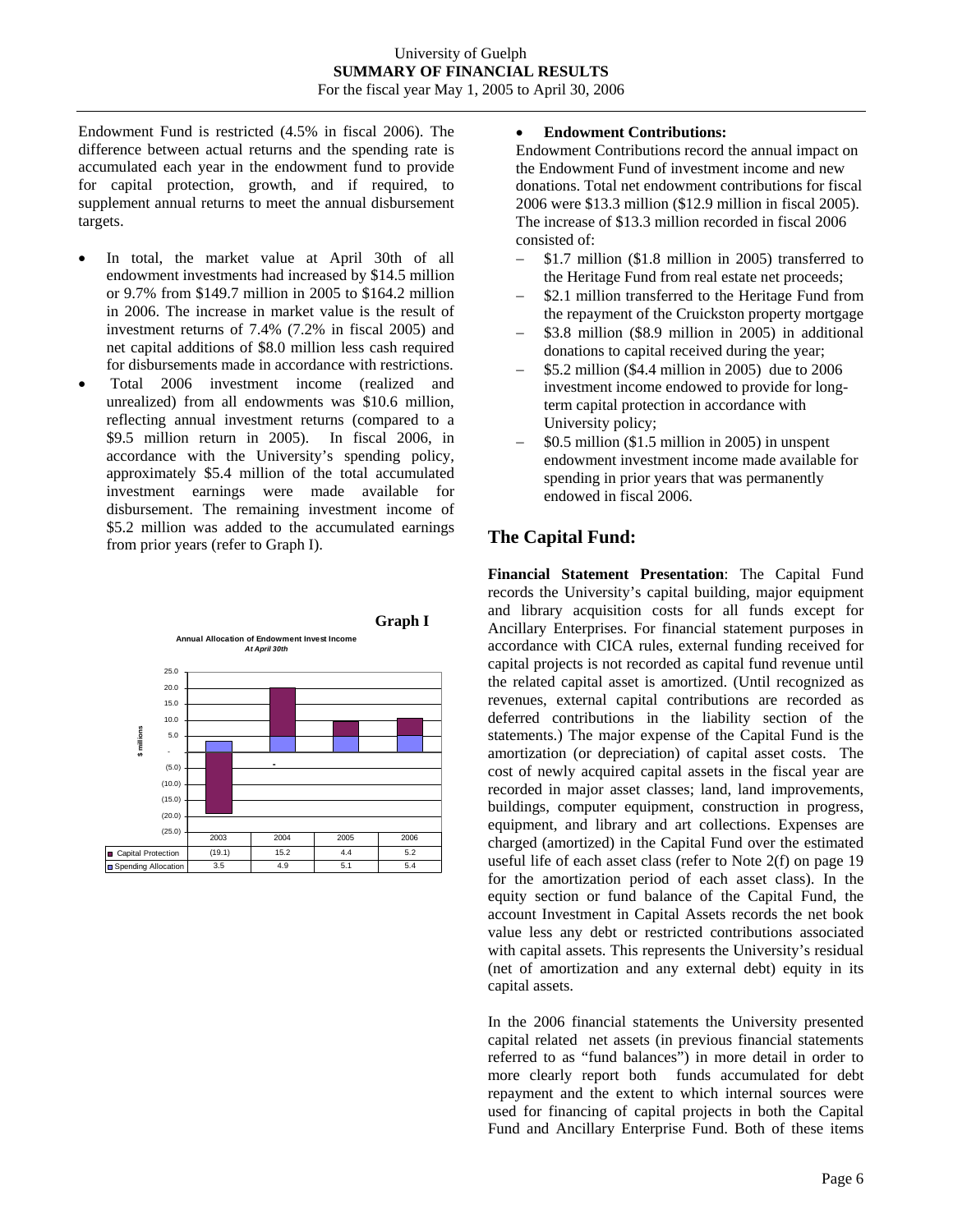are reported on Statement 3 page 16 of this report under Internally Restricted Net Assets in the appropriate fund (Capital or Ancillary). In prior years these balances had been reported under the "Invested in Capital Asset' section of total "Net Assets".

In the fiscal 2006 financial statements**,** the net book value of capital assets increased by \$64.8 million (\$47.2 million in 2005), reflecting expenditures on capital and work-inprogress in several building/renovation projects of \$100.7 million (\$80.4 million in 2005; refer to Graph J) less capital asset amortization of \$35.9 million. These acquisitions will be funded through a combination of external grant or contract funding, e.g., the Ontario government's SuperBuild Growth Fund, endowments, donations and student residence user fees.

**Capital Contributions and Acquisitions:** Following is a description of the major capital acquisitions and funding activity that occurred during the year. Although this activity is not apparent in the audited financial statements, it is reflected in the cash flow – additions and deletions related to capital assets.

- **Capital contributions received (total \$52.6 million) during the year**;
	- − \$1.7 million (\$10.0 million in 2005) in facilities renewal grants were received from MTCU. The contribution is restricted for deferred maintenance repairs and renovations for the campus physical plant infrastructure. Given the age and usage of University buildings and past deficiencies in funding, at least \$200 million in deferred maintenance costs for buildings alone have been estimated<sup>[8](#page-7-0)</sup>. Facilities renewal funding is normally allocated to deal with the highest priority items such as safety and emergency repairs;
	- − \$25 million was received from OMAFRA to support the OVC redevelopment project. This is a matching component to the federal grant received in 2003;
	- − \$1.5 million transferred from the Heritage Fund to assist in funding the University's new integrated data and voice communication system was approved and allocated in 2005/06;
	- \$1.4 million was allocated from the research infrastructure grants to support a number of

l

ongoing capital projects, such as critical deferred maintenance, emergency repairs and the Chemical Management Centre;

- − \$1.2 million (\$1 million in 2005) earned on invested funds received for the Ontario Veterinary College (OVC) pre-development project. (During 2003, \$37.3 million was received from the federal government for OVC redevelopment. The grant is invested according to the federal government investment guidelines, and these funds are restricted for the renovation and expansion of the veterinary hospital, laboratories and research buildings. This project is in the early stage of development, and to the end of fiscal 2006, \$3.8 million had been spent);
- − \$20.8 million (\$5.6 million in 2005) was allocated from CFI and OIT (Ontario Innovation Trust) for the Science Complex (\$11.1), the Clinical Research II project (\$5.3 million), the Biodiversity Institute of Ontario (\$3.1 million), the SharcNet project (\$.8 million) and some smaller projects (\$0.5 million);
- Remaining capital contributions of \$1.0 million are campaign donations used for the Hospitality and Tourism Management (teaching kitchen and restaurant) project, and the Learning Commons in the Library.
- **Capital acquisitions during the year (\$100.7 million, refer to Graph J**) **include:**
- − \$38.0 million for the science and teaching facilities financed with the SuperBuild provincial grant, external federal and provincial capital research grants, campaign donations and debenture financing (external debt);
- − \$26.7 million in major equipment purchases and renovations funded by both departmental transfers from the Operating Fund and external research grant/contract funding transferred from the Research and Trust Fund;
- − \$8.1 million for the University's critical deferred maintenance projects, which are funded from debenture financing and research infrastructure grants;
- − \$6.3 million on Clinical Research II in OVC and the OVC enhanced health renovations funded by external federal and provincial capital and research grants;
- − \$0.9 for the site development on a variety of properties by the Real Estate Division;
- − \$3.3 million for the Biodiversity Institute of Ontario, which is funded by federal and provincial capital research grants;
- − \$8.4 million for the MacKinnon addition, which is financed from the debenture;

<span id="page-7-0"></span><sup>8</sup>  *In 2004, \$13.5 million of the debenture proceeds were allocated toward critical deferred maintenance projects. In 2006, the University received approval for a five year financing plan for an additional \$121.4 million to be spent on high priority deferred maintenance projects including residence buildings. These costs are to be funded from a combination of the annual provincial facilities renewal grant, residence fees and borrowing which in the absence of any provincial or federal capital funding will be serviced from the Operating Fund.*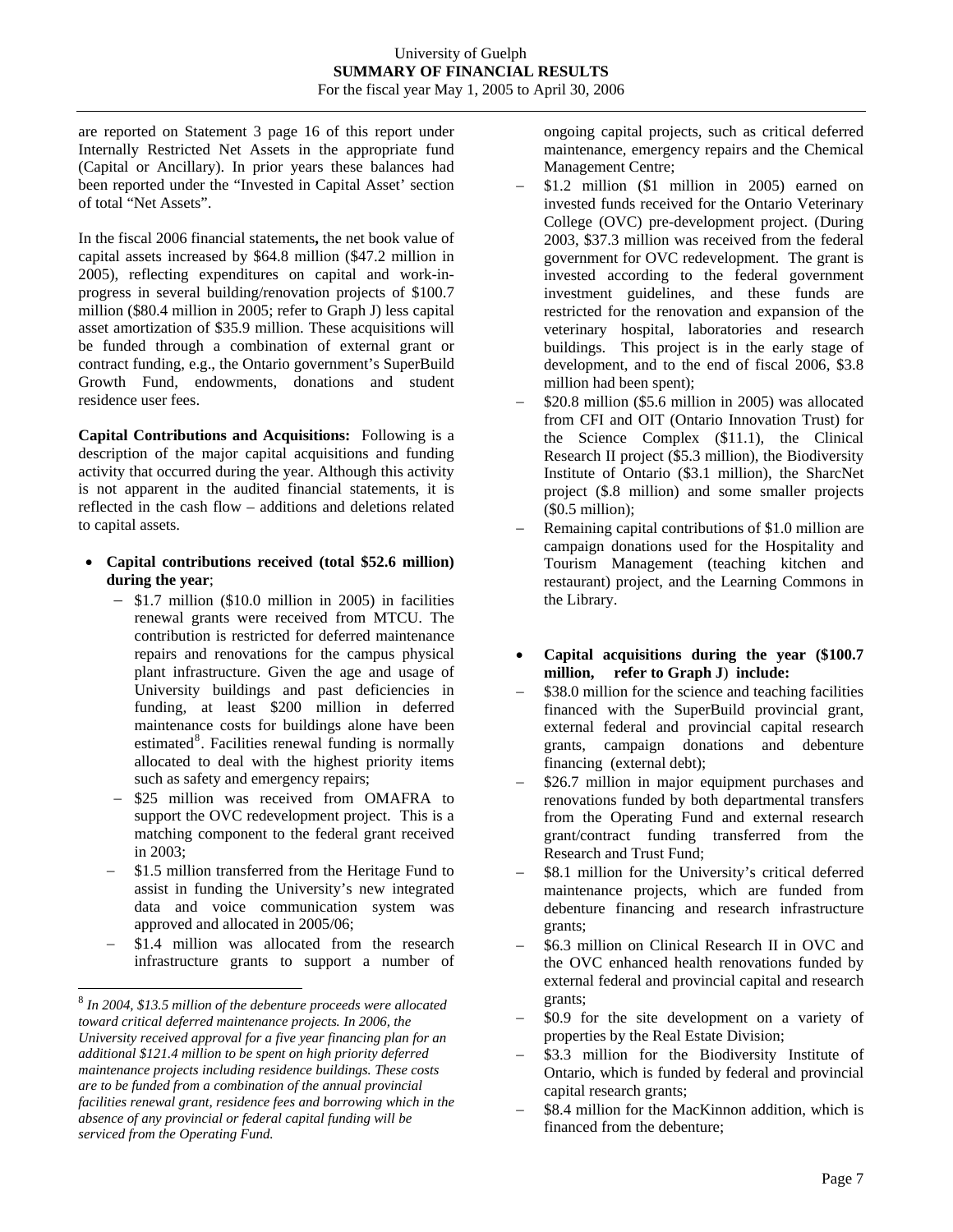$\overline{a}$ 

- − \$1.4 million on renovations in the Animal Science building to accommodate the SharcNet equipment;
- − \$1.4 million on the Chemical Management Centre;
- − \$0.6 million on the Learning Commons in the Library which was funded by donations;
- \$0.6 million on improvements to the South Residence heating system;
- A balance of \$5.0 million, which consisted of a combination of smaller renovation projects, equipment purchases in ancillary operations, inkind donations and library acquisitions.





#### **Capital Acquisitions by Major Fund**

### **The Research and Trust Fund:**

The Research and Trust Fund contains contributions (and related expenses) made primarily by outside organizations in the form of **restricted** research contracts and grants. Although reported as one fund on the financial statements (refer to Schedule 1 on page 30), the Research and Trust Fund consists of about 5,000 individual accounts that record both revenues and expenses for each grant, contract or special purpose. Major sources of funding include federal research grants including the Tri-Councils<sup>[9](#page-8-0)</sup> and CFI (Canada Foundation for Innovation), provincial funding such as OIT (Ontario Innovation Trust) and contracts from industry for sponsored-research projects. In fiscal 2006, the University continued to receive significant funding of approximately \$31.1 million (\$16.0 million in 2005) under the CFI/OIT/ORDCF programs (ORDCF-Ontario Research and Development Challenge Fund). Research funds and related expenses restricted for capital purposes are reported under the Capital Fund.

<span id="page-8-1"></span>l

It is important to note that this fund records only a portion of the estimated total University research funds (cash) received of \$145.4 million in fiscal 2006 (\$124.0 million in 2005). Refer to Graph K.



**Research Funding Received by Major Source** 



Of the total research funding received, \$34.4 million was recorded in the Operating Fund as part of the agreement with the Ontario Ministry of Agriculture, Food and Rural Affairs (refer to the section on "revenues" on page 3). The balance of the funding (\$111.0 million compared to \$91.0 million in 2005) was mainly from external sponsors as restricted revenue <sup>[10](#page-8-1)</sup> for both operating and capital purposes. Because these research receipts are mainly restricted by the contributor, they cannot be recognized as revenue until spent, in accordance with CICA rules for financial statement reporting. Application of this rule resulted in a reduction of \$3.8 million to \$72.9 million in Other Grants and Contracts (where non-OMAFRA research revenue is recognized on the financial statements).

<span id="page-8-0"></span>*<sup>9</sup> Include NSERC (Natural Sciences and Engineering Research Council), SSHRC (Social Sciences and Humanities Research Council),CIHR (Canadian Institute of Health Research)* 

 <sup>10</sup> *Research funding is restricted for specific purposes mainly by external sponsors, and under accounting rules, cannot be recognized as revenue in the financial statements until the designated expenses are incurred. Therefore, while actual funding (cash) may be received in a fiscal year, it may not be recognized or recorded as revenue until future years. In the interim, the funding is recorded as a Deferred Contribution on the University's Statement of Financial Position (refer to page 20 for the accounting policy on revenue recognition.)*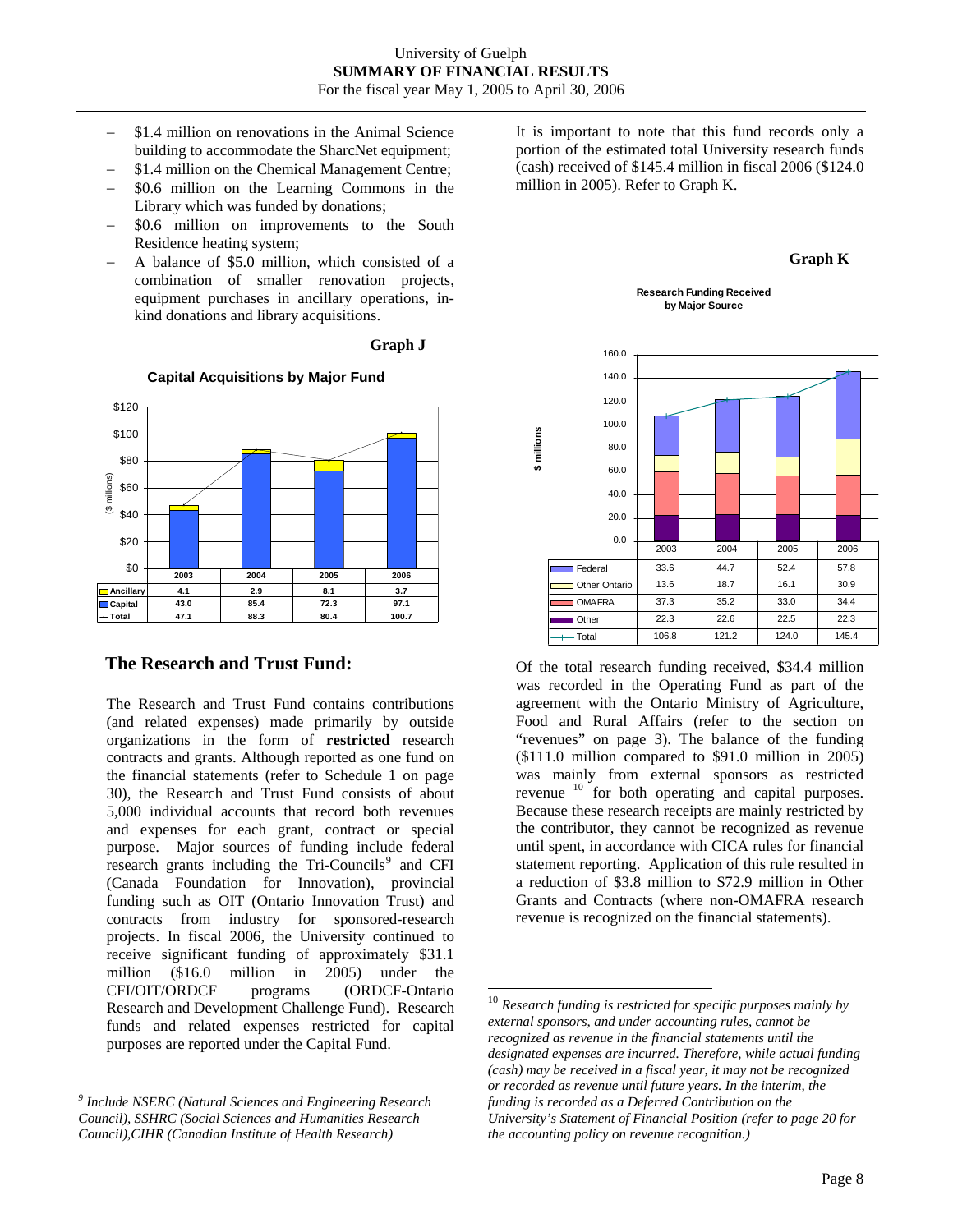On a purely cash flow basis, research receipts, excluding the OMAFRA contract and research funds designated for capital, totaled \$91.4 million (refer to Graph L). This represents a 10.2% increase from the previous year when \$82.9 million in research operating grants and contract funding was received.

Expenditures in this fund increased in proportion to revenues reflecting the restricted nature of these revenues.

Additional major expenditures in this fund included scholarships and bursaries of \$10.8 million (\$10.7 million in fiscal 2005) funded from grants, annual donations and endowment investment income transferred to this fund from endowments for disbursement.

#### **Graph L**

**Contracts and Grants Received for Capital and Research\***



\* Note: "research" in the above chart excludes 19.6 million in capital-related research receipts recorded under "capital" and approximately \$34.4 million in research funding received under the contract with OMAFRA in the Operating Fund. Total research-related funding received in fiscal 2006 was \$145.4 million.

# **The Ancillary Enterprises Fund:**

**The Ancillary Enterprises Fund** with revenues of \$61.5 million or 12% of total University revenues (2005 revenues of \$61.4 million) reports financial results of University activities not related to academic and direct-support functions reported in the Operating Fund. Ancillary units are responsible for any net operating shortfalls, capital amortization costs, interest costs and all other support costs incurred in their operations. Individual annual budgets are prepared and approved for each of these operations. Results by unit are detailed in Schedule 2 on page 32.

In comparison to 2005, **total revenues** in the Ancillary Fund increased by \$0.1 million to \$61.5 million.

Hospitality revenues decreased in 2006 by \$2.1 million (\$1.3 million decrease in 2005) as a result of the decline in first-year students on campus and fewer students overall in residence. Student Housing revenues increased in 2006 by \$1.1 million (\$0.5 million decrease in 2005) due to the offsetting effects of fewer students in residence and increases in singlestudent accommodation rates. Real Estate revenues increased in 2006 by \$0.9 million (\$0.1 million increase in 2005) largely due to rent revenue from new tenants and the partial operation of the Phase V project in the Village by the Arboretum (VBA). Other Ancillary Fund operations reported an increase in revenue of \$0.1 million.

Ancillary **total expenses** decreased by 2.8% or \$1.6 million over 2005. Hospitality accounted for \$1.7 million of this decrease, proportionate to their decline in revenues and offset by a \$0.1 increase in other Ancillary Fund expenses. Net income in all ancillary units was positive with the exception of the University Centre, which had a small loss of \$0.2 million.

### **The Operating Fund:**

**The Operating Fund** records the revenues and expenses for most of the University's day-to-day academic and institutional infrastructure activities. It is the largest fund, with approximately 67% of total University revenues. (refer to Schedule 1, page 30, for details of Operating Fund revenues and expenses.)

**Operating Fund Revenues:** (total 2006 revenues of \$344.6 million, refer to Graph M) Operating grants from MTCU, funds received under the agreement with OMAFRA and tuition, both credit and non-credit revenues, provide the three largest components of revenue in this fund. Together they account for 41%, 15% and 26%, respectively, of total Operating Fund revenues. Remaining revenues of 18% are from miscellaneous fees, sales of goods and services raised by a variety of academic and service units, investment income and general external cost-recoveries.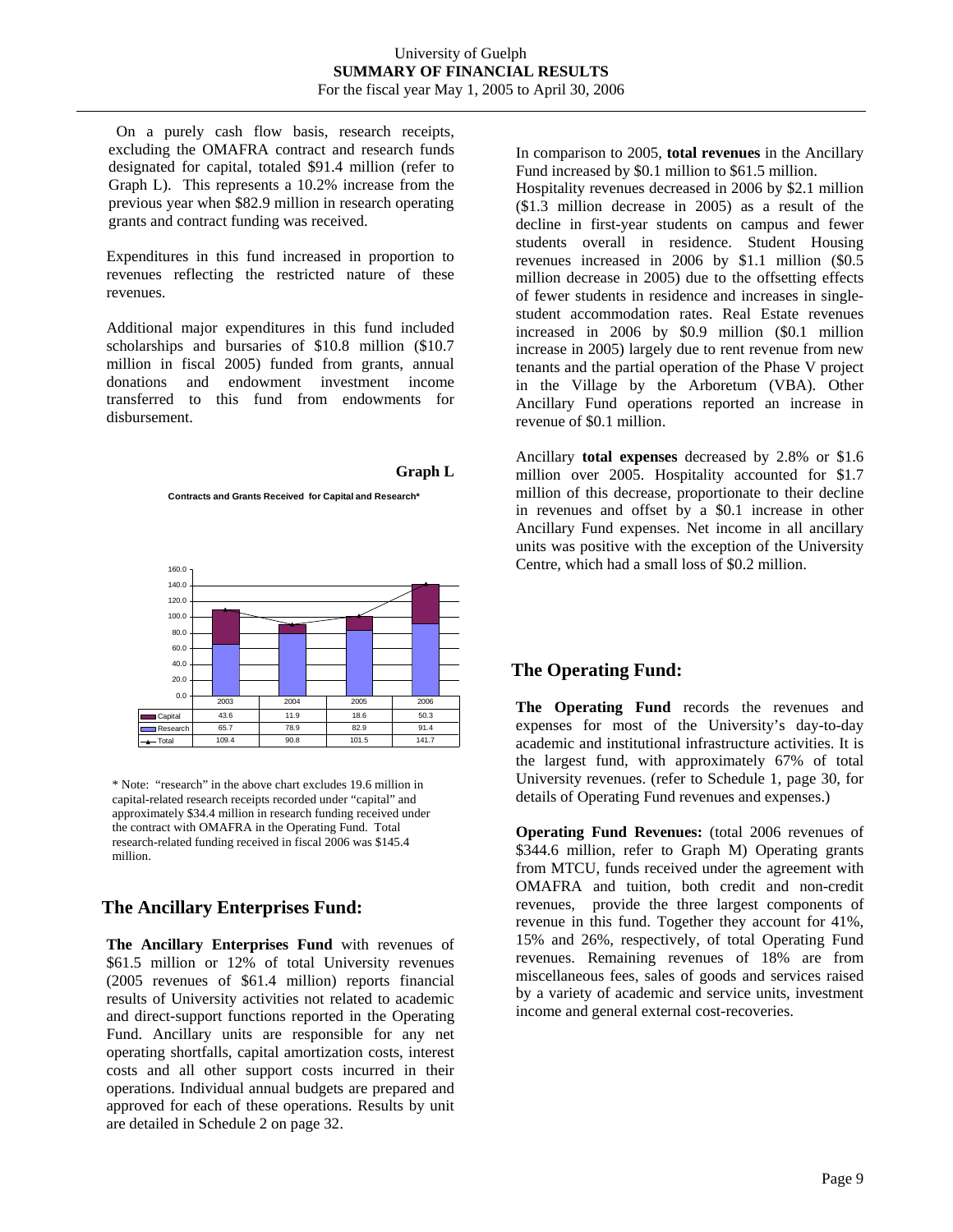#### **Graph M**



**OMAFRA Agreement:** Included in the Operating Fund is OMAFRA agreement activity (2006 total expenses of \$77.2 million). The OMAFRA agreement under which the University delivers research, education and laboratory testing programs, is unique in the Ontario university system. The University of Guelph and OMAFRA renewed the Agreement on April 1, 2002 for five years. However the Agreement was extended 1 year to 2008 by both OMAFRA and the University in order to permit more time for details of the renewed agreement to be completed. OMAFRAagreement related expenses were funded from provincial transfers of \$50.2 and related non-provincial revenues from the sale of goods and services and diploma and training enrolments of \$27.0 million. In total, the OMAFRA contract generates 22% (15% from provincial funds and 7% earned from sales and fees from teaching, research and laboratory test operations) of total Operating Fund revenues. Under the terms of the agreement, OMAFRA revenues and expenses are treated as a separate restricted account within the Operating Fund and must be fiscally balanced. It therefore has no direct financial impact on the net income of the Operating Fund. For detailed results of the OMAFRA agreement see Schedule 3 on page 34 of the annual audited financial statements.

**Operating Fund Expenses:** (total of \$348.9 million, refer to Graph N) Salaries and benefits compose 77.1% of total Operating Fund expenses (76.5% in fiscal 2005). Salaries decreased by 2.8% or \$5.8 million in 2006. One time payments to former employees for restructuring purposes declined to \$1.9 million in 2006 (\$12.2 million in 2005) accounting for a \$10.3 million decrease in 2006 salary expense. A partial offset to this decrease, was an increase of \$4.5 million or 2.1% mainly due to negotiated settlements with employee groups. The benefit expense in 2006 increased by

18.0% or \$10.1 million reflecting a significant increase in post-employment costs. Overall, post-employment benefit costs incurred by the University in 2006 accounted for 59% (53% in 2005) of total benefit costs. Benefit costs incurred by the University for non-postemployment benefits increased by 1.0%.

#### **Graph N**





Operating expenses within the Operating Fund decreased by a net \$0.8 million or 1.1%. Operating expenses, excluding utilities, decreased by \$2.0 million or 2.8% reflecting a general decrease in the purchase of supplies, services and equipment consistent with budgetary constraints. Partially offsetting this decrease was an increase in utility costs of \$1.2 million. Specifically, fuel costs increased by \$0.9 million (11%) due mainly to the increase in fuel prices and to a lesser extent, the addition of new square footage (mainly the Science Complex Phase I that continued to become fully operational during fiscal 2006). Hydro costs increased by \$0.3 million (4%) due to the increase in hydro rates and the increased hydro usage in the new buildings.

**Operating Fund Net Assets –** Net Assets in the Operating Fund (internally restricted and unrestricted) record the fund's accumulated net financial results. In fiscal 2006, the Operating Fund experienced a \$19.3 million net decrease in assets (\$26.7 million in fiscal 2005). Included in this result was a transfer of \$15.0 million (\$12.0 million in fiscal 2005) made from the Operating Fund to the Capital and Research and Trust Funds for expenses such as new-faculty start-up funds, teaching equipment and deferred maintenance.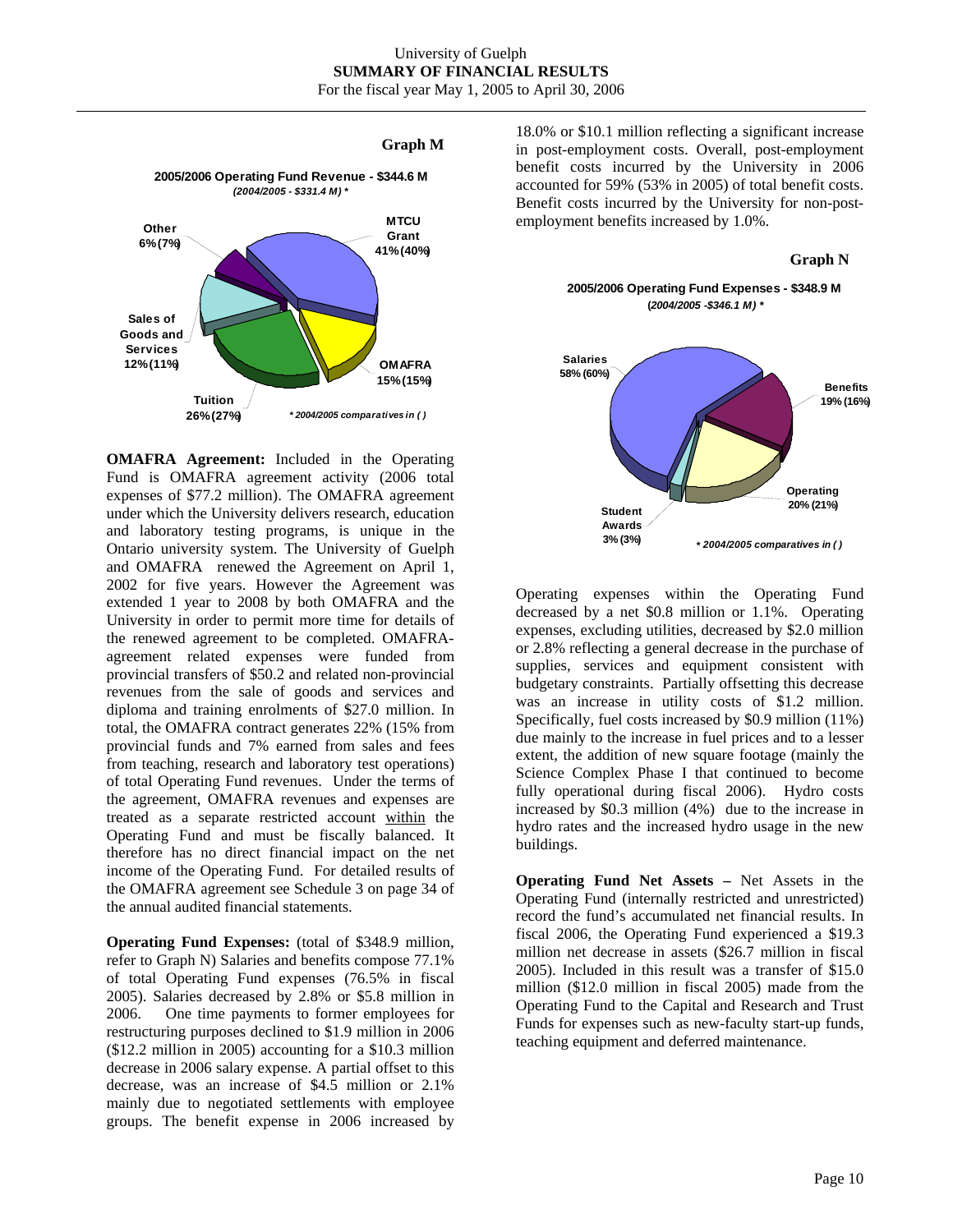#### **Internally Restricted Operating Fund Assets:**

\$5.6 million was transferred to the internally restricted assets (previous year's accumulated funds) to be used for the purchase of Equipment and Supplies mainly by operational units (colleges and departments). The balance of this internally restricted asset stands at \$20.9 million at the end of fiscal 2006. (A portion of these funds will be carried into fiscal 2007 to assist in meeting the overall target approved in the University's 2006/2007 budget). Total internally restricted Operating Fund assets at the end of fiscal 2006 are \$27.5 million. (refer to Statement 3 on page 16.)

#### **Unrestricted Operating Fund Deficit:**

After adjustments to restricted assets, the Operating Fund unrestricted deficit has increased to \$56.3 million (\$31.4 million deficit in 2005). The unrestricted deficit consists of the following:

- \$44.7 million in unrestricted deficit represents the accounting accrual of pension and other postemployment benefits. This amount is the difference between benefit expenses funded through the University's annual budget process (which is based on long term "normal costs") and accounting expenses which can be relatively volatile depending on market conditions. <sup>[11](#page-11-0)</sup>
- \$8.5 million in unrestricted deficit relates to costs incurred from the 2004/2005 and 2005/2006 Voluntary Early Retirement Programs. These costs were approved by the Board of Governors as part of a multi-year restructuring program using incentives and voluntary departures to reduce the number of personnel in certain program areas and are not to exceed \$10.0 million in accumulated deficit. Repayment of this deficit began in 2005/2006 and is to continue at a rate of no less than \$2.0 million per year.
- \$3.1 million in unrestricted deficit is the University's share of the net costs of the University of Guelph-Humber joint venture (refer to note 5 on page 23). This net cost is attributable

l

to start-up costs for the new programs. The University plans to recover these costs in future years from the net revenues of Guelph-Humber programs.

**MTCU Portion of the Operating Fund:** The following table presents the University's net financial results for the MTCU component of the Operating Fund. This portion of the Operating Funds records the major components of the University's teaching and related infrastructure costs including most faculty and support staff positions. The budget to actual variance indicates no unusual variance patterns and that the University met its overall budget targets. "Internally Restricted Net Assets" contain funds that will be carried forward into 2006/2007 both under the University's practice of allowing departments to retain budget surpluses (and deficits) for future purposes and funds to assist in meeting the University's overall budget target in 2006/2007.

#### **2005/2006 MTCU Operating Results**

|                                                     | 2005/06       | 2005/06       |                 |
|-----------------------------------------------------|---------------|---------------|-----------------|
|                                                     | <b>Budget</b> | <b>Actual</b> | <b>Variance</b> |
| <b>Revenue</b>                                      |               |               |                 |
| <b>MTCU</b> Grants                                  | 139,277       | 140,244       | 967             |
| Tuition (Credit & Non-Credit)                       | 85,077        | 85,362        | 285             |
| Sales of Goods and Services                         | 15,201        | 15,923        | 722             |
| <b>Investment Income</b>                            | 2.041         | 2,038         | (3)             |
| Other Revenue                                       | 13.554        | 16,911        | 3,357           |
| <b>Institutional Recoveries</b>                     | 33,392        | 32,640        | (752)           |
| <b>Total Revenues and Recoveries</b>                | 288,542       | 293,118       | 4,576           |
| <b>Expenses</b>                                     |               |               |                 |
| <b>Salaries</b>                                     | 171,982       | 168,317       | 3,665           |
| <b>Benefits</b>                                     | 36,864        | 35,805        | 1,059           |
| Operating                                           | 51,836        | 43,148        | 8,688           |
| <b>Utilities</b>                                    | 19,965        | 21,209        | (1,244)         |
| Scholarships and Bursaries                          | 8,747         | 7,239         | 1,508           |
| University Contingency                              | 3,071         | 1,094         | 1,977           |
| Other Institutional Transfers                       | 9.400         | 8.688         | 712             |
| <b>Restructuring Costs</b>                          | 2,596         | 1,182         | 1,414           |
| <b>Total Expenses</b>                               | 304,461       | 286,682       | 17,779          |
| <b>Revenue Less Expenses</b>                        | (15,919)      | 6,436         | 22,355          |
| <b>Internally Restricted Net Assets - Beginning</b> | 15,323        | 15,323        | $\Omega$        |
| <b>Internally Restricted Net Assets - Ending</b>    |               | (20, 941)     | (20, 941)       |
| Net Repayment of Restructuring Costs                | (596)         | 818           | 1,414           |
| <b>Restructuring Costs - Opening</b>                | (9,378)       | (9,378)       |                 |
| <b>Restructuring Costs - Closing</b>                | (9, 974)      | (8,560)       | 1,414           |

<span id="page-11-0"></span><sup>11</sup> *(Note: In the years immediately preceding fiscal 2003, large non-cash accounting credits were recorded mainly as the result of high market values of pension plan assets. The University followed the practice of restricting the difference between accounting and budgeted costs of post-employment benefits until such time as market conditions returned to "normal" or closer to long-term assumptions. Starting in fiscal 2003, market conditions led to the recording of large non-cash expenses rapidly consuming the restricted assets of prior years. The cumulative amount of all noncash expenses has now surpassed prior years' non-cash cumulative appropriated credits, leading to the unrestricted deficit of \$44.7-million for the accrued post-employment costs.*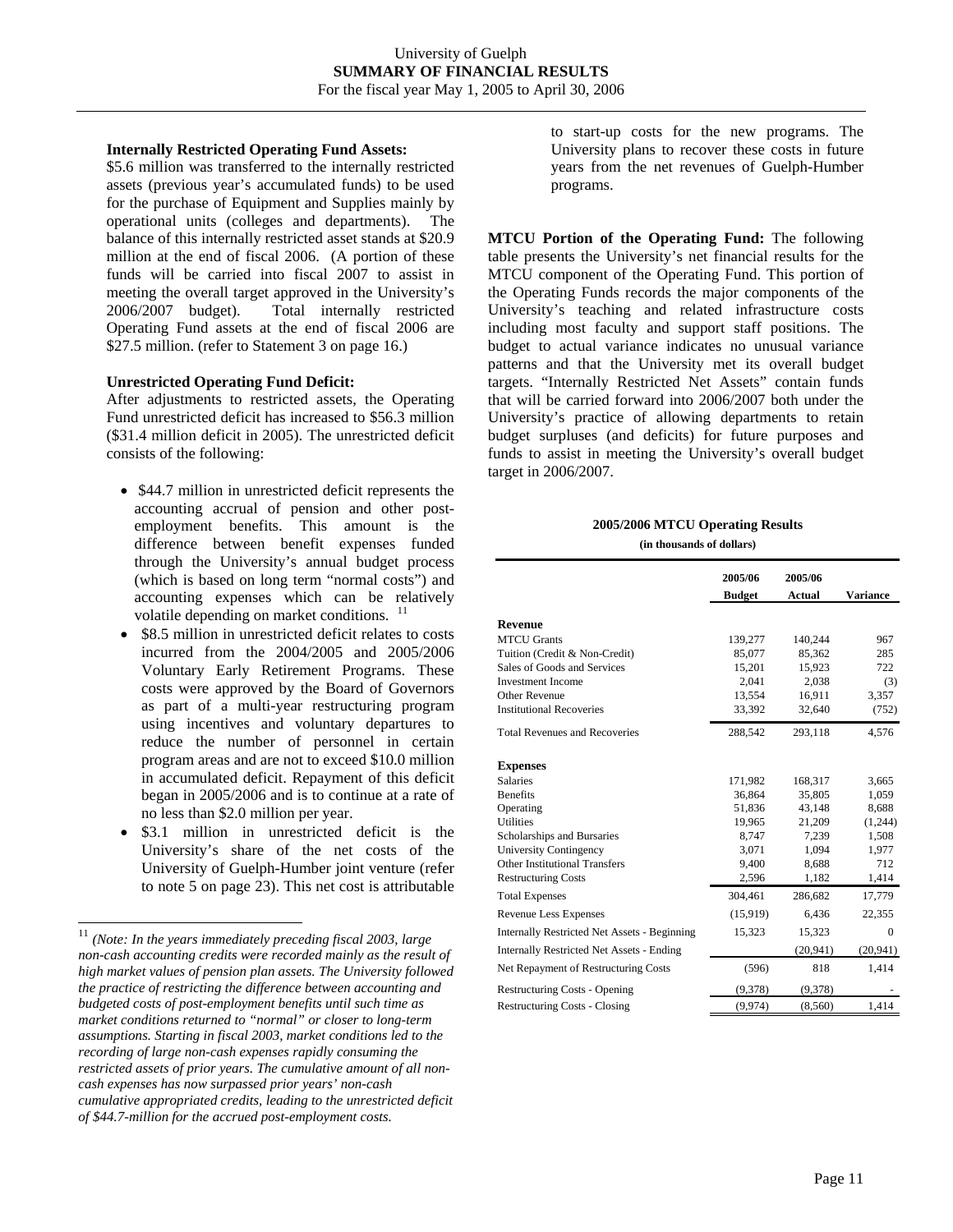### **Summary, all University Funds – Net Assets:**

Total University income received in fiscal 2006 from all funds was \$510.8 million (\$499.7 million in fiscal 2005). Total expenses were \$521.7 million (\$516.9 million in fiscal 2005). The net of revenues less expenses was a deficit of \$10.9 million (\$17.1 million net deficit in 2005). In order to complete the total calculation of changes in net assets, the \$9.0 million contribution to endowments was added. The resulting \$1.9 million net decrease in funds was allocated in accordance with external restrictions, Board policy, and future budget and expenditure requirements.

The following notes and table summarize the distribution of changes to net assets based on fiscal 2006 financial results:

- Invested in Capital Assets an increase of \$31.3 million (2005, increase of \$6.5 million) records the net change in the University's equity in its capital assets. This account increased as a result of an increase in net book value of capital assets (acquisitions greater than amortization) and the reduction in debt on the University's capital assets (which increases our equity).
- Endowed Funds an increase of \$13.3 million  $(2005,$ \$19.5 million increase) records the net change in endowments due to \$9.5 million in new donations, contributions and capitalized interest, plus \$3.8 million in net proceeds from real estate sales. (Note: The Endowed Assets of \$150.3 million is that portion of endowed investments of \$164.4 million designated for initial donated capital, plus accumulated investment earnings allocated for inflation protection and growth. The balance of investments have been either designated for spending in accordance with Board policies or have been advanced to the endowment fund for investment purposes only.
- Internally Restricted Assets records net funds committed or used for specific purposes such as temporarily financing capital projects, outstanding purchase commitments, departmental funds, research, capital replacement expenses and stabilization funds (refer to Statement 3 on page 16). In total, the University's internally restricted net assets decreased by \$24.2 million (2005, increase of \$5.3 million). This decrease was mainly the result of the more detailed reporting of internally financed projects and investments held for debt repayment which had previously been reported under "Invested in Capital Assets" category.
- Unrestricted Surplus (Deficit) reports the accumulated net income or deficit of University operations after internal restrictions on assets under University policy. In total, the University's

unrestricted assets decreased by \$22.3 million. The Operating Fund deficit accounted for \$24.9 million of this decrease, consisting of a \$26.6 million deficit from the accounting accrual (non-cash expense) of postemployment benefits, a reduction in the deficit of \$0.8 million from employee restructuring programs, and a reduction in the deficit of \$0.9 million from the new University of Guelph-Humber program. In addition, unrestricted assets increased \$2.6 million from the combined ancillary unit operations.

The following table summarizes total University financial results for the fiscal year ended April 30, 2006:

#### **2005/2006 UNIVERSITY RESULTS Summary of All Funds**  (\$millions)

**Opening 2005/ Closing Assets 2006 Assets (Deficit) Results (Deficit)** Total University Revenues 510.8 Total University Expenses 521.7 Revenues Less Expenses (10.9) Add: Endowment Contributions: *recorded as a direct increase(decrease) in Fund Balance*. 9.0 Equals: Increase (decrease) in Net Assets (1.9) **UNIVERSITY NET ASSETS:** Invested In Capital Assets 70.1 31.3 101.4 Endowed Funds 137.0 13.3 150.3 Internally Restricted (all funds) 64.5 (24.2) 40.3 Unrestricted - Ancillaries 4.2 2.6 6.8 Unrestricted - Operating Fund (31.4) (24.9) (56.3) Total Net Assets 244.4 (1.9) 242.5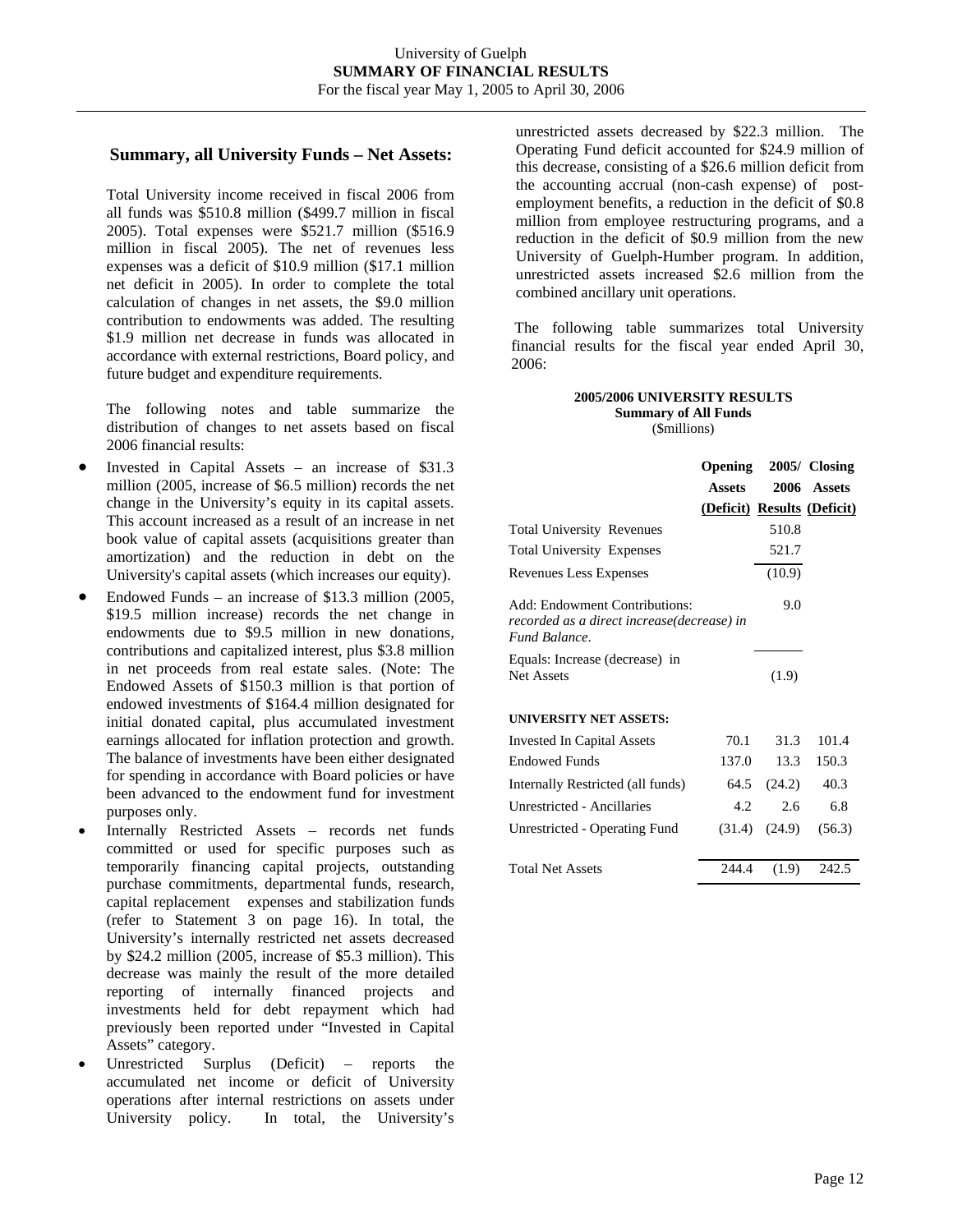Statement 1

# UNIVERSITY OF GUELPH STATEMENT OF FINANCIAL POSITION AS AT APRIL 30, 2006 (in thousands of dollars)

|                                                                | 2006      | 2005     |
|----------------------------------------------------------------|-----------|----------|
| <b>ASSETS</b>                                                  |           |          |
| Current                                                        |           |          |
| Cash and Short Term Investments                                | 72,191    | 50,867   |
| <b>Accounts Receivable</b>                                     | 20,309    | 21,950   |
| Inventories                                                    | 3,094     | 3,191    |
| Mortgage Receivable                                            |           | 2,000    |
| Prepaid Expenses                                               | 1,281     | 1,608    |
|                                                                | 96,875    | 79,616   |
| Long-term                                                      |           |          |
| Deferred Pension Costs (Schedule 4)                            | 40,275    | 55,960   |
| Real Estate Projects in Progress                               | 293       | 741      |
| Long Term Receivables                                          | 263       | 288      |
| Deferred Charge (Note 15)                                      | 840       | 863      |
| Investments (Note 3)                                           | 277,598   | 262,617  |
|                                                                | 319,269   | 320,469  |
| Capital Assets (Note 6)                                        | 521,444   | 456,624  |
|                                                                | 937,588   | 856,709  |
| <b>LIABILITIES</b>                                             |           |          |
| Current                                                        |           |          |
| Accounts Payable and Accrued Charges                           | 53,375    | 44,325   |
| Current Portion of Long-term Debt (Note 7)                     | 5,527     | 2,572    |
| Current Portion of Deferred Revenue and Contributions (Note 8) | 13,935    | 12,073   |
|                                                                | 72,837    | 58,970   |
| Employee Future Benefits (Schedule 4)                          | 70,306    | 53,524   |
| Long-term Debt (Note 7)                                        | 153,080   | 158,625  |
| Deferred Revenue and Contributions (Note 8)                    | 137,379   | 114,060  |
| Deferred Capital Contributions (Note 9)                        | 261,437   | 227,043  |
|                                                                | 695,039   | 612,222  |
| <b>NET ASSETS</b>                                              |           |          |
| Invested in Capital Assets (Note 10)                           | 101,400   | 70,100   |
| Endowed (Note 12)                                              | 150,347   | 137,098  |
| Internally Restricted (Statement 3)                            | 40,326    | 64,505   |
| Unrestricted Surplus (Deficit) (Note 11)                       | (49, 524) | (27,216) |
|                                                                | 242,549   | 244,487  |
|                                                                | 937,588   | 856,709  |
|                                                                |           |          |
|                                                                |           |          |

D. Derry

Chair

A. Summerlee President

Page 14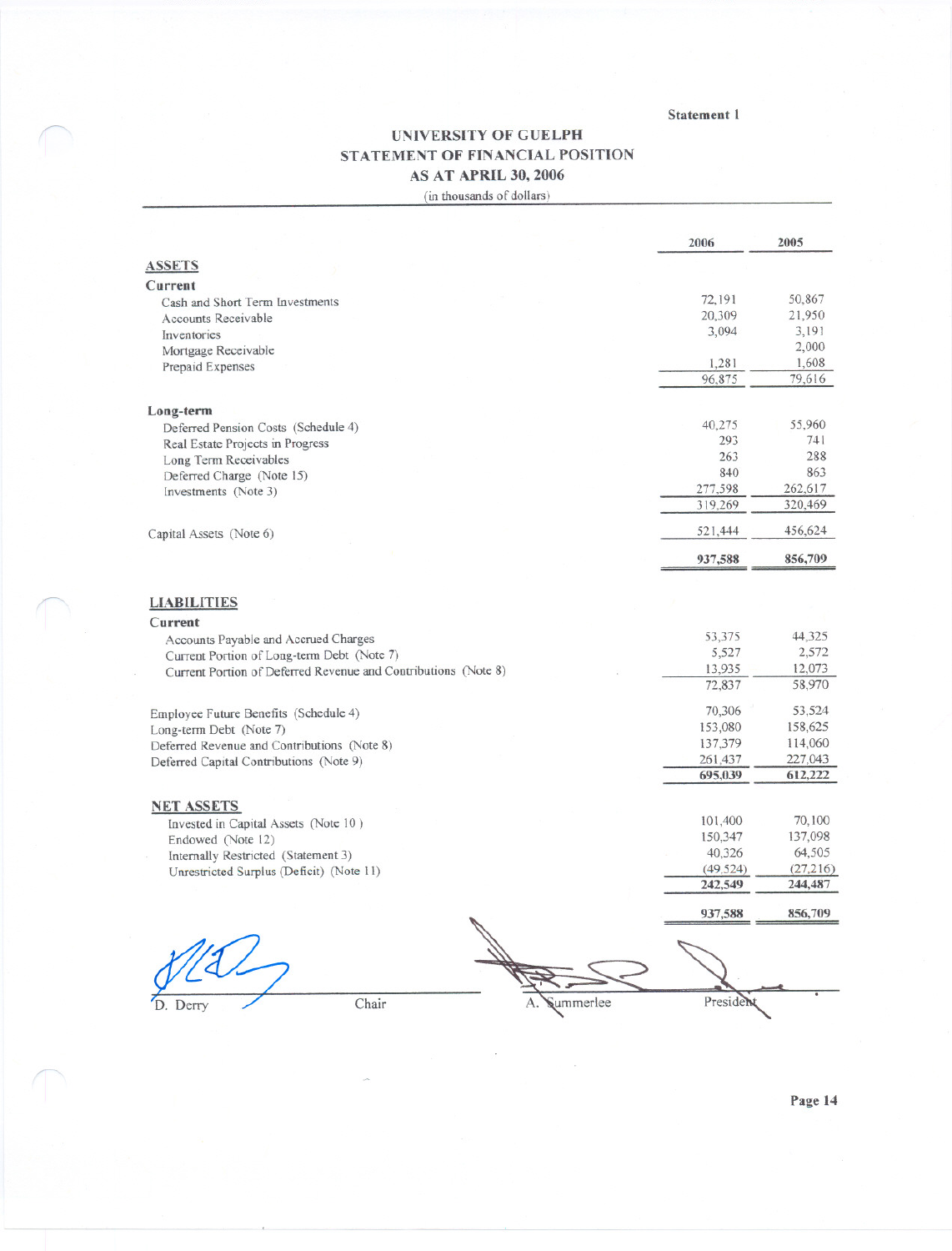#### **Statement 1**

# **UNIVERSITY OF GUELPH STATEMENT OF FINANCIAL POSITION AS AT APRIL 30, 2006**

(in thousands of dollars)

|                                                                | 2006      | 2005      |
|----------------------------------------------------------------|-----------|-----------|
| <b>ASSETS</b>                                                  |           |           |
| <b>Current</b>                                                 |           |           |
| Cash and Short Term Investments                                | 72,191    | 50,867    |
| <b>Accounts Receivable</b>                                     | 20,309    | 21,950    |
| Inventories                                                    | 3,094     | 3,191     |
| Mortgage Receivable                                            |           | 2,000     |
| Prepaid Expenses                                               | 1,281     | 1,608     |
|                                                                | 96,875    | 79,616    |
| Long-term                                                      |           |           |
| Deferred Pension Costs (Schedule 4)                            | 40,275    | 55,960    |
| Real Estate Projects in Progress                               | 293       | 741       |
| Long Term Receivables                                          | 263       | 288       |
| Deferred Charge (Note 15)                                      | 840       | 863       |
| Investments (Note 3)                                           | 277,598   | 262,617   |
|                                                                | 319,269   | 320,469   |
| Capital Assets (Note 6)                                        | 521,444   | 456,624   |
|                                                                | 937,588   | 856,709   |
| <b>LIABILITIES</b>                                             |           |           |
| <b>Current</b>                                                 |           |           |
| Accounts Payable and Accrued Charges                           | 53,375    | 44,325    |
| Current Portion of Long-term Debt (Note 7)                     | 5,527     | 2,572     |
| Current Portion of Deferred Revenue and Contributions (Note 8) | 13,935    | 12,073    |
|                                                                | 72,837    | 58,970    |
| Employee Future Benefits (Schedule 4)                          | 70,306    | 53,524    |
| Long-term Debt (Note 7)                                        | 153,080   | 158,625   |
| Deferred Revenue and Contributions (Note 8)                    | 137,379   | 114,060   |
| Deferred Capital Contributions (Note 9)                        | 261,437   | 227,043   |
|                                                                | 695,039   | 612,222   |
| <b>NET ASSETS</b>                                              |           |           |
| Invested in Capital Assets (Note 10)                           | 101,400   | 70,100    |
| Endowed (Note 12)                                              | 150,347   | 137,098   |
| Internally Restricted (Statement 3)                            | 40,326    | 64,505    |
| Unrestricted Surplus (Deficit) (Note 11)                       | (49, 524) | (27, 216) |
|                                                                | 242,549   | 244,487   |
|                                                                | 937,588   | 856,709   |

D. Derry Chair Chair A. Summerlee President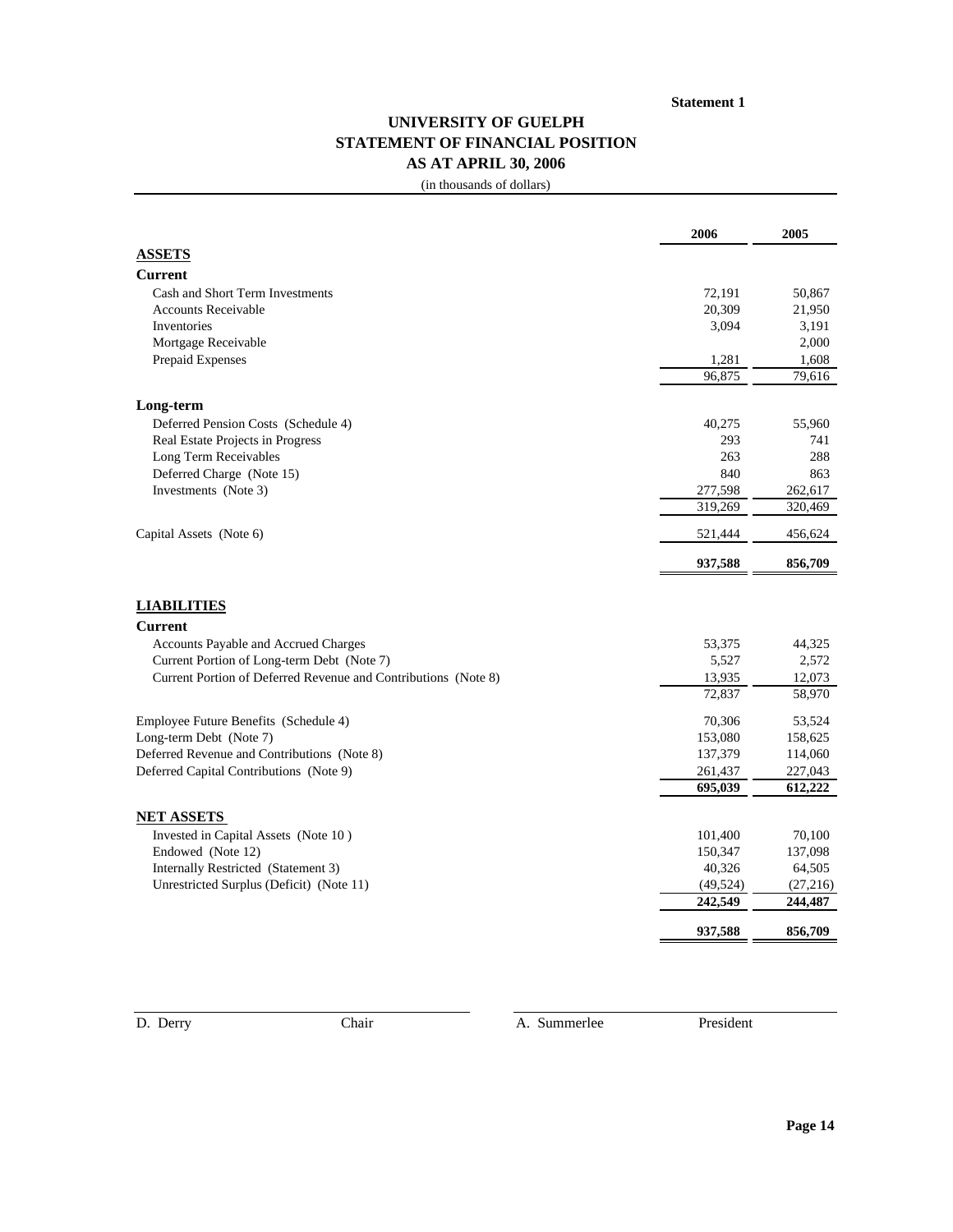# **UNIVERSITY OF GUELPH STATEMENT OF OPERATIONS AND CHANGES IN NET ASSETS FOR THE YEAR ENDED APRIL 30, 2006**

|                                                              | 2006     | 2005      |
|--------------------------------------------------------------|----------|-----------|
|                                                              |          |           |
| <b>REVENUE</b>                                               |          |           |
| Ministry of Training, Colleges and Universities              | 141,733  | 134,983   |
| Ministry of Agriculture, Food and Rural Affairs (Schedule 3) | 50,226   | 49,541    |
| Tuition (Credit and Non-Credit)                              | 88,658   | 88,805    |
| Donations (Note 14)                                          | 7,367    | 4,304     |
| Sales of Goods and Services                                  | 102,395  | 97,326    |
| Investment Income (Note 4)                                   | 9,638    | 11,654    |
| Other Grants and Contracts                                   | 72,942   | 76,679    |
| Amortization of Deferred Capital Contributions (Note 9)      | 18,670   | 16,977    |
| Other                                                        | 19,160   | 19,470    |
|                                                              | 510,789  | 499,739   |
|                                                              |          |           |
| <b>EXPENSES</b>                                              |          |           |
| <b>Salaries</b>                                              | 250,042  | 255,422   |
| <b>Benefits</b>                                              | 72,239   | 62,329    |
| Travel                                                       | 12,559   | 12,119    |
| Operating                                                    | 118,154  | 119,775   |
| Minor Renovations and Repairs                                | 3,335    | 3,994     |
| Interest                                                     | 10,523   | 10,686    |
| Scholarships and Bursaries                                   | 18,912   | 19,425    |
| <b>Capital Asset Amortization</b>                            | 35,930   | 33,143    |
|                                                              | 521,694  | 516,893   |
|                                                              |          |           |
| Revenue Less Expenses                                        | (10,905) | (17, 154) |
| Endowment Contributions (Note 12)                            | 8,967    | 13,276    |
| Net Increase (Decrease) in Net Assets                        | (1,938)  | (3,878)   |
| Net Assets, Beginning of Year                                | 244,487  | 248,365   |
| Net Assets, End of Year                                      | 242.549  | 244,487   |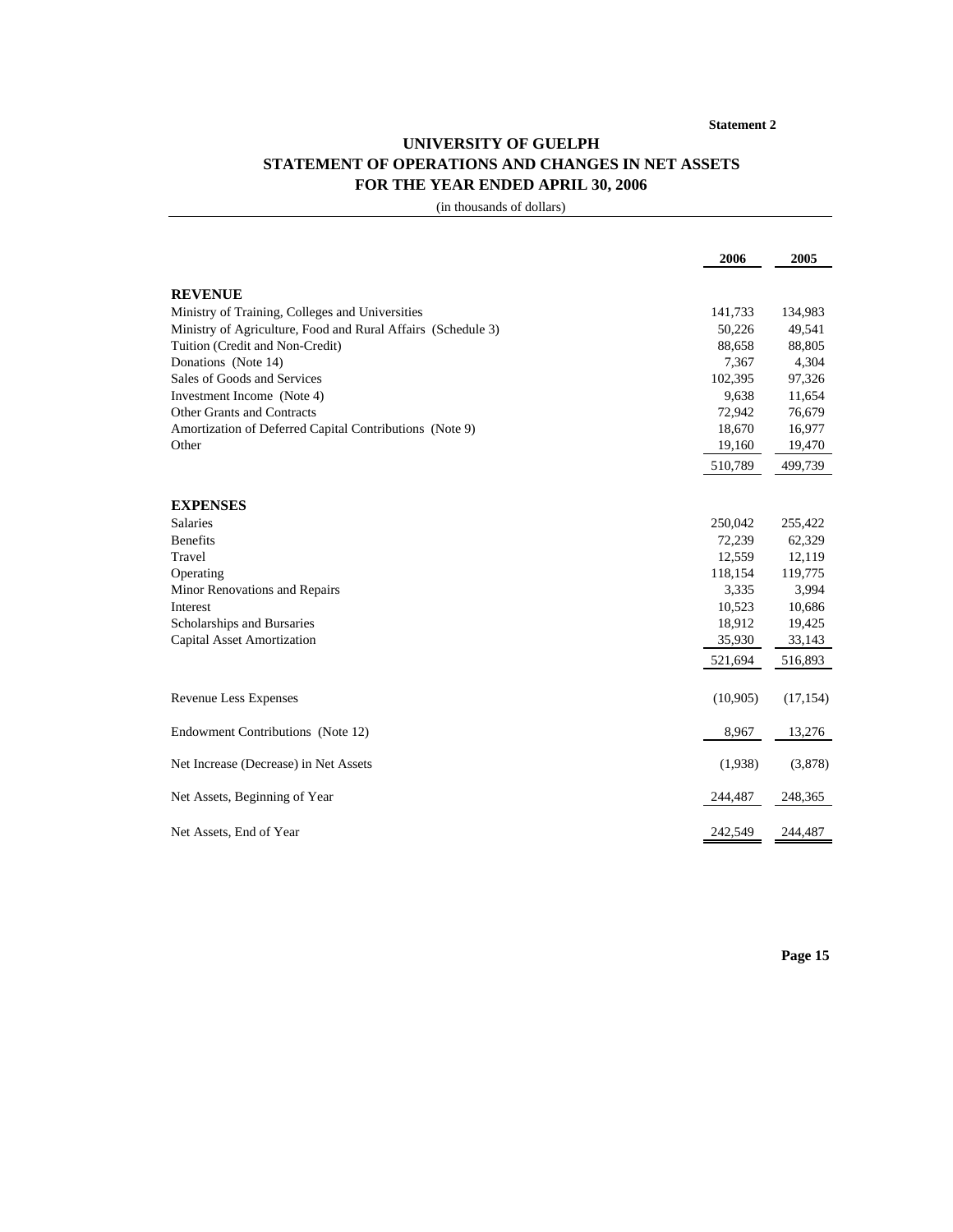**Statement 3**

# **UNIVERSITY OF GUELPH STATEMENT OF CHANGES IN INTERNALLY RESTRICTED NET ASSETS FOR THE YEAR ENDED APRIL 30, 2006**

| <b>OPERATING FUND</b>                               | Balance, Beginning<br>of Year | Transfer To (From)<br><b>Internally Restricted</b> | Balance, End<br>of Year |
|-----------------------------------------------------|-------------------------------|----------------------------------------------------|-------------------------|
| <b>Equipment and Supplies</b>                       | 15,323                        | 5,618                                              | 20,941                  |
| <b>Self Insured Losses</b>                          | 550                           |                                                    | 550                     |
| <b>Stabilization Fund</b>                           | 6,000                         |                                                    | 6,000                   |
|                                                     | 21,873                        | 5,618                                              | 27,491                  |
| <b>CAPITAL FUND</b>                                 |                               |                                                    |                         |
| Capital Projects and Renovations                    | 4,045                         | 2,843                                              | 6,888                   |
| <b>Minor Renovations</b>                            | 2,136                         | 126                                                | 2,262                   |
| <b>Sinking Fund</b>                                 | 504                           | 942                                                | 1,446                   |
| <b>Internally Financed Projects</b>                 |                               | (12, 723)                                          | (12, 723)               |
|                                                     | 6,685                         | (8, 812)                                           | (2,127)                 |
| <b>ANCILLARY ENTERPRISES</b>                        |                               |                                                    |                         |
| <b>Real Estate Division</b>                         | 2,118                         | (2,065)                                            | 53                      |
| Real Estate Division Internally Financed Projects   |                               | (2,643)                                            | (2,643)                 |
| <b>Student Housing Services</b>                     | 500                           |                                                    | 500                     |
| <b>Student Housing Sinking Fund</b>                 | 5,862                         | 428                                                | 6,290                   |
| <b>Student Housing Internally Financed Projects</b> |                               | (14, 869)                                          | (14, 869)               |
| <b>Hospitality Services</b>                         | 209                           | (209)                                              |                         |
| Hospitality Services Internally Financed Projects   |                               | (3,231)                                            | (3,231)                 |
| <b>University Centre</b>                            | 210                           | 12                                                 | 222                     |
|                                                     | 8,899                         | (22, 577)                                          | (13, 678)               |
| <b>RESEARCH AND TRUST FUND</b>                      |                               |                                                    |                         |
| <b>Research and Trust</b>                           | 27,048                        | 1,592                                              | 28,640                  |
| <b>TOTAL</b>                                        | 64,505                        | (24, 179)                                          | 40,326                  |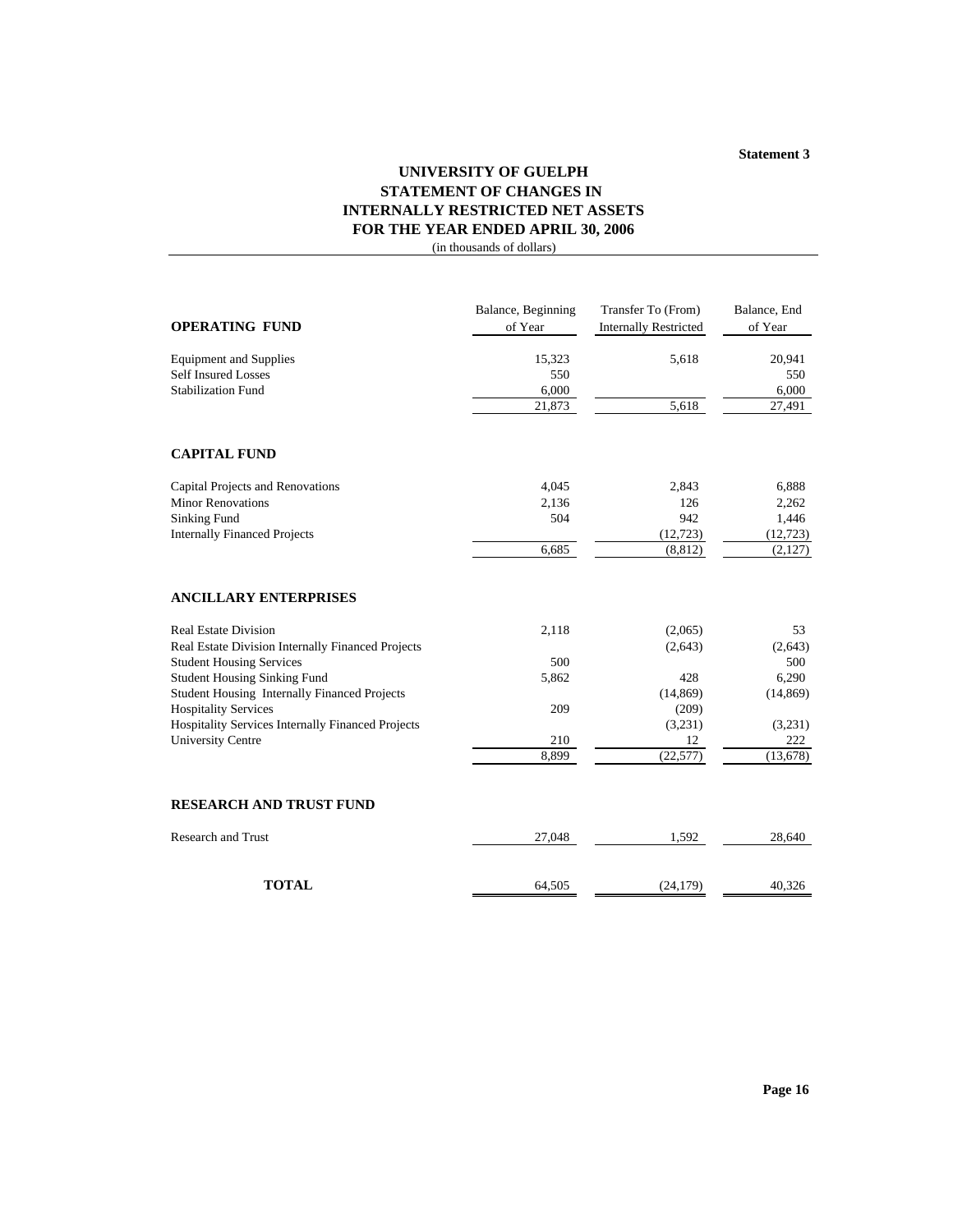### **Statement 4**

# **UNIVERSITY OF GUELPH STATEMENT OF CASH FLOWS FOR THE YEAR ENDED APRIL 30, 2006**

|                                                                                 | 2006       | 2005      |
|---------------------------------------------------------------------------------|------------|-----------|
| <b>OPERATING ACTIVITIES</b>                                                     |            |           |
| Increase (Decrease) in Net Assets (Statement 2)<br>Add (Deduct) Non-Cash Items: | (1,938)    | (3,878)   |
| Capital Asset Amortization (Statement 2)                                        | 35,930     | 33,143    |
| Amortization of Deferred Capital Contributions (Statement 2)                    | (18,670)   | (16,977)  |
| Unrealized (Gain) Loss on Investments                                           | (7,561)    | (8,612)   |
| (Increase) Decrease in Long Term Receivables                                    | 25         | 24        |
| Decrease in Mortgage receivable                                                 | 2,000      |           |
| (Increase) Decrease in Deferred Pension Costs                                   | 15,685     | 2,928     |
| Increase in Employee Future Benefits                                            | 16,782     | 15,869    |
| (Increase) Decrease in Non-Cash Working Capital                                 | 11,563     | (1,440)   |
|                                                                                 | 53,816     | 21,057    |
| <b>FINANCING ACTIVITIES</b>                                                     |            |           |
| Decrease in Deferred Charges                                                    | 23         | 24        |
| Repayment of Long-term Debt                                                     | (2,590)    | (3, 467)  |
| Deferred Capital Contributions Received During the Year                         | 53,064     | 23,555    |
| Increase in Deferred Contributions                                              | 25,181     | 8,003     |
|                                                                                 | 75,678     | 28,115    |
| <b>INVESTING ACTIVITIES</b>                                                     |            |           |
| (Acquisition) Disposal of Investments                                           | (7,420)    | 33,216    |
| (Acquisition) Disposal of Capital Assets                                        | (100,750)  | (80, 346) |
|                                                                                 | (108, 170) | (47, 130) |
|                                                                                 |            |           |
| Change in Cash and Short Term Investments                                       | 21,324     | 2,042     |
| CASH AND SHORT TERM INVESTMENTS,                                                |            |           |
| <b>BEGINNING OF THE YEAR</b>                                                    | 50,867     | 48,825    |
| CASH AND SHORT TERM INVESTMENTS,                                                |            |           |
| <b>END OF THE YEAR</b> (Statement 1)                                            | 72,191     | 50,867    |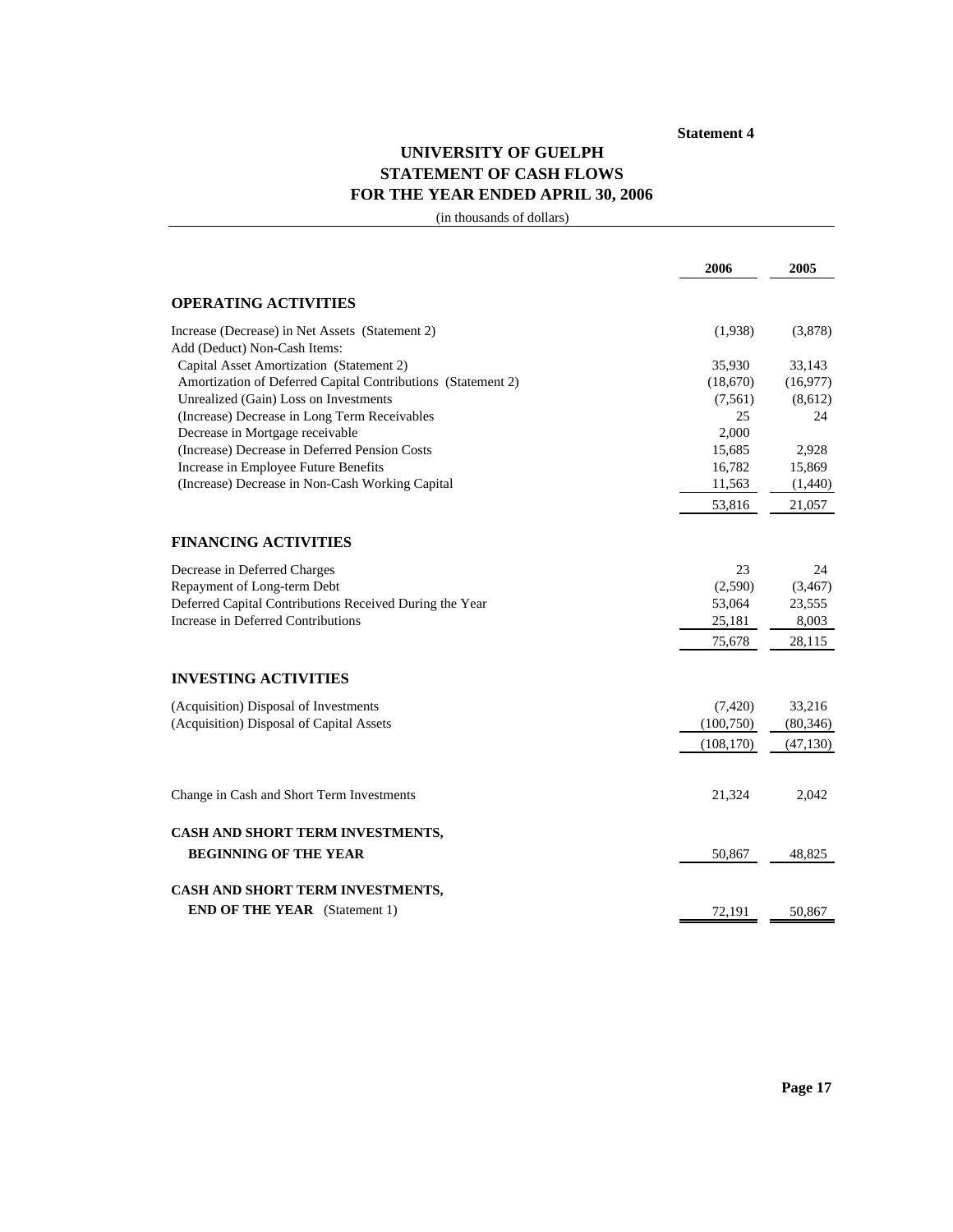(in thousands of dollars)

### **1. AUTHORITY AND PURPOSE**

The University of Guelph operates as a not-for-profit entity under the authority of the University of Guelph Act (1964). The University is a comprehensive, research intensive university offering a range of undergraduate and graduate programs. With the exception of academic governance, which is vested in the University's Senate, the University is governed by the Board of Governors. The University is a registered charity (#10816 1829 RR001) and is therefore exempt from income taxes under section 149 of the Income Tax Act.

### **2. SUMMARY OF SIGNIFICANT ACCOUNTING POLICIES AND REPORTING PRACTICES**

These financial statements have been prepared by management in accordance with generally accepted accounting principles, applied consistently within the framework of the accounting policies summarized below:

### **(a) Fund Accounting**

The accounts of the University are maintained in accordance with the principles of fund accounting in order to observe the limitations and restrictions placed on the use of available resources. Under fund accounting, resources for various purposes are classified for accounting and reporting purposes into separate funds in accordance with specified activities or objectives. For financial reporting purposes, the University has combined funds with similar characteristics into five major fund groups:

- i. The Operating Fund presents the academic, administrative and other operating activities of the University.
- ii. The Capital Fund presents the funds received and expended on property, plant and equipment except capital expenditures related to ancillary operations.
- iii. The Ancillary Enterprises Fund presents the operations of services carried on by the University that are supportive of but not directly related to the University's primary functions of teaching and research. Any deficits incurred are recoverable from each ancillary's future operations. The Ancillary Enterprises Fund includes the following:

Hospitality Services Parking Services Real Estate Division Student Housing Services University Centre

- iv. The Research and Trust Fund includes those funds provided by benefactors and external contracts, the expenditure of which is restricted to a specific purpose. Also included is that portion of investment income on endowments which has been made available for expenses under University Policy.
- v. The Endowment Fund records donations provided by benefactors or funds designated by the Board, which are restricted as to purpose and expendability. Only the accumulated investment income earned on these funds, after having provided for inflation protection and, in specific cases, growth may be expended for the designated purpose. The endowment capital remains intact. Endowment earnings available for expenditure are recorded in the Research and Trust Fund.

The Endowment Fund consists of two major groups of investments each with different spending objectives: the Heritage Fund and the General Endowment Fund.

The Heritage Fund was created in 1991 by a declaration of trust of the Board of Governors with the sole intention that the capital of the Fund will be held in perpetuity for University strategic purposes. The main sources of growth for the Fund are proceeds of University real estate sales and leases from designated properties and investment income earned on the capital of the Fund.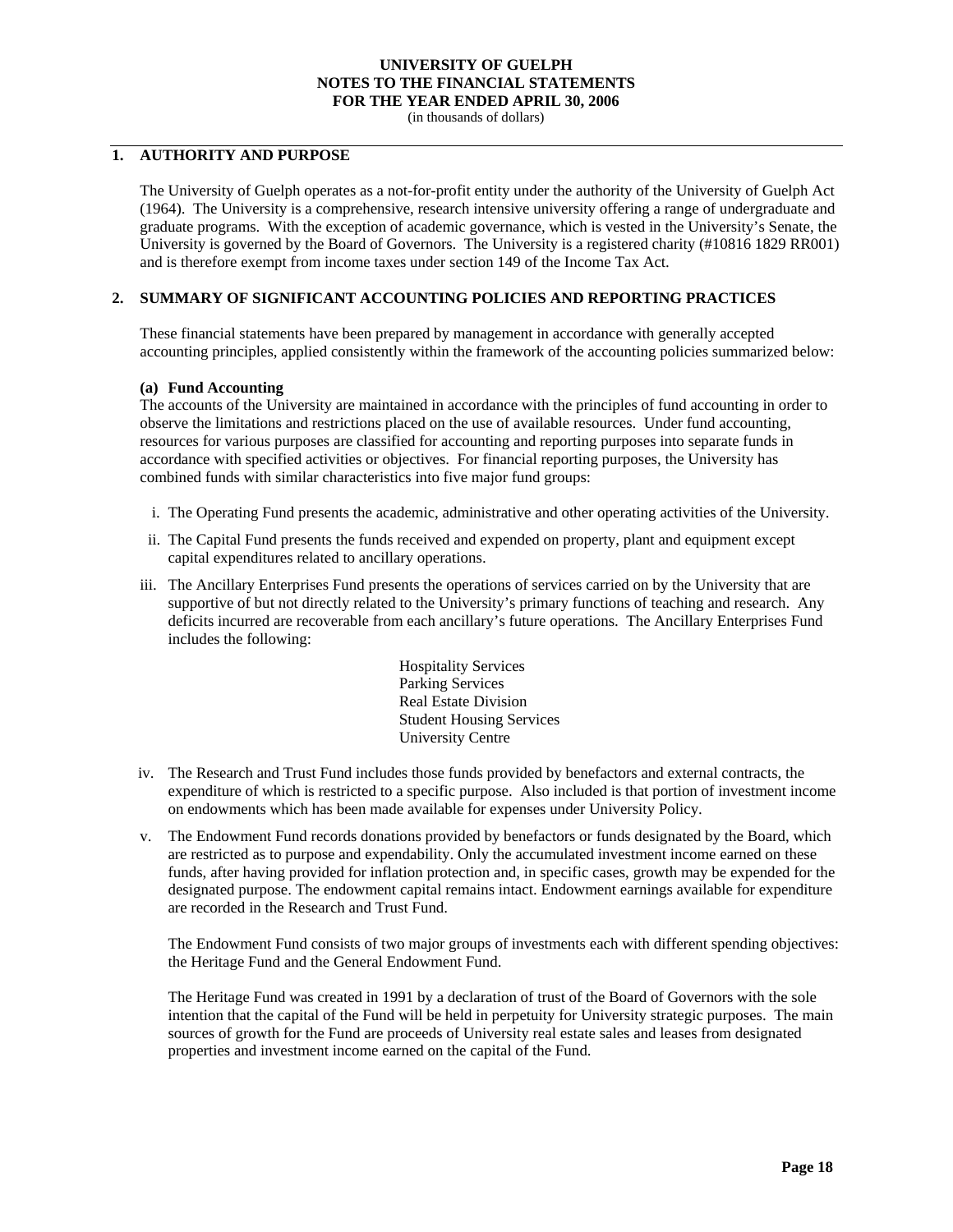(in thousands of dollars)

Distributions from the Fund are made in accordance with a formula based on a five-year average of market returns after having provided for inflation protection and growth. Management of the Fund is delegated by the Board of Governors to the Board of Trustees of the Heritage Fund.

The General Endowment Fund contains all remaining University endowments which consist of private and Board designated donations directed primarily for student aid.

#### **(b) Investments**

The University reports its investments at market value with the exception of the capital fund and ancillary enterprises investments which are recorded at book value whereby the investments are initially recorded at cost and the earnings from such investments are recognized only to the extent received or receivable.

### **(c) Related Entity**

With the approval of the Ontario Ministry of Training, Colleges and Universities, the University of Guelph and The Humber College Institute of Technology and Advanced Learning entered into a Memorandum of Understanding dated June 10, 1999, to develop and deliver joint programming as the University of Guelph-Humber (the Joint Venture). Under the Joint Venture, the University is represented on the Executive Committee of the Joint Venture. The Joint Venture has not been consolidated in the University financial statements, however the University recognizes 50% of the total net operating results in the Statement of Operations and Changes in Net Assets of the Joint Venture.

#### **(d) Financial Instruments**

Accounts receivable are recorded at estimated net realizable value, which approximates fair value. Accounts payable and long-term debt are recorded at their cost amounts, which approximates fair value.

The University is party to certain derivative financial instruments, principally interest rate swap contracts and foreign exchange contracts. These instruments are not recognized in the consolidated financial statements on inception of the contract. Payments and receipts under interest rate swap contracts are recognized as adjustments to interest expense on long-term debt. Gains and losses on forward foreign exchange contracts are recognized when they mature. The carrying amounts of derivative financial instruments, which are comprised of accrued gains and losses not yet realized, are not included in the consolidated financial statements.

#### **(e) Inventory Valuation**

Inventories are recorded at the lower of cost and market.

#### **(f) Capital Assets**

Capital assets are recorded at cost less accumulated amortization, except for the donated assets which are recorded at appraised values with the exception of art, rare books and artifacts. These are recorded at a nominal value of \$1,000 and are not amortized.

The cost of capital assets is amortized on a straight-line basis over the estimated useful life as follows:

| Land Improvements         | 10 to 60 Years |
|---------------------------|----------------|
| <b>Buildings</b>          | 40 Years       |
| Furniture and Equipment   | 10 Years       |
| Library Acquisitions      | 5 Years        |
| <b>Computer Equipment</b> | 3 Years        |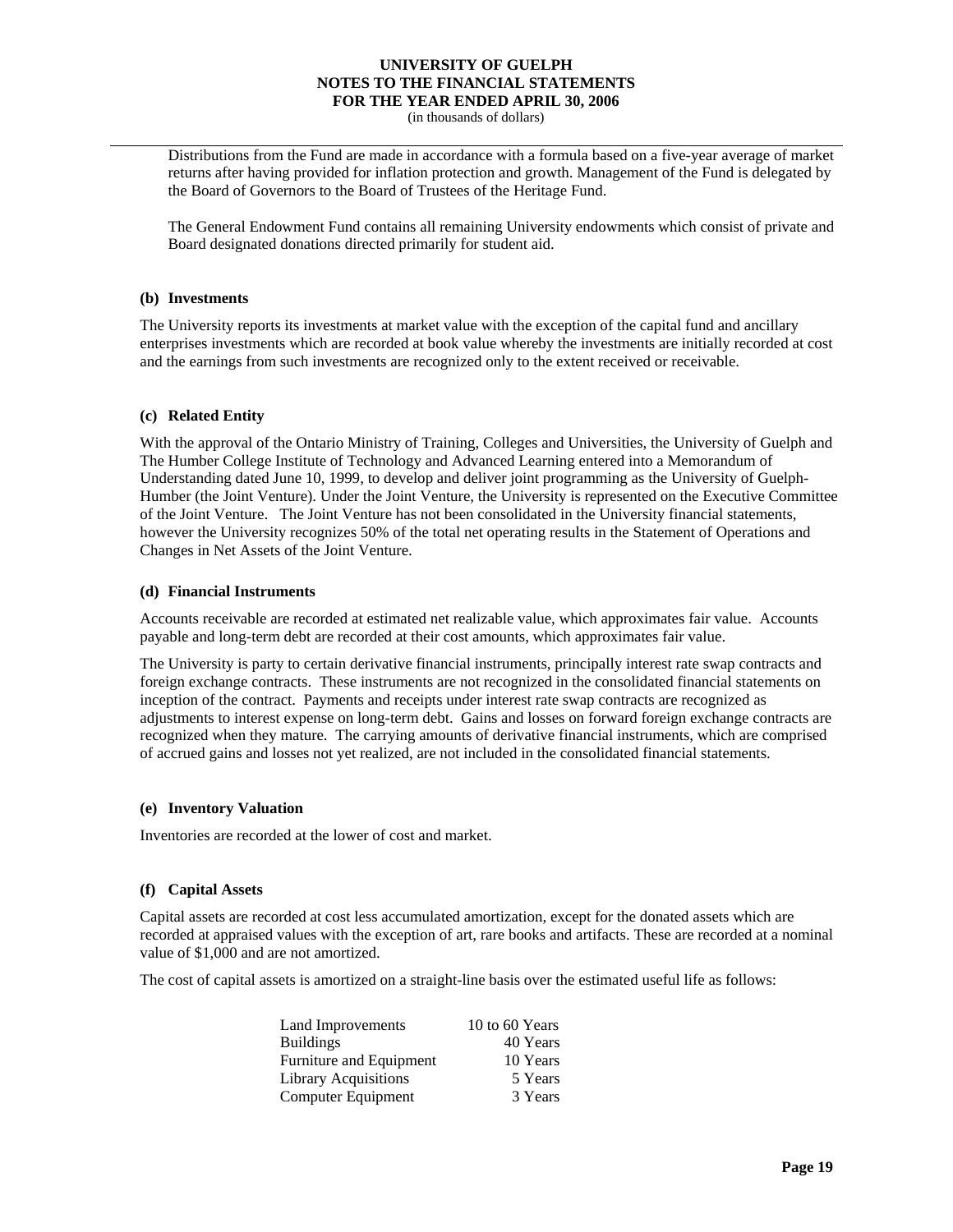(in thousands of dollars)

#### **(g) Leases Payable**

The University has entered into certain equipment and building leases for which title to the related assets will vest in the University on the termination of the leases. The cost of these assets is reflected in capital assets and the present value of the lease commitments is reflected as a liability.

#### **(h) Internally Restricted Net Assets**

These are restrictions of net assets designated for: future purchase order commitments; capital and renovation projects committed but not completed; capital assets funded through internal borrowings; unspent organizational unit funds permitted to be carried forward at the end of each year for expenditure in the following year; and contingencies in such amounts as are deemed necessary by the Board.

### **(i) Recognition of Revenue**

The University accounts for restricted contributions in accordance with the deferral method.

Externally restricted contributions received for:

- purposes other than endowment or the acquisition of capital assets are deferred and recognized as revenue in the year in which the related expenses are incurred.
- the acquisition of capital assets having limited life are initially recorded as deferred contributions in the period in which they are received. They are recognized as revenue over the useful life of the related assets.
- the acquisition of unlimited life assets such as land and collections are recognized as direct increases in net assets in the period in which they are received.

Endowment contributions and related investment income or loss allocated to endowment capital preservation and growth are recognized as direct increases or decreases in net assets in the period in which they are received or earned.

Unrestricted contributions are recognized as revenue when received.

Revenues received for the provision of goods and services are recognized in the period in which the goods or services are provided by the University. Revenues received for a future period are deferred until the goods or services are provided.

### **(j) Employee Future Benefits**

The University maintains three defined benefit pension plans for its employees: Professional Plan, Retirement Plan and Non-Professional Plan. Pension plan assets, liabilities and changes in net assets are reported in the respective financial statements of these plans. The assets of the plans are held by an independent custodian and are not recorded in the accounts of the University.

Additionally, the University provides extended health care and dental benefits to retirees and their eligible dependents on a cost-sharing basis.

The cost of the pension and other retirement benefits earned by employees is actuarially determined using the projected benefit method prorated on service and management's best estimate of expected plan investment performance, salary escalation, retirement ages of employees and other actuarial factors. Future plan obligations are discounted using current market interest rates.

As allowed under generally accepted accounting principles, the University has exercised a three-month accelerated measurement date for financial reporting purposes. Accordingly, January 31 of each year is the measurement date used for determining the benefit obligation and value of plan assets.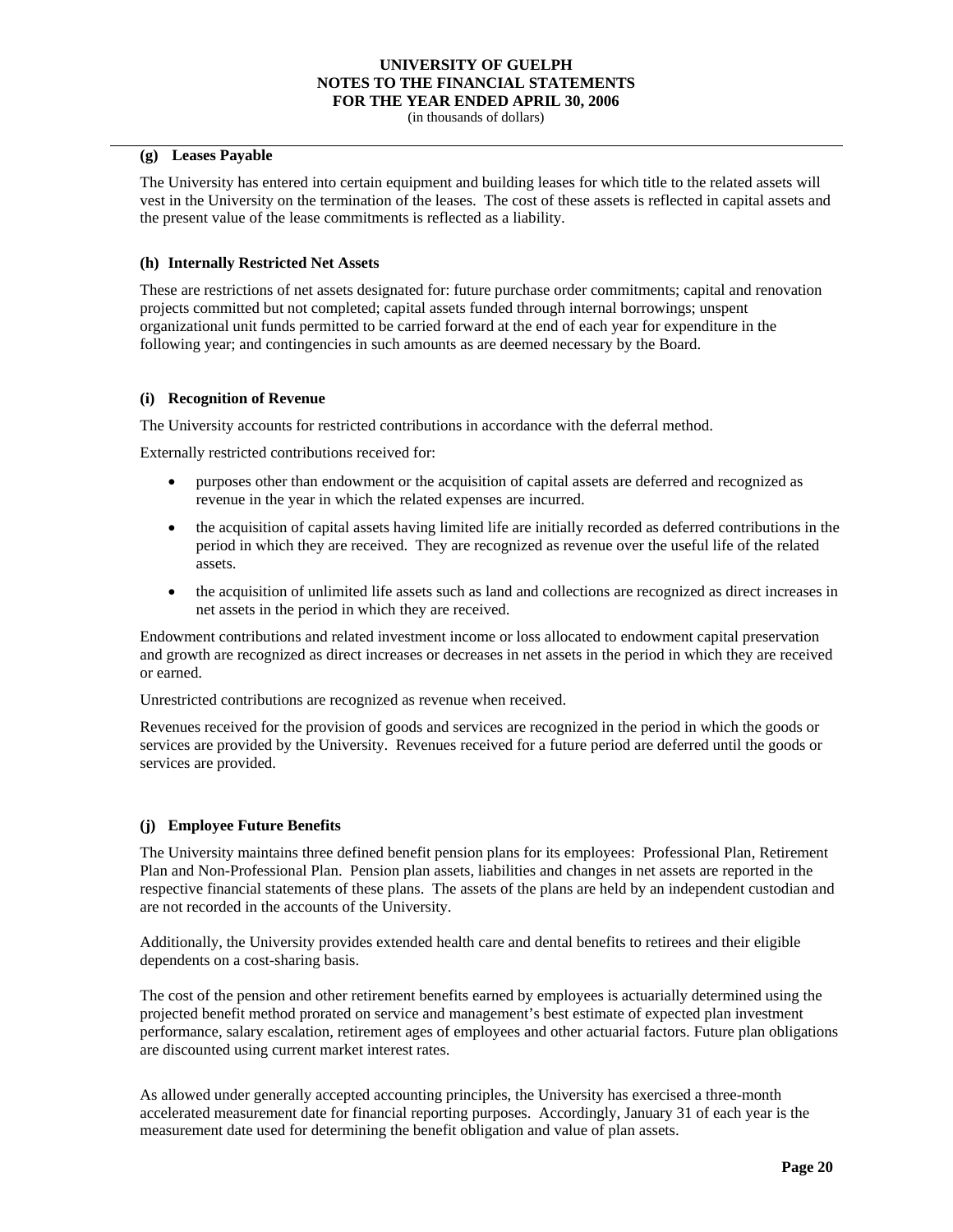(in thousands of dollars)

For the purpose of calculating the expected return of plan assets, the assets are valued at fair value. Actuarial gains (losses) arise from actual experience differing from expected or from changes in actuarial assumptions used to determine the accrued benefit obligation. The excess of the net accumulated actuarial gain (loss) over 10 percent of the greater of the accrued benefit obligation and the fair value of plan assets is amortized over the average remaining service period of the active employees (or, if applicable, the average remaining life expectancy of the former employees). Past service costs arising from plan amendments are amortized over the average remaining service period of employees active at the date of amendment.

On May 1, 2000, the University adopted the new accounting standard on employee future benefits using the prospective application method. The University is amortizing the resulting transitional asset/obligation over the average remaining service period of employees expected to receive benefits under the benefit plans as of May 1, 2000. (refer to Schedule 4)

### **(k) Real Estate Projects**

The Real Estate Division is included in the ancillary enterprises fund. The Real Estate Division was established to develop certain real estate properties owned by the University and designated as Heritage Fund properties.

Real Estate projects in progress are carried at the lower of total cost and estimated net realizable value.

Costs, including capitalized interest (2006 \$2; 2005 \$18) of projects not yet completed are deferred and recorded as "Real Estate Projects in Progress" on the Statement of Financial Position. It is anticipated that these project costs will be recovered from future Real Estate Division revenues.

### **3. INVESTMENTS**

|                                      |         | <b>Book Value</b> |         | <b>Market Value</b> |  |
|--------------------------------------|---------|-------------------|---------|---------------------|--|
|                                      | 2006    | 2005              | 2006    | 2005                |  |
| <b>Short Term Notes and Bonds</b>    | 95,681  | 97,718            | 94,380  | 98,019              |  |
| Investments Held for Debt Repayment  | 7,737   | 6,365             | 8,369   | 7,317               |  |
| Research & Trust Fund                |         |                   |         |                     |  |
| <b>OMAFRA Post Retirement</b>        | 2,255   | 2,277             | 4,552   | 4,019               |  |
| <b>OMAFRA Early Retirement</b>       | 2,685   | 2,715             | 5,430   | 4,802               |  |
| Total Research & Trust Fund          | 4,940   | 4,992             | 9,982   | 8,821               |  |
| General and Heritage Endowment Funds |         |                   |         |                     |  |
| Cash and Short Term Notes            | 3,104   | 13,508            | 3,104   | 13,508              |  |
| <b>Canadian Equities</b>             | 26,743  | 24,670            | 47,420  | 38,053              |  |
| <b>Canadian Pooled Equity</b>        | 2,710   | 2,016             | 3,479   | 2,479               |  |
| Canadian Fixed Income                | 37,332  | 35,481            | 37,502  | 37,291              |  |
| Foreign Equities                     | 55,722  | 50,393            | 49,705  | 46,527              |  |
| Foreign Pooled Equity                | 18,534  | 10,585            | 22,352  | 11,855              |  |
| Foreign Fixed Income                 | 645     |                   | 636     |                     |  |
|                                      | 144,790 | 136,653           | 164,198 | 149,713             |  |
| <b>Total Investments</b>             | 253,148 | 245,728           | 276,929 | 263,870             |  |

Investment values as reported on the Statement of Financial Position, are as follows:

| Investments                                   | 2006    | 2005    |
|-----------------------------------------------|---------|---------|
| Short Term Notes and Bonds (Book)             | 95.681  | 97.718  |
| Investments Held for Debt Repayment (Book)    | 7.737   | 6,365   |
| Research & Trust Fund (Market)                | 9.982   | 8.821   |
| General and Heritage Endowment Funds (Market) | 164.198 | 149.713 |
|                                               | 277,598 | 262,617 |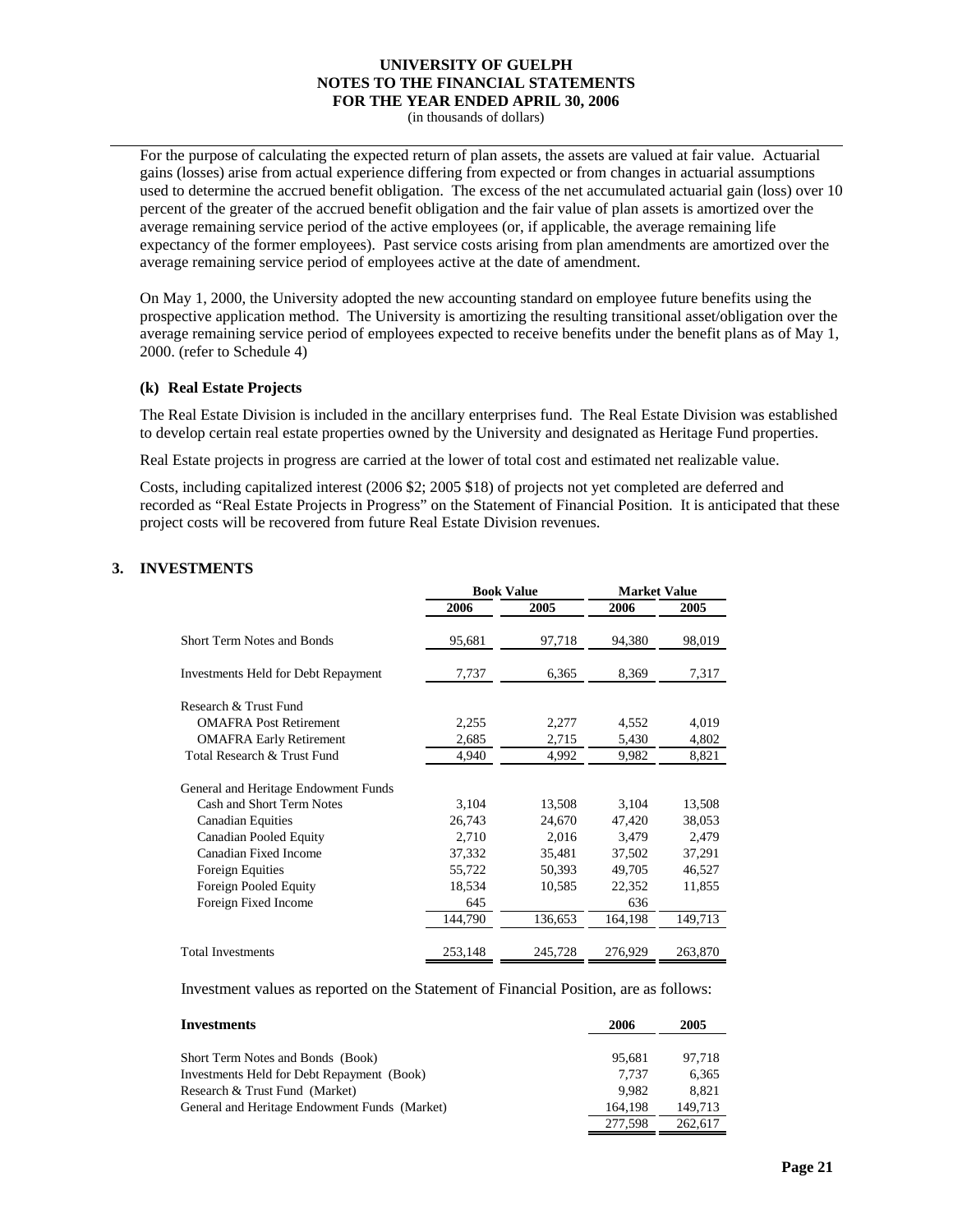(in thousands of dollars)

### **3. INVESTMENTS, continued**

Pooled investments held by the General and Heritage Endowment Funds refer to the value of units held in externally managed investment funds specializing in equities, fixed income and international investments.

In April 1997, as part of the enhanced partnership agreement with OMAFRA, the University received funds which may only be used to cover the post retirement and early retirement benefit costs related to past service for former Ministry employees, now employed by the University. The OMAFRA Post Retirement and the OMAFRA Early Retirement Funds are invested in a diversified pooled fund of Canadian equities, bonds, foreign equities and cash investments.

The assets of the General and Heritage Endowment Funds have been pooled for investment purposes. Each fund's interest in the pooled investments is calculated based on the units held by each fund in the investment pool using market values. The respective values of the assets of the General and Heritage Endowment Funds, based on the number of units held by each fund, are as follows:

|                   |         | <b>Book Value</b> |         | <b>Market Value</b> |
|-------------------|---------|-------------------|---------|---------------------|
|                   | 2006    | 2005              | 2006    | 2005                |
| General Endowment | 101.031 | 96.643            | 113.503 | 104,747             |
| Heritage Fund     | 43.759  | 40,010            | 50.695  | 44.966              |
|                   | 144.790 | 136.653           | 164.198 | 149.713             |

#### **4. INVESTMENT INCOME**

Investment income is earned from operations and endowments. The income from endowments is recorded in operations as the income becomes available for expenditure in accordance with the University's endowment spending policy.

| <b>Investment Income</b>                          |         |                             | <b>Total</b> | Total   |
|---------------------------------------------------|---------|-----------------------------|--------------|---------|
|                                                   |         | <b>Operations Endowment</b> | 2006         | 2005    |
| Net Realized Investment Income                    | 5,919   | 4.308                       | 10.227       | 6,893   |
| Increase in Unrealized Investment Income          | 404     | 6,348                       | 6,752        | 8,528   |
| Total Investment Income                           | 6.323   | 10.656                      | 16.979       | 15,421  |
| Increase in Accumulated Endowed Investment Income |         | (5,218)                     | (5,218)      | (4,394) |
| Investment Income Available for Expenditure       | 5,438   | (5, 438)                    |              |         |
| Net (Increase) Decrease in Deferred Contributions | (2,123) |                             | (2,123)      | 627     |
| Total                                             | 9,638   |                             | 9.638        | 11.654  |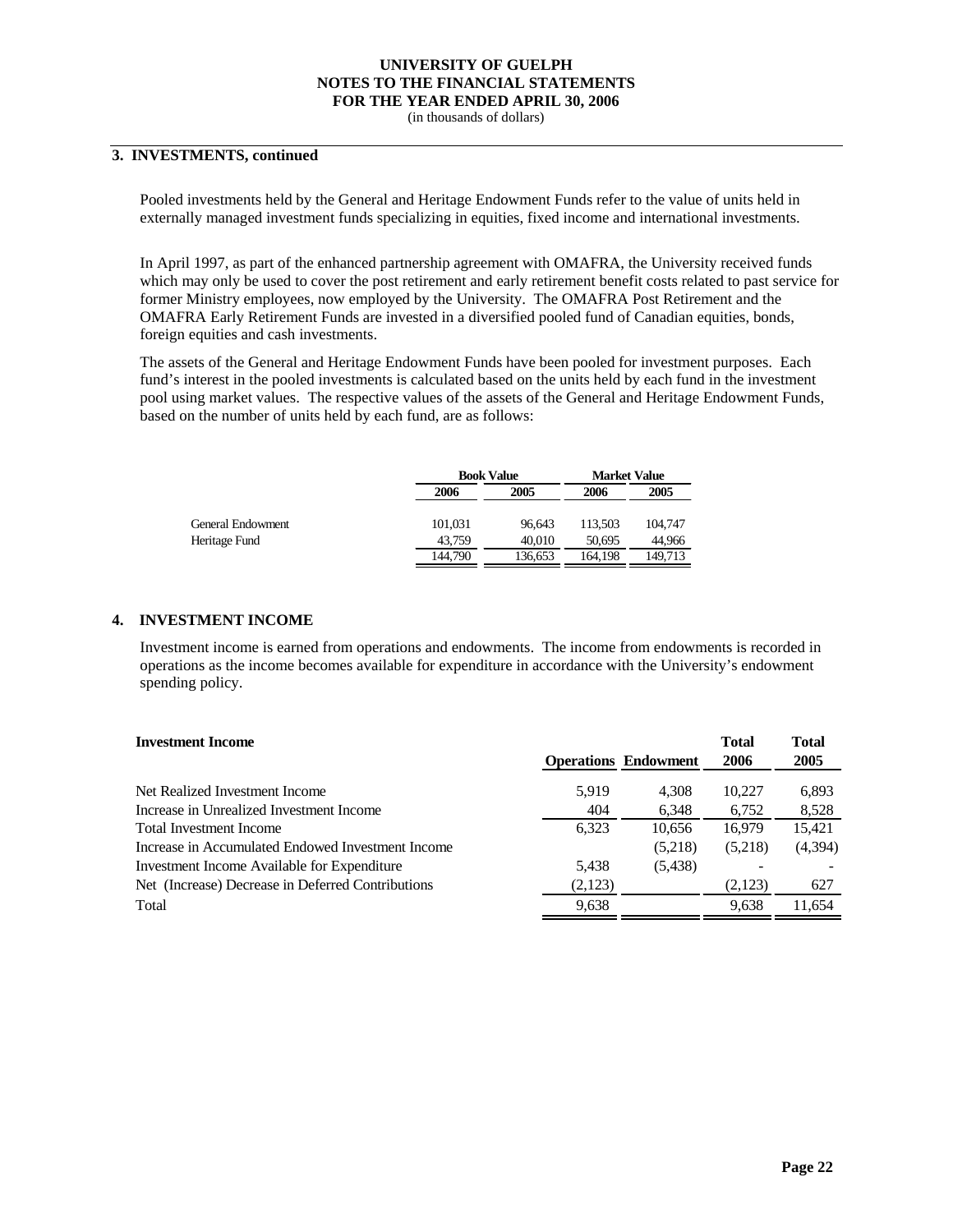(in thousands of dollars)

### **5. JOINT VENTURE, UNIVERSITY OF GUELPH-HUMBER**

With the approval of the Ontario Ministry of Training, Colleges and Universities, the University of Guelph and The Humber College Institute of Technology and Advanced Learning entered into a Memorandum of Understanding dated June 10, 1999, to develop and deliver joint programming as the University of Guelph-Humber (the Joint Venture). Under the Joint Venture, the University is represented on the Executive Committee of the Joint Venture.

As part of its participation in the Joint Venture, the University also provides certain services including academic administration, student recruitment and admissions, curriculum development and student aid and course delivery. The University has advanced funds equal to the cost of these services to the Joint Venture. At April 30, 2006, there is a total advance of \$4,284 (2005 \$5,751) representing the net cumulative amount of all services provided by the University, relating to the Joint Venture, since the inception of the program. The University expects to continue collecting on these advanced funds as the Joint Venture recovers its cumulative deficit.

The Joint Venture has not been consolidated in the University financial statements however the University recognized 50% of the total net deficit of the Joint Venture as a cost. Separately audited financial statements are prepared for the Joint Venture (year-ended March 31, 2006). The total cumulative deficit recorded as a cost to the University is \$3,062 (2005 \$3,982). The University expects to recover this cost from future Joint Venture net revenues.

### **6. CAPITAL ASSETS**

| <b>Details</b><br>a)       |         | 2006                        |                   | 2005              |
|----------------------------|---------|-----------------------------|-------------------|-------------------|
|                            | Cost    | Accumulated<br>Amortization | Net Book<br>Value | Net Book<br>Value |
| Land                       | 8,761   |                             | 8,761             | 8,241             |
| Land improvements          | 24,296  | 8,449                       | 15,847            | 15,581            |
| <b>Buildings</b>           | 513,704 | 193,274                     | 320,430           | 288,918           |
| Furniture and equipment    | 191,466 | 104,858                     | 86,608            | 82,503            |
| Construction in progress   | 72,663  |                             | 72,663            | 44,355            |
| Computer equipment         | 41,695  | 28,598                      | 13,097            | 13,076            |
| Library and art collection | 25,839  | 21,801                      | 4,038             | 3,950             |
|                            | 878.424 | 356,980                     | 521.444           | 456,624           |

#### **b) Change in Net Book Value**

|                                      | 2006     | 2005      |
|--------------------------------------|----------|-----------|
| Balance, beginning                   | 456.624  | 409.421   |
| Purchase of capital assets           | 100.750  | 80.346    |
| Less: Amortization of capital assets | (35,930) | (33, 143) |
| Balance, ending                      | 521.444  | 456.624   |

#### **c) Insured Values**

|                                        | 2006     | 2006      | 2005     | 2005      |
|----------------------------------------|----------|-----------|----------|-----------|
|                                        | Net Book | Insured   | Net Book | Insured   |
|                                        | Value    | Value     | Value    | Value     |
| <b>Buildings</b>                       | 320,430  | 1,095,550 | 288.918  | 1,044,000 |
| Furniture, equipment and library books | 103,742  | 837.966   | 99.529   | 826.597   |
| Art and artifacts collection           |          |           |          | . 729     |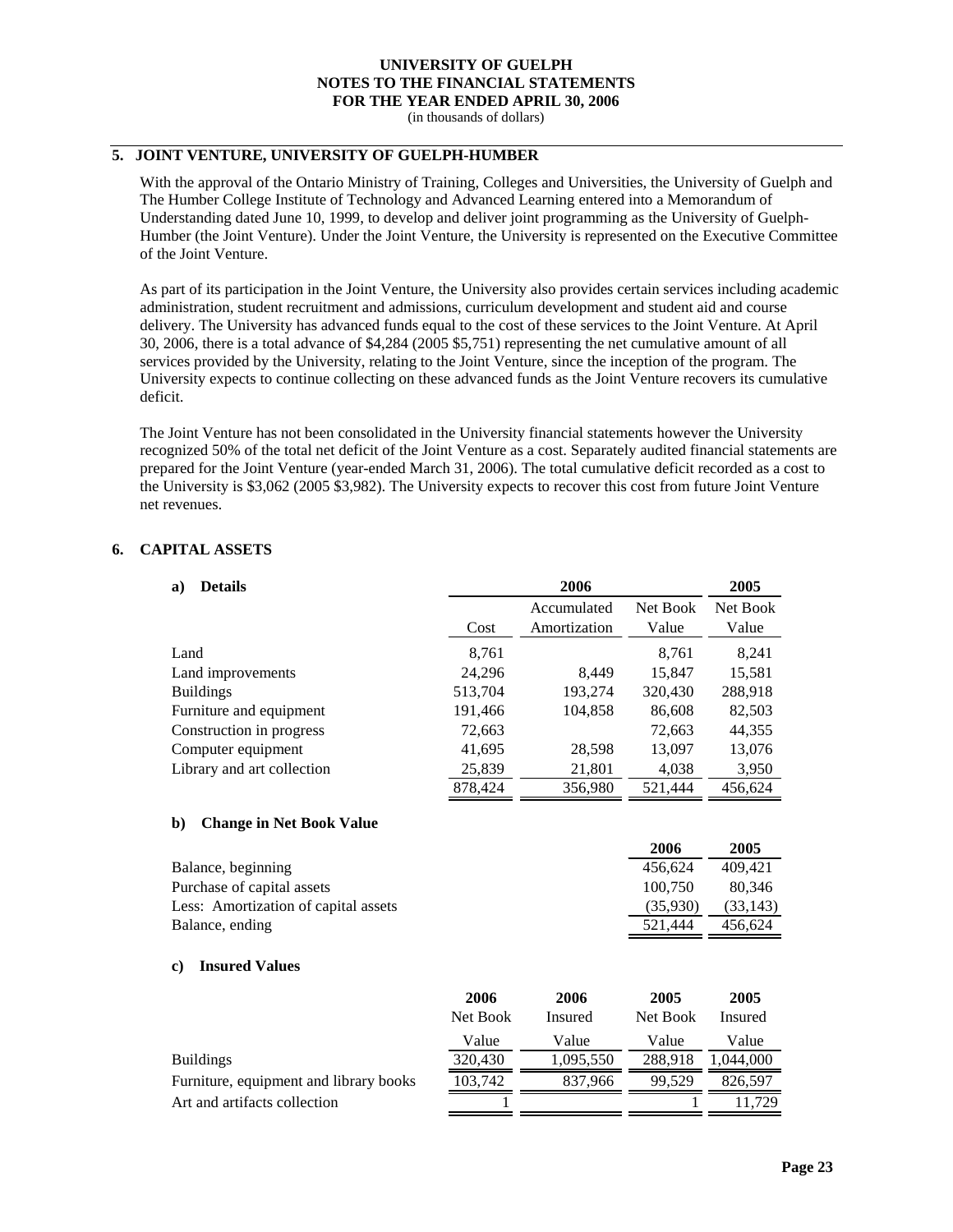(in thousands of dollars)

### **7. a) LONG-TERM DEBT**

|                                       |          |             |                | 2006    | 2005    |
|---------------------------------------|----------|-------------|----------------|---------|---------|
|                                       | Interest | Issue       | Due            |         |         |
|                                       | Rate     | Date        | Date           | Total   | Total   |
|                                       | $\%$     |             |                |         |         |
| <b>Series A Unsecured Debenture</b>   | 6.24     | 11-Oct-02   | 10-Oct-42      | 100,000 | 100,000 |
| <b>Banker's Acceptance</b>            |          |             |                |         |         |
| Canadian Imperial Bank of Commerce    | 7.88     | $1-May-96$  | $1-May-06$     | 3,539   | 4,221   |
| Canadian Imperial Bank of Commerce    | 5.89     | $6$ -Jul-98 | $6$ -Jul $-07$ | 1,372   | 2,404   |
| <b>Bank of Montreal</b>               | 7.01     | 16-Oct-00   | $16$ -Jun-25   | 32,100  | 32,600  |
| Leases payable                        |          |             |                | 37,011  | 39,225  |
| Ontario Student Housing Corp.         | 6.13     | $1-Jan-69$  | $1-Dec-18$     | 665     | 697     |
| Canada Mortgage and Housing Corp.     | 5.88     | $1-Jan-69$  | $1-Dec-18$     | 5,865   | 6,159   |
|                                       |          |             |                | 6,530   | 6,856   |
| Mortgages payable                     |          |             |                |         |         |
| Canada Mortgage and Housing Corp.     | 5.38     | $1-Jan-67$  | $1$ -Dec-16    | 761     | 811     |
| Ontario Housing Corp. (interest only) | 10.36    | $1-Oct-90$  | $1-Apr-10$     | 1,225   | 1,225   |
| Ontario Housing Corp.(interest only)  | 9.86     | $1-Dec-92$  | $1-Jun-11$     | 13,080  | 13,080  |
|                                       |          |             |                | 15,066  | 15,116  |
|                                       |          |             |                | 158,607 | 161,197 |
| <b>Current Portion</b>                |          |             |                | (5,527) | (2,572) |
|                                       |          |             |                |         |         |
|                                       |          |             |                | 153,080 | 158,625 |

The repayments required in the next five years for the debt listed above are summarized as follows:

|            | Principal | Interest | Total  |
|------------|-----------|----------|--------|
|            |           |          |        |
| 2007       | 5,527     | 10,428   | 15,955 |
| 2008       | 1,214     | 10,275   | 11,489 |
| 2009       | 947       | 10,188   | 11,135 |
| 2010       | 2,198     | 10,127   | 12,325 |
| 2011       | 1,001     | 9,909    | 10,911 |
|            | 10,887    | 50,927   | 61,815 |
| Thereafter | 147,720   |          |        |
|            | 158,607   |          |        |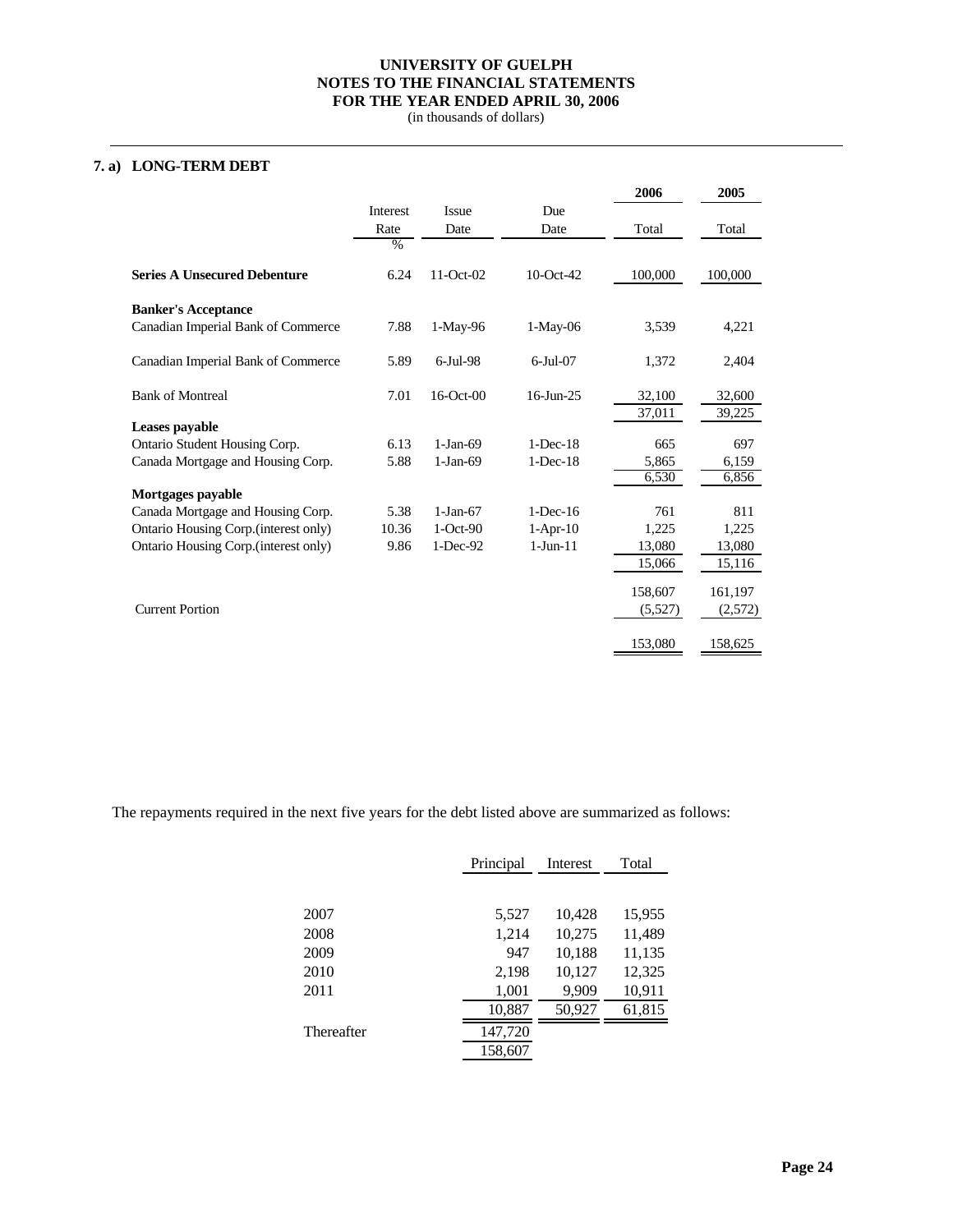(in thousands of dollars)

#### **b) SERIES A UNSECURED DEBENTURE**

On October 11, 2002 the University issued a Series A senior unsecured debenture in the aggregate principal amount of \$100,000 at a price of \$998.69 for proceeds of \$99,869. The debenture bears interest at 6.24%, which is payable semi-annually on April 10 and October 10 with the principal amount to be repaid on October 10, 2042. The proceeds of the issue are primarily being used to finance capital projects including the construction of new classrooms and a science complex.

#### **c) INTEREST RATE RISK**

The University entered into interest rate exchange (swap) contracts with the Bank of Montreal and Canadian Imperial Bank of Commerce in order to convert variable-rate borrowings to fixed rates, thereby reducing interest rate risk associated with its outstanding debt. The interest rate swap contract involves an exchange of floating rate to fixed rate interest payments between the University and the financial institutions. Under the terms of these agreements, the University pays a fixed rate and receives a variable rate on each swap's notional principal amount. The swap transactions are completely independent and have no direct effect on the relationship between the University and its lenders.

During the fiscal year, the University entered into a future dated interest rate exchange (swap) contract with the Canadian Imperial Bank of Commerce. The start date of this new contract is May 1, 2006.

The notional amount of the interest rate swap and the net unrealized gain (loss) on these contracts outstanding at April 30, 2006 are:

|                                    |                | Notional |               |
|------------------------------------|----------------|----------|---------------|
|                                    | Due Date       | Amount   | Gain / (Loss) |
| Canadian Imperial Bank of Commerce | $1-May-06$     | 3,500    | (34)          |
| Canadian Imperial Bank of Commerce | $6$ -Jul $-07$ | 1.372    | (12)          |
| Canadian Imperial Bank of Commerce | $2-May-16$     | 6.000    | (8)           |
| <b>Bank of Montreal</b>            | $16$ -Jun-25   | 32,038   | (5,668)       |

#### **8. DEFERRED REVENUE AND CONTRIBUTIONS**

Deferred revenue and contributions are monies received in the current and prior years for services to be provided in a future year.

| a) Deferred Revenue                               | 2006       | 2005       |
|---------------------------------------------------|------------|------------|
| Prepaid Leases, Fees and Grants                   | 13,824     | 11,320     |
| <b>OMAFRA Advance</b>                             | 11,360     | 10,011     |
| Other                                             | 1,702      | 817        |
|                                                   | 26,886     | 22.148     |
| Less: Current Deferred Revenue                    | (13, 935)  | (12,073)   |
|                                                   | 12,951     | 10,075     |
| b) Deferred Contributions                         |            |            |
| Changes in Deferred Contributions are as follows: |            |            |
| Balance, beginning of year                        | 103.985    | 96.338     |
| Contributions received during the year            | 155,864    | 110,184    |
| Contributions recognized in the year              | (135, 421) | (102, 537) |
| Balance, end of year                              | 124,428    | 103,985    |
| <b>Total Deferred Revenue and Contributions</b>   | 137,379    | 114,060    |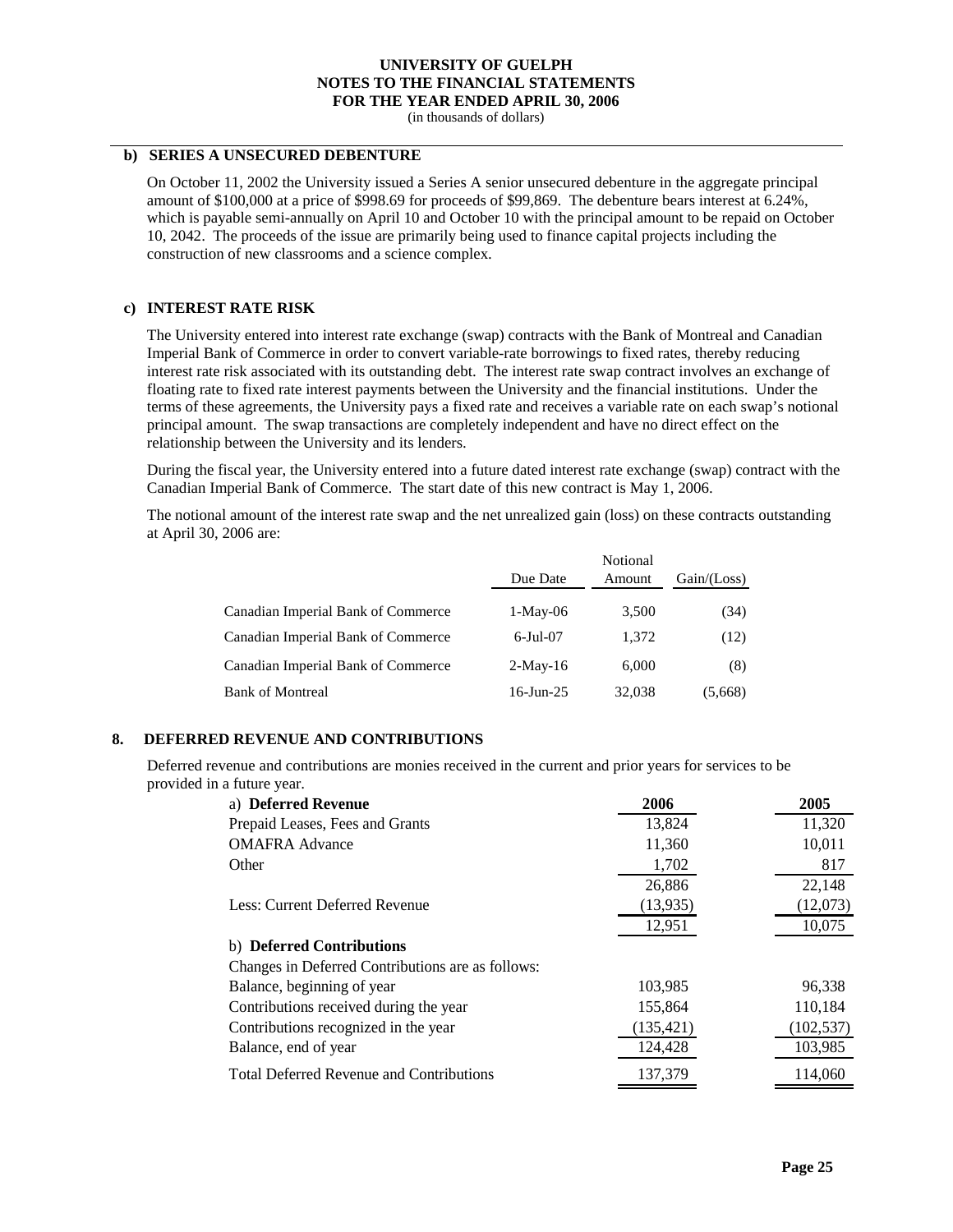(in thousands of dollars)

# **9. DEFERRED CAPITAL CONTRIBUTIONS**

Deferred capital contributions represent the unamortized amount of donations and grants received over a number of years restricted to the purchase of capital assets. The amortization of deferred capital contributions is recorded as revenue in the statement of operations and changes in net assets.

| <b>Deferred Capital Contributions</b>                     | 2006     | 2005     |
|-----------------------------------------------------------|----------|----------|
| Changes in Deferred Capital Contributions are as follows: |          |          |
| Balance, beginning of year                                | 227,043  | 220,465  |
| Contributions received during the year                    | 53,064   | 23,555   |
| Amortization of deferred capital contributions            | (18,670) | (16,977) |
| Balance, end of year                                      | 261,437  | 227,043  |

### **10. INVESTMENT IN CAPITAL ASSETS**

|                                     | 2006       | 2005       |
|-------------------------------------|------------|------------|
| Capital Assets (Net Book Value)     | 521.444    | 456,624    |
| Less:                               |            |            |
| Long -Term Debt                     | (158,607)  | (161, 197) |
| Deferred Contributions              | (261, 437) | (227, 043) |
| Add: Unused Debenture               |            | 1,716      |
| <b>Investment In Capital Assets</b> | 101,400    | 70,100     |
|                                     |            |            |

#### **Change in Investment in Capital Assets**

|                                            | 2006     | 2005      |
|--------------------------------------------|----------|-----------|
| <b>Purchase of Capital Assets</b>          | 100,750  | 80,346    |
| Debt Payment                               | 2.590    | 3,467     |
| Increase in Deferred Capital Contributions | (53,064) | (23, 555) |
| <b>Amortization Expense</b>                | (35,930) | (33, 143) |
| Deferred Capital Contribution Amortization | 18,670   | 16,977    |
| Use of Debenture Debt                      | (1,716)  | (32,765)  |
| Use of Real Estate External Debt           |          | (3,645)   |
|                                            | 31,300   | 7,682     |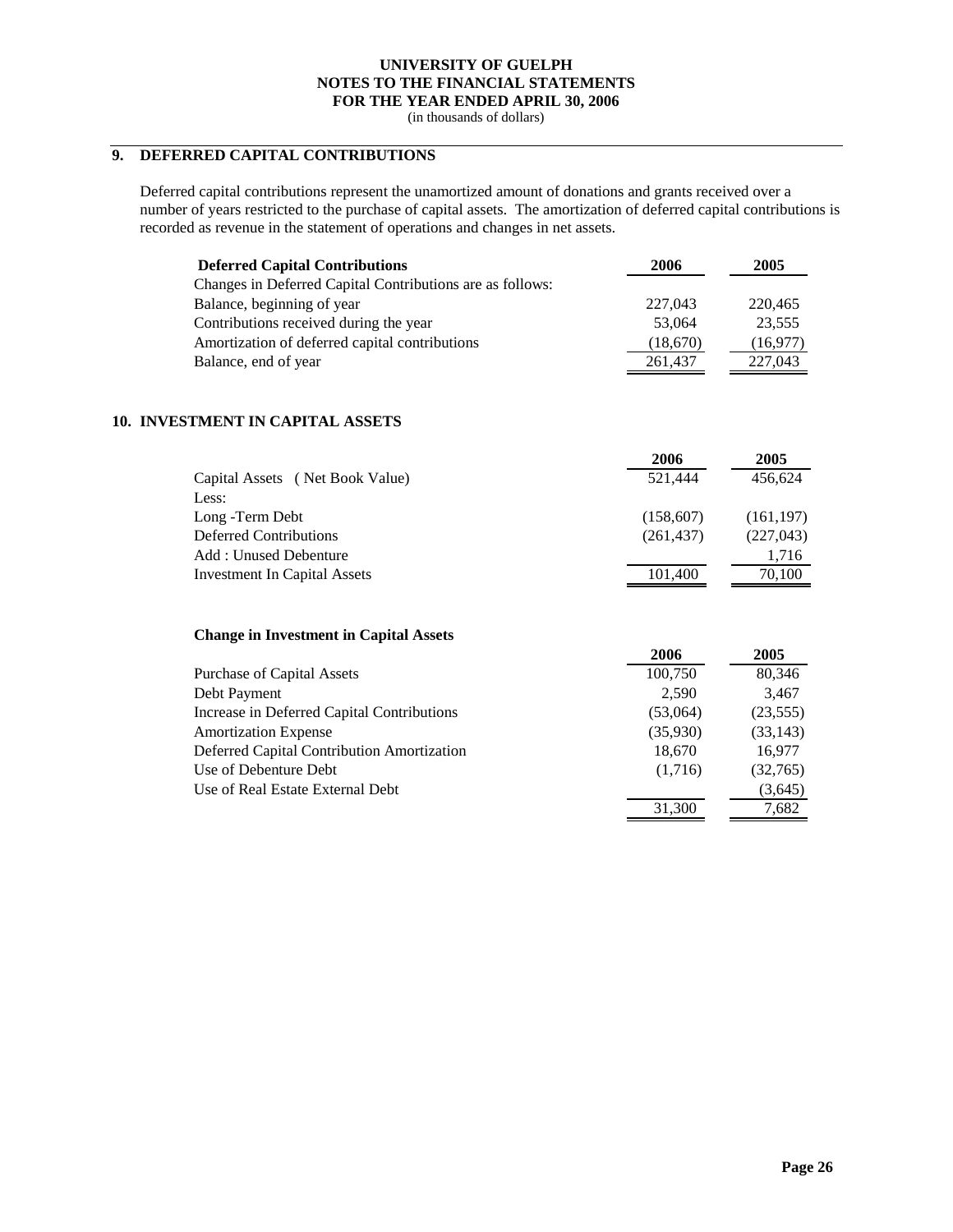(in thousands of dollars)

### **11. UNRESTRICTED NET ASSETS** (Schedule 1)

|                                             | 2006     | 2005      |
|---------------------------------------------|----------|-----------|
| <b>Operating Fund</b>                       |          |           |
| <b>Accrual for Employee Future Benefits</b> | (44,689) | (18,068)  |
| <b>Voluntary Early Retirement Programs:</b> |          |           |
| 2004/2005 Program                           | (5,974)  | (5,974)   |
| 2005/2006 Program                           | (4,586)  | (3,404)   |
| Repayment                                   | 2,000    |           |
|                                             | (8,560)  | (9,378)   |
| University of Guelph-Humber (Note 5)        | (3,062)  | (3,982)   |
|                                             | (56,311) | (31, 428) |
| <b>Ancillary Enterprises (Schedule 2)</b>   | 6,787    | 4,212     |
| Balance, end of year                        | (49.524) | (27,216)  |

The University's total Unrestricted Net Assets for the Operating Fund at the end of fiscal 2005/2006 shows a deficit of \$56,311 consisting of:

- **Accrual for Employee Future Benefits**: The University has costs associated with its sponsorship of three pension plans and other post-retirement benefits. These costs are actuarially determined and charged to the University's Statement of Operations and Changes in Net Assets. (Refer to Schedule 4)
- **Voluntary Early Retirement Programs**: As part of a plan to meet 2004/05 and 2005/06 budget targets, the Board of Governors approved one-time deficits incurred as a result of buyout costs for certain University faculty and staff. The 2004/05 program costs incurred are \$5,974 and as at April 30, 2006 costs of the 2005/06 program are \$4,586. The maximum approved deficit under these programs is \$10,000 and the University will repay these costs by no later then 2010/2011 at an annual rate of not less than \$2,000.
- **University of Guelph-Humber**: This deficit is associated with the University's share of the start-up costs of the University's joint venture with The Humber College Institute of Technology and Advanced Learning. It is planned to have these costs recovered from future operations of the Joint Venture.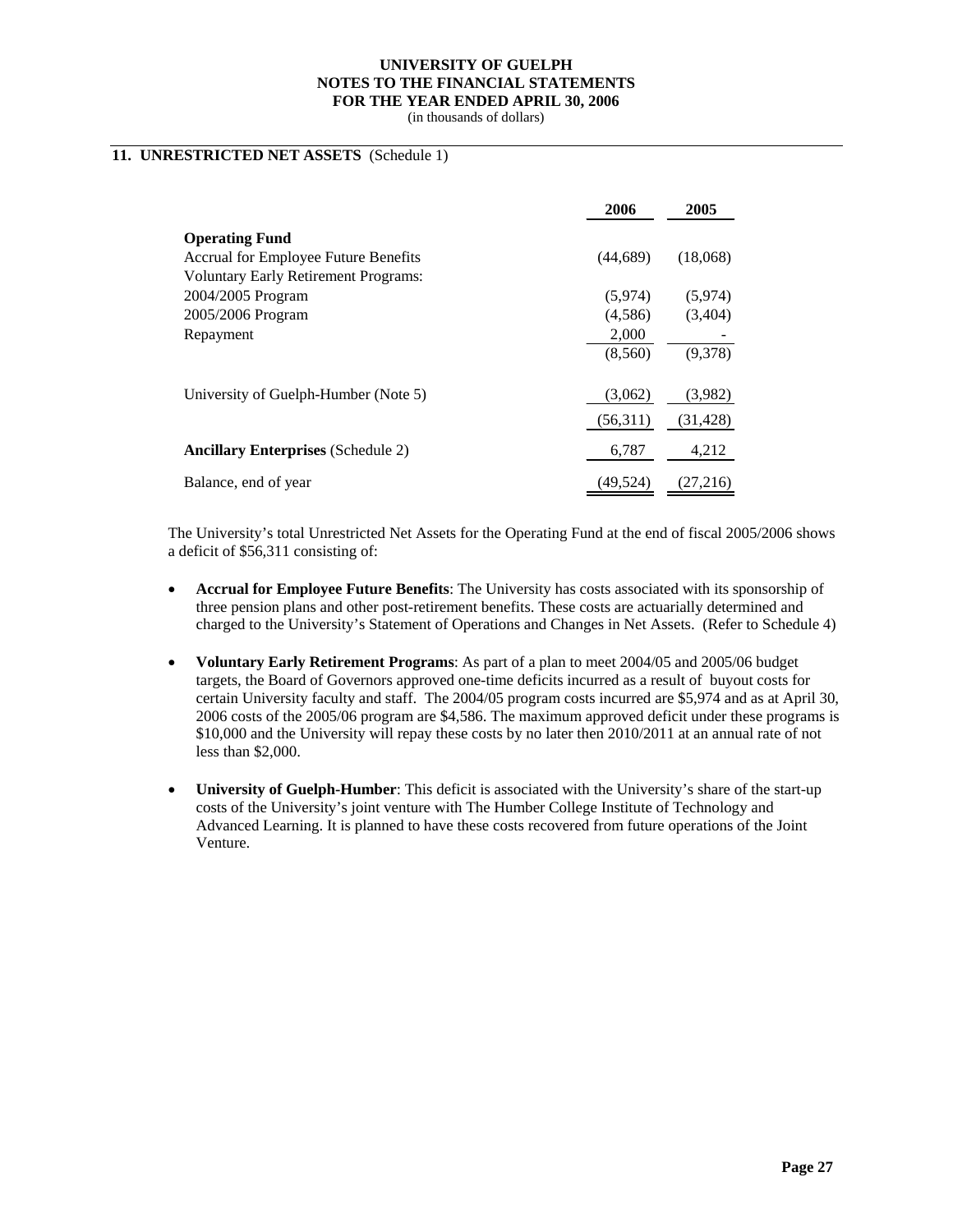(in thousands of dollars)

### **12. CHANGES IN NET ASSETS – ENDOWMENTS**

Endowed net assets include externally restricted donations received by the University and donations designated by the Board to be endowed for specific purposes. The University endowment policy has the objective of protecting the real spending value of the endowed principal by limiting spending of investment income earned on endowments. The balance of annual investment income is recorded as a direct change to the endowed net assets.

| <b>Externally</b> | <b>Board</b>      | <b>Total</b> | <b>Total</b> |
|-------------------|-------------------|--------------|--------------|
| <b>Restricted</b> | <b>Restricted</b> | 2006         | 2005         |
| 9,347             | 1,309             | 10,656       | 9,481        |
| (4,625)           | (813)             | (5,438)      | (5,086)      |
|                   |                   |              |              |
| 4.722             | 496               | 5.218        | 4,395        |
| 3,316             | 433               | 3.749        | 8,881        |
| 8,038             | 929               | 8.967        | 13,276       |
| 4.282             |                   | 4.282        | 3,271        |
|                   |                   |              | (3,655)      |
| 12,320            | 929               | 13.249       | 12,892       |
| 118,845           | 18,253            | 137,098      | 124,206      |
| 131,165           | 19,182            | 150,347      | 137,098      |
|                   |                   |              |              |

#### **13. ONTARIO STUDENT OPPORTUNITY TRUST FUND (PHASE I)**

The Ontario Student Opportunity Trust Fund (Phase I) program was established by the Government of Ontario to encourage companies and individuals to contribute to funds for Ontario's college and university students. Under this program, donations received from companies and individuals were matched by the province on a dollar for dollar basis. In response to this provincial initiative, the University established the ACCESS Fund within the endowed portfolio. Investment income from the funds will be used for student financial assistance.

The following are the balances of the Ontario Student Opportunity Trust Fund (Phase I) recorded at cost, and the related transactions for the year ended April 30, 2006:

| Access Endowment Fund                                                  | 2006            | 2005            |
|------------------------------------------------------------------------|-----------------|-----------------|
| Opening balance - May 1<br>Net Investment income endowed - realized    | 20,986<br>(404) | 21,815<br>(829) |
| Closing balance - April 30<br>∗                                        | 20,582          | 20,986          |
| Access Expendable Fund                                                 | 2006            | 2005            |
| Opening balance - May 1                                                | 2,383           | 2,222           |
| Investment income available for expenditure<br>Bursaries awarded<br>** | 1,005<br>(885)  | 1,011<br>(850)  |
| Closing balance - April 30                                             | 2,503           | 2,383           |

\* Includes original donated capital of \$20,529 (2005 \$20,529) and accumulated realized net preservation of capital of \$53 (2005 \$457).

\*\* The total number of bursaries awarded for the year ended April 30, 2006 was 740 (664 in 2005).

The market value of the endowment as at April 30, 2006 was \$21,142 (2005 \$20,606).

This information relates to Phase I of the Ontario Student Opportunity Trust Fund and not Phase II which is separately audited.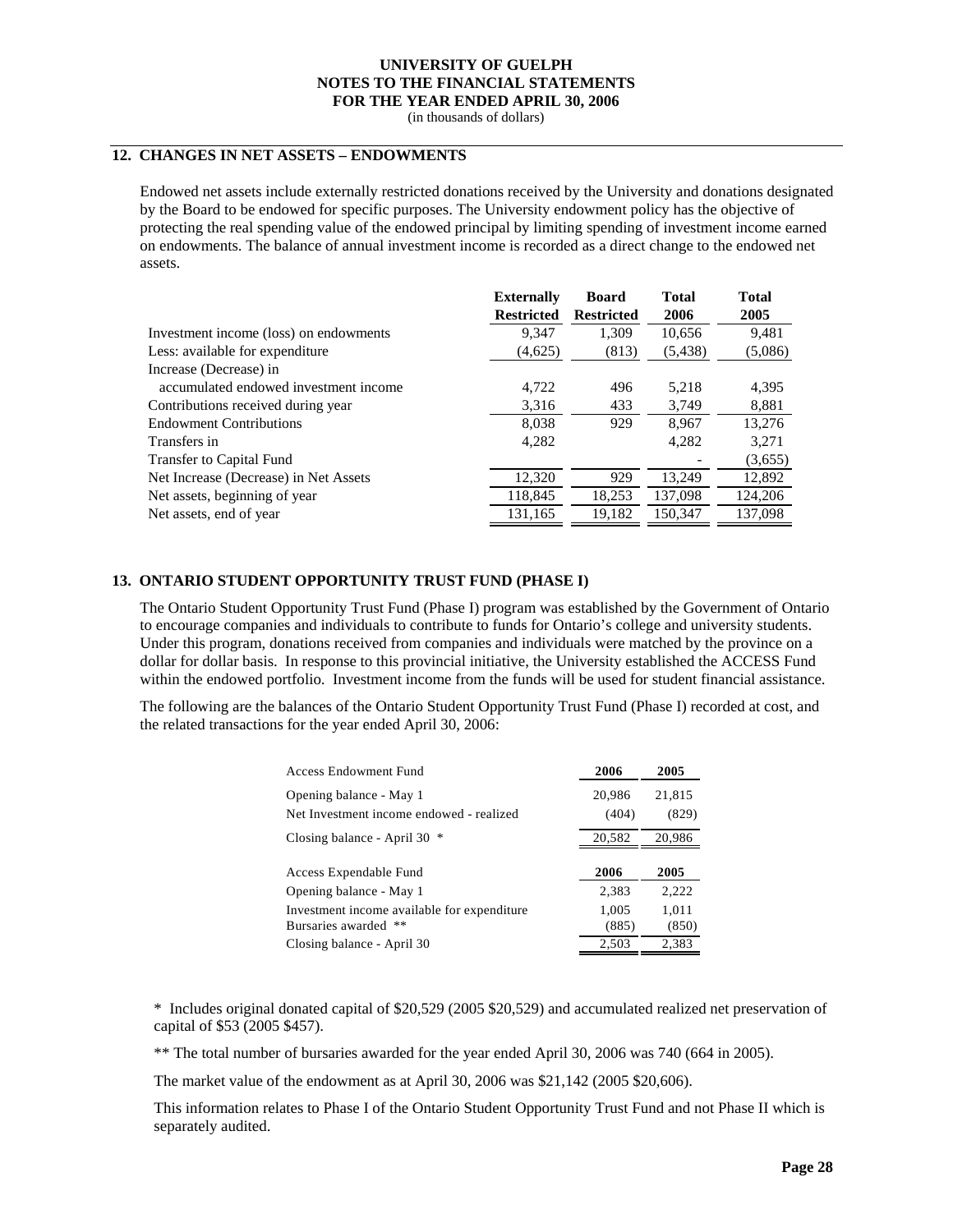### **14. DONATIONS**

|                                                       | 2006    | 2005    |
|-------------------------------------------------------|---------|---------|
| Donations received during the year                    | 11.390  | 8,825   |
| Donations recorded as a direct addition to endowments | (3,298) | (3,490) |
| Donations recorded as deferred capital contibutions   | (725)   | (1,031) |
| Donations recognized as revenue                       | 7.367   | 4.304   |

### **15. DEFERRED CHARGE**

Transaction costs and discount totaling \$934 incurred in connection with the \$100,000 6.24% Series A unsecured debenture issue are being amortized over the term of the debt (40 years). Amortization costs recognized in fiscal 2006 are \$23 (2005 \$23).

### **16. COMMITMENTS**

Costs to complete major capital projects in progress as at April 30, 2006 are estimated to be \$47,218 (2005 \$94,220) and will be funded by government grants, gifts and University resources.

### **17. CONTINGENCY**

- a) The University is a defendant in a number of legal proceedings. Claims against the University in these proceedings have not been reflected in these financial statements. It is the opinion of the management and the University's legal counsel that the resolution of these claims will not have a material effect on the financial position of the University.
- b) The University is a member in a self-insurance co-operative in association with other Canadian universities to provide property and general liability insurance coverage. Under this arrangement referred to as the Canadian University Reciprocal Insurance Exchange (C.U.R.I.E.), the University is required to share in any net losses experienced by C.U.R.I.E. The commitment was recently renewed to January 1, 2008.
- c) The University allows a licensee to extract aggregate from its Puslinch property. Under the terms of the license agreement, the licensee is responsible for site restoration after extraction is complete, according to an agreed upon plan of restoration. Site restoration is regularly carried out by the licensee as extraction from portions of property is complete. While management is of the view that the licensee will meet its obligations under the agreement with respect to site restoration, should the licensee be unable to do so, the University as property owner would be responsible.
- d) The Guelph Golf & Recreation Club Limited (Cutten Club) was wholly owned by the University. As of March 31, 2005, the Guelph Golf & Recreation Club Limited (Cutten Club) discontinued operations. The University has entered into a lease arrangement with the new entity, whereby the University leases the assets to the new entity.

As part of this agreement, the University will guarantee a loan of up to \$2,500 for the new legal entity. As of April 30, 2006 there was no actual loan amount outstanding.

### **18. COMPARATIVE NUMBERS**

Certain comparative numbers have been reclassified to conform with the presentation adopted for the current year.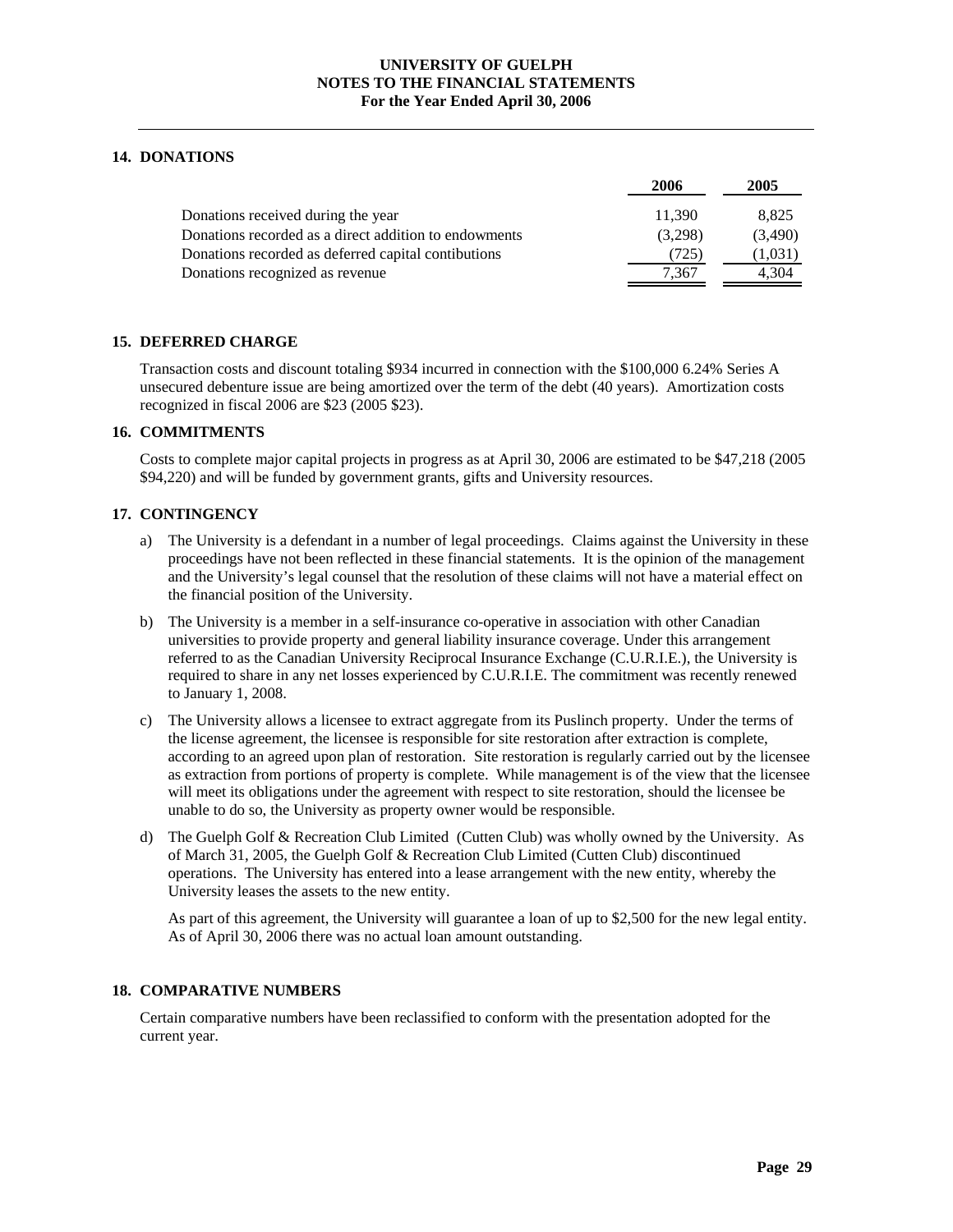**Schedule 1**

### **UNIVERSITY OF GUELPH STATEMENT OF OPERATIONS AND CHANGES IN NET ASSETS FOR THE YEAR ENDED APRIL 30, 2006**

|                                                         |                                 | (in thousands of dollars)     |                                        |                                            |                                 |                      |                      |
|---------------------------------------------------------|---------------------------------|-------------------------------|----------------------------------------|--------------------------------------------|---------------------------------|----------------------|----------------------|
|                                                         | <b>OPERATING</b><br><b>FUND</b> | <b>CAPITAL</b><br><b>FUND</b> | <b>ANCILLARY</b><br><b>ENTERPRISES</b> | <b>RESEARCH</b><br><b>&amp; TRUST FUND</b> | <b>ENDOWMENT</b><br><b>FUND</b> | <b>TOTAL</b><br>2006 | <b>TOTAL</b><br>2005 |
| <b>REVENUE</b>                                          |                                 |                               | (Schedule 2)                           |                                            |                                 |                      |                      |
| Ministry of Training, Colleges and Universities         | 140,244                         | 1,303                         | 186                                    |                                            |                                 | 141,733              | 134,983              |
| Ministry of Agriculture, Food and Rural Affairs         | 50,226                          |                               |                                        |                                            |                                 | 50,226               | 49,541               |
| Tuition (Credit and Non-Credit)                         | 88,658                          |                               |                                        |                                            |                                 | 88,658               | 88,805               |
| Donations (Note 14)                                     | 41                              | 520                           |                                        | 6,806                                      |                                 | 7,367                | 4,304                |
| Sales of Goods and Services                             | 42,162                          |                               | 60,233                                 |                                            |                                 | 102,395              | 97,326               |
| Investment Income (Note 4)                              | 2,038                           | 2,198                         | 403                                    | 4,999                                      |                                 | 9,638                | 11,654               |
| Other Grants and Contracts                              | 2,523                           |                               |                                        | 70,419                                     |                                 | 72,942               | 76,679               |
| Amortization of Deferred Capital Contributions (Note 9) |                                 | 18,441                        | 229                                    |                                            |                                 | 18,670               | 16,977               |
| Other                                                   | 18,715                          | 38                            | 407                                    |                                            |                                 | 19,160               | 19,470               |
|                                                         | 344,607                         | 22,500                        | 61,458                                 | 82,224                                     |                                 | 510,789              | 499,739              |
| <b>EXPENSES</b>                                         |                                 |                               |                                        |                                            |                                 |                      |                      |
| Salaries                                                | 203,228                         |                               | 13,187                                 | 33,627                                     |                                 | 250,042              | 255,422              |
| Benefits                                                | 65,905                          |                               | 2,615                                  | 3,719                                      |                                 | 72,239               | 62,329               |
| Travel                                                  | 6,656                           |                               | 147                                    | 5,756                                      |                                 | 12,559               | 12,119               |
| Operating                                               | 73,653                          | 161                           | 21,467                                 | 22,873                                     |                                 | 118,154              | 119,775              |
| Minor Renovations and Repairs                           |                                 | 2,314                         | 1,021                                  |                                            |                                 | 3,335                | 3,994                |
| Interest                                                |                                 | 6,346                         | 4,177                                  |                                            |                                 | 10,523               | 10,686               |
| Scholarships and Bursaries                              | 8,119                           |                               |                                        | 10,793                                     |                                 | 18,912               | 19,425               |
| Institutional (Recovery) Charges                        | (8,666)                         |                               | 8,666                                  |                                            |                                 |                      |                      |
| <b>Capital Asset Amortization</b>                       |                                 | 31,939                        | 3,991                                  |                                            |                                 | 35,930               | 33,143               |
|                                                         | 348,895                         | 40,760                        | 55,271                                 | 76,768                                     |                                 | 521,694              | 516,893              |
| Revenue Less Expenses                                   | (4,288)                         | (18,260)                      | 6,187                                  | 5,456                                      |                                 | (10, 905)            | (17, 154)            |
| Endowment Contributions (Note 12)                       |                                 |                               |                                        |                                            | 8,967                           | 8,967                | 13,276               |
| <b>Interfund Transactions</b>                           | (14, 977)                       | 20,047                        | (5,488)                                | (3,864)                                    | 4,282                           |                      |                      |
| <b>Net Increase (Decrease) in Net Assets</b>            | (19,265)                        | 1,787                         | 699                                    | 1,592                                      | 13,249                          | (1,938)              | (3,878)              |
| Composed Of:                                            |                                 |                               |                                        |                                            |                                 |                      |                      |
| Net Increase (Decrease) in Investment in Capital Assets |                                 | 10,599                        | 20,701                                 |                                            |                                 | 31,300               | 6,456                |
| Net Increase (Decrease) in Endowments                   |                                 |                               |                                        |                                            | 13,249                          | 13,249               | 12,892               |
| Net Increase (Decrease) in Internally Restricted        | 5,618                           | (8, 812)                      | (22, 577)                              | 1,592                                      |                                 | (24, 179)            | 5,378                |
| Net Increase (Decrease) in Unrestricted                 | (24, 883)                       |                               | 2,575                                  |                                            |                                 | (22, 308)            | (28, 604)            |
| Net Increase (Decrease) in Net Assets                   | (19,265)                        | 1,787                         | 699                                    | 1,592                                      | 13,249                          | (1,938)              | (3,878)              |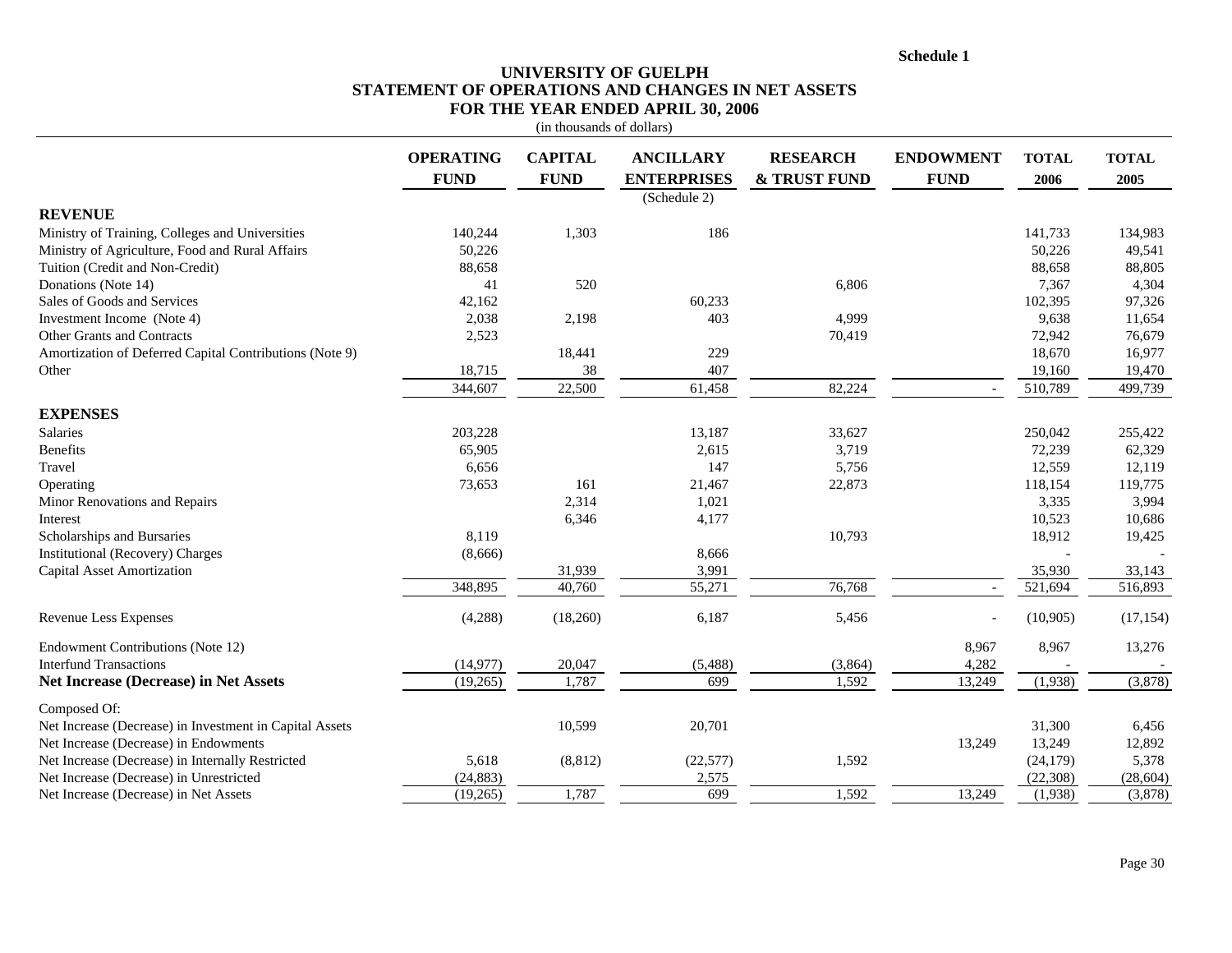**Schedule 1**

### **UNIVERSITY OF GUELPH STATEMENT OF OPERATIONS AND CHANGES IN NET ASSETS FOR THE YEAR ENDED APRIL 30, 2006**

|                                                                       |                                 | (in thousands of dollars)     |                                                        |                                            |                                 |                              |                             |
|-----------------------------------------------------------------------|---------------------------------|-------------------------------|--------------------------------------------------------|--------------------------------------------|---------------------------------|------------------------------|-----------------------------|
|                                                                       | <b>OPERATING</b><br><b>FUND</b> | <b>CAPITAL</b><br><b>FUND</b> | <b>ANCILLARY</b><br><b>ENTERPRISES</b><br>(Schedule 2) | <b>RESEARCH</b><br><b>&amp; TRUST FUND</b> | <b>ENDOWMENT</b><br><b>FUND</b> | <b>TOTAL</b><br>2006         | <b>TOTAL</b><br>2005        |
| Net Assets, Beginning of Year                                         | (9, 555)                        | 71,470                        | 18,426                                                 | 27,048                                     | 137,098                         | 244,487                      | 248,365                     |
| Net Increase (Decrease) in Net Assets                                 | (19,265)                        | 1,787                         | 699                                                    | 1,592                                      | 13,249                          | (1,938)                      | (3,878)                     |
| Net Assets, End of Year                                               | (28, 820)                       | 73,257                        | 19,125                                                 | 28,640                                     | 150,347                         | 242,549                      | 244,487                     |
| <b>Net Assets Components:</b>                                         |                                 |                               |                                                        |                                            |                                 |                              |                             |
| Invested in Capital Assets<br>Endowed<br><b>Internally Restricted</b> | 27,491                          | 75,384<br>(2,127)             | 26,016<br>(13,678)                                     | 28,640                                     | 150,347                         | 101,400<br>150,347<br>40,326 | 70,100<br>137,098<br>64,505 |
| Unrestricted Surplus (Deficit)                                        | (56,311)                        |                               | 6,787                                                  |                                            |                                 | (49, 524)                    | (27,216)                    |
| Net Assets, End of Year, Surplus (Deficit)                            | (28, 820)                       | 73,257                        | 19,125                                                 | 28,640                                     | 150,347                         | 242,549                      | 244,487                     |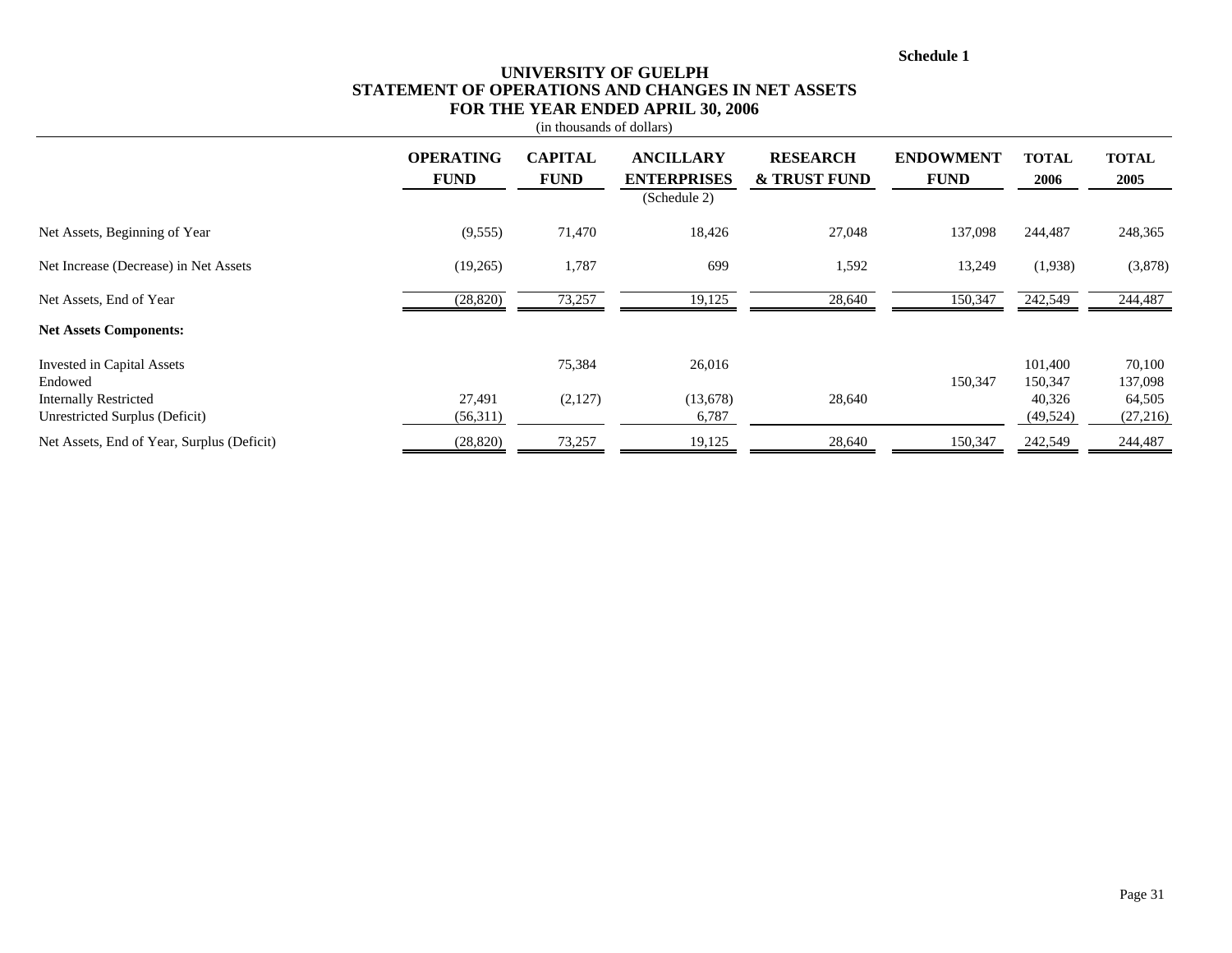# **UNIVERSITY OF GUELPH STATEMENT OF OPERATIONS AND CHANGES IN NET ASSETS FOR ANCILLARY ENTERPRISES FOR THE YEAR ENDED APRIL 30, 2006**

|                                                         | (in thousands of dollars)             |                              |                                                     |                |                                    |                      |                      |
|---------------------------------------------------------|---------------------------------------|------------------------------|-----------------------------------------------------|----------------|------------------------------------|----------------------|----------------------|
|                                                         | <b>HOSPITALITY</b><br><b>SERVICES</b> | <b>REAL</b><br><b>ESTATE</b> | <b>STUDENT</b><br><b>HOUSING</b><br><b>SERVICES</b> | <b>PARKING</b> | <b>UNIVERSITY</b><br><b>CENTRE</b> | <b>TOTAL</b><br>2006 | <b>TOTAL</b><br>2005 |
|                                                         |                                       |                              |                                                     |                |                                    |                      |                      |
| <b>REVENUE</b>                                          | 28,560                                | 4,480                        | 24,368                                              | 2,201          | 1,849                              | 61,458               | 61,445               |
| <b>EXPENSES</b>                                         |                                       |                              |                                                     |                |                                    |                      |                      |
| <b>Cost of Materials</b>                                | 12,112                                |                              |                                                     |                | 311                                | 12,423               | 13,783               |
| Salaries                                                | 8,309                                 | 202                          | 3,740                                               | 197            | 739                                | 13,187               | 13,293               |
| <b>Benefits</b>                                         | 1,652                                 | 48                           | 723                                                 | 45             | 147                                | 2,615                | 2,532                |
| <b>Institutional Charges</b>                            | 1,643                                 |                              | 6,202                                               | 392            | 429                                | 8,666                | 8,220                |
| Operating                                               | 3,939                                 | 924                          | 3,615                                               | 207            | 359                                | 9,044                | 9,279                |
| Travel                                                  | 58                                    | 8                            | 70                                                  | 5              | 6                                  | 147                  | 146                  |
| Minor Renovations and Repairs                           | 89                                    |                              | 696                                                 | 236            |                                    | 1,021                | 1,377                |
| Interest                                                |                                       | 59                           | 4,118                                               |                |                                    | 4,177                | 4,277                |
| <b>Capital Asset Amortization</b>                       | 507                                   | 463                          | 2,881                                               | 125            | 15                                 | 3,991                | 3,947                |
| <b>Total Operating Expenses</b>                         | 28,309                                | 1,704                        | 22,045                                              | 1,207          | 2,006                              | 55,271               | 56,854               |
| <b>Revenue Less Expenses</b>                            | 251                                   | 2,776                        | 2,323                                               | 994            | (157)                              | 6,187                | 4,591                |
| <b>Interfund Transactions</b>                           | (402)                                 | (3,715)                      | (787)                                               | (821)          | 237                                | (5,488)              | (3,521)              |
| <b>Net Increase (Decrease) in Net Assets</b>            | (151)                                 | (939)                        | 1,536                                               | 173            | 80                                 | 699                  | 1,070                |
| Composed Of:                                            |                                       |                              |                                                     |                |                                    |                      |                      |
| Net Increase (Decrease) in Investment in Capital Assets | 3,290                                 | 2,430                        | 14,767                                              | 40             | 174                                | 20,701               | 572                  |
| Net Increase (Decrease) in Internally Restricted        | (3,440)                               | (4,708)                      | (14, 441)                                           |                | 12                                 | (22, 577)            | 617                  |
| Net Increase (Decease) in Unrestricted                  | (1)                                   | 1,339                        | 1,210                                               | 133            | (106)                              | 2,575                | (119)                |
| Net Increase (Decrease) in Net Assets                   | (151)                                 | (939)                        | 1,536                                               | 173            | 80                                 | 699                  | 1,070                |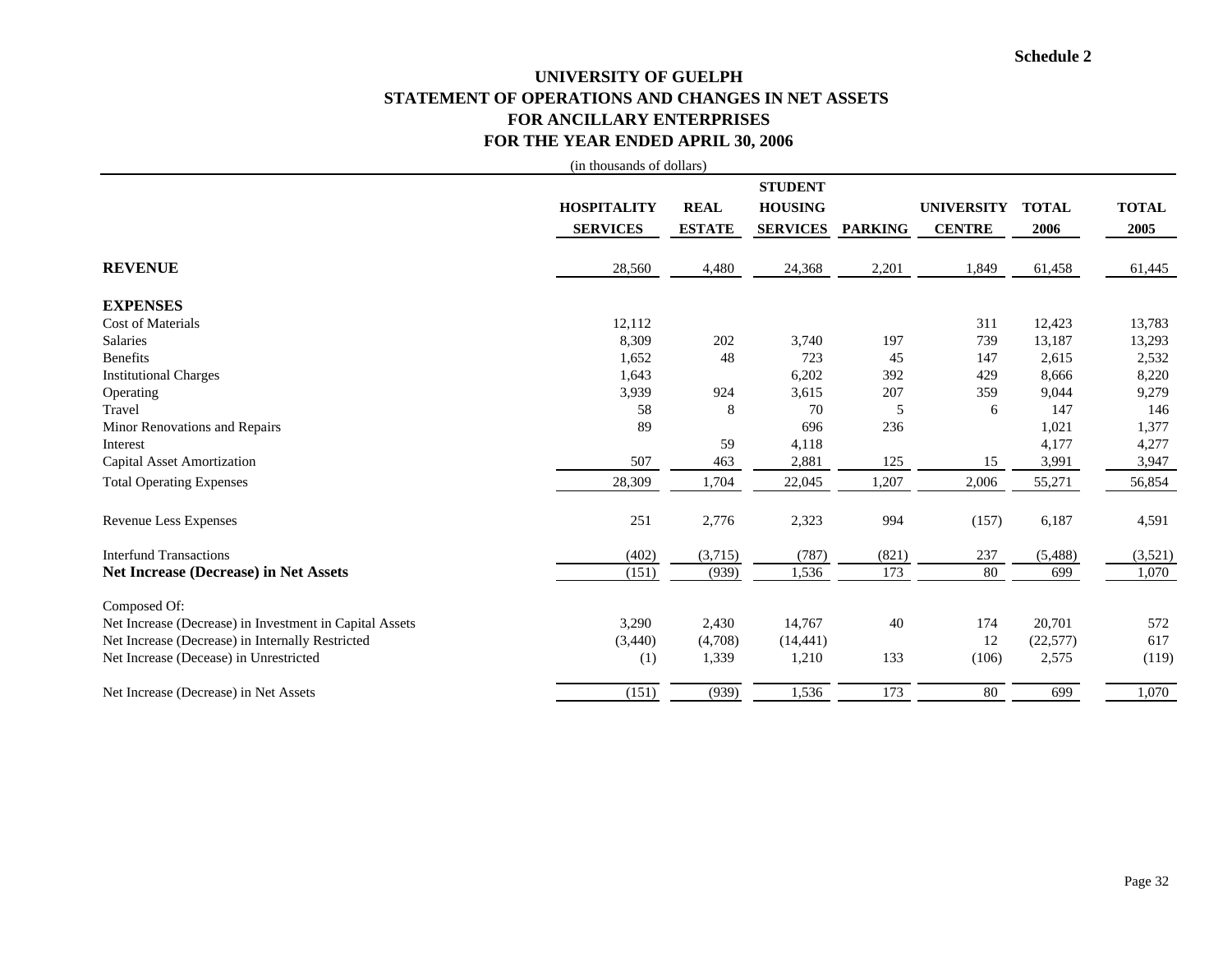# **UNIVERSITY OF GUELPH STATEMENT OF OPERATIONS AND CHANGES IN NET ASSETS FOR ANCILLARY ENTERPRISESFOR THE YEAR ENDED APRIL 30, 2006**

|                                            | (in thousands of dollars) |               |                 |                |                   |              |              |
|--------------------------------------------|---------------------------|---------------|-----------------|----------------|-------------------|--------------|--------------|
|                                            |                           |               | <b>STUDENT</b>  |                |                   |              |              |
|                                            | <b>HOSPITALITY</b>        | <b>REAL</b>   | <b>HOUSING</b>  |                | <b>UNIVERSITY</b> | <b>TOTAL</b> | <b>TOTAL</b> |
|                                            | <b>SERVICES</b>           | <b>ESTATE</b> | <b>SERVICES</b> | <b>PARKING</b> | <b>CENTRE</b>     | 2006         | 2005         |
|                                            |                           |               |                 |                |                   |              |              |
|                                            |                           |               |                 |                |                   |              |              |
| Net Assets, Beginning of Year              | 5,231                     | 12,217        | (3,295)         | 3,703          | 570               | 18,426       | 17,356       |
| Net Increase (Decrease) in Net Assets      | (151)                     | (939)         | 1,536           | 173            | 80                | 699          | 1,070        |
|                                            |                           |               |                 |                |                   |              |              |
| Net Assets, End of Year                    | 5,080                     | 11,278        | (1,759)         | 3,876          | 650               | 19,125       | 18,426       |
| Net Assets Components:                     |                           |               |                 |                |                   |              |              |
| Invested in Capital Assets *               | 8,347                     | 10,898        | 3,630           | 2,893          | 248               | 26,016       | 5,315        |
| <b>Internally Restricted</b>               | (3,231)                   | (2,590)       | (8,079)         |                | 222               | (13,678)     | 8,899        |
| Unrestricted Surplus (Deficit)**           | (36)                      | 2,970         | 2,690           | 983            | 180               | 6,787        | 4,212        |
| Net Assets, End of Year, Surplus (Deficit) | 5,080                     | 11,278        | (1,759)         | 3,876          | 650               | 19,125       | 18,426       |
|                                            |                           |               |                 |                |                   |              |              |

\* Net Assets "Invested in Capital Assets" presents the funds expended on capital assets less accumulated amortization, related debt and deferred capital contributions.

\*\* Accumulated net results for operations are presented in the Unrestricted Net Assets.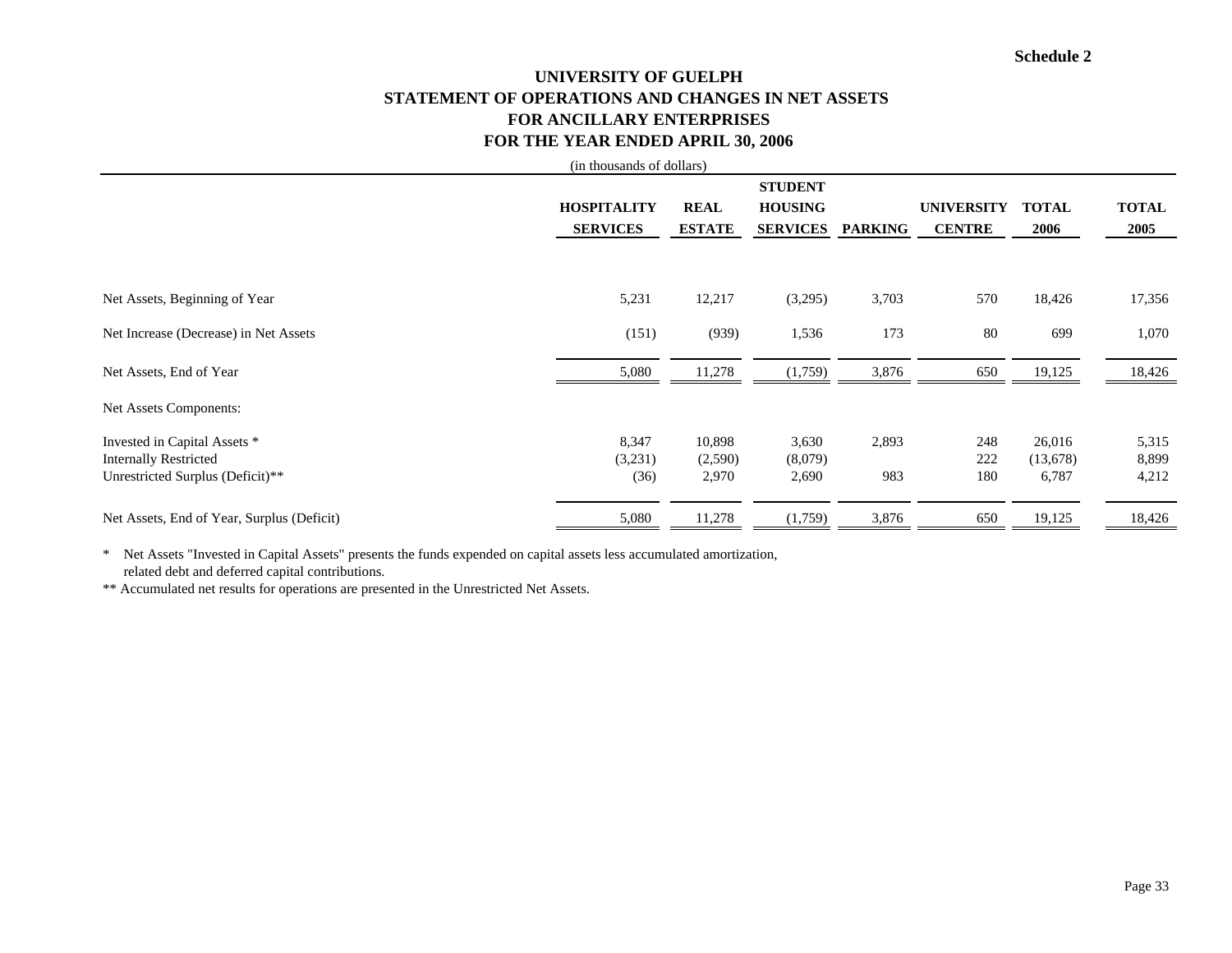### **UNIVERSITY OF GUELPHSTATEMENT OF OMAFRA REVENUES AND EXPENSES BY OBJECT For the Year Ended April 30, 2006 (in thousands of dollars)**

The University's research and education agreement with the Ontario Ministry of Agriculture, Food and Rural Affairs (OMAFRA) includes the research and education programs at Guelph, the operation of 3 campuses at Alfred, Kemptville and Ridgetown, Ontario and a laboratory services' facility. This agreement was renewed for another five years effective April 1, 2002. The following figures reflect the revenues and expenses of the OMAFRA agreement for 2005/2006.

|                                  | <b>OAC</b> | <b>OAC</b> | <b>OAC</b> | <b>OAC</b> | <b>OVC</b>     | Other<br>Colleges | Lab<br>Services | Stations &<br>Academic<br>Services | Institutional<br>Revenue & | Total<br><b>OMAFRA</b> | Total<br><b>OMAFRA</b> |
|----------------------------------|------------|------------|------------|------------|----------------|-------------------|-----------------|------------------------------------|----------------------------|------------------------|------------------------|
|                                  | Guelph     | Alfred     | Kemptville | Ridgetown  | Guelph         | Guelph            | Division        | Guelph                             | Expenses                   | 2006                   | 2005                   |
| Income                           |            |            |            |            |                |                   |                 |                                    |                            |                        |                        |
| Provincial                       | 11,138     | 2,715      | 4,051      | 3,862      | 7,302          | 1,349             | 7,874           | 5,525                              | 6,410                      | 50,226                 | 49,541                 |
| Tuition                          | 258        | 272        | 1,674      | 1,092      |                |                   |                 |                                    |                            | 3,296                  | 3,203                  |
| Sales of Goods and Services      | 6          | 245        | 1,914      | 3,021      |                |                   | 12,001          | 2,161                              |                            | 19,348                 | 16,102                 |
| Other                            | 39         | 466        | 1,368      | 1,351      |                | $\overline{2}$    | 22              | 1,121                              |                            | 4,369                  | 5,524                  |
| <b>Total Income</b>              | 11,441     | 3,698      | 9,007      | 9,326      | 7,302          | 1,351             | 19,897          | 8,807                              | 6,410                      | 77,239                 | 74,370                 |
| Expenses                         |            |            |            |            |                |                   |                 |                                    |                            |                        |                        |
| <b>Salaries</b>                  | 4,717      | 1,986      | 4,575      | 5,065      | 2,408          | 405               | 10,360          | 3,763                              |                            | 33,279                 | 31,909                 |
| <b>Benefits</b>                  | 993        | 424        | 1,030      | 1,177      | 526            | 46                | 2,399           | 893                                |                            | 7,488                  | 6,408                  |
| <b>Total Personnel Costs</b>     | 5,710      | 2,410      | 5,605      | 6,242      | 2,934          | 451               | 12,759          | 4,656                              |                            | 40,767                 | 38,317                 |
| Travel                           | 142        | 110        | 101        | 102        | 262            | 47                | 105             | 18                                 |                            | 887                    | 897                    |
| Operating                        | 701        | 1,101      | 3,165      | 2,767      | 1,311          | 288               | 6,394           | 4,003                              |                            | 19,730                 | 19,279                 |
| Equipment                        | 47         | 87         | 188        | 214        | $\overline{2}$ | 140               | 1,004           | 220                                |                            | 1,902                  | 1,909                  |
| <b>Support for Faculty Costs</b> | 4,782      |            |            |            | 2,833          | 300               |                 |                                    |                            | 7,915                  | 7,915                  |
| <b>Service Costs</b>             |            |            |            |            |                |                   |                 |                                    | 6,410                      | 6,410                  | 6,410                  |
| <b>Expenses before Transfers</b> | 11,382     | 3,708      | 9,059      | 9,325      | 7,342          | 1,226             | 20,262          | 8,897                              | 6,410                      | 77,611                 | 74,727                 |
| <b>Interfund Transfers</b>       | 59         | (10)       | (52)       |            | (40)           | 125               | (365)           | (90)                               |                            | (372)                  | (357)                  |
| <b>Total Contract Expenses</b>   | 11,441     | 3,698      | 9,007      | 9,326      | 7,302          | 1,351             | 19,897          | 8,807                              | 6,410                      | 77,239                 | 74,370                 |
| Net Income (Expense)             |            |            |            |            |                |                   |                 |                                    |                            |                        |                        |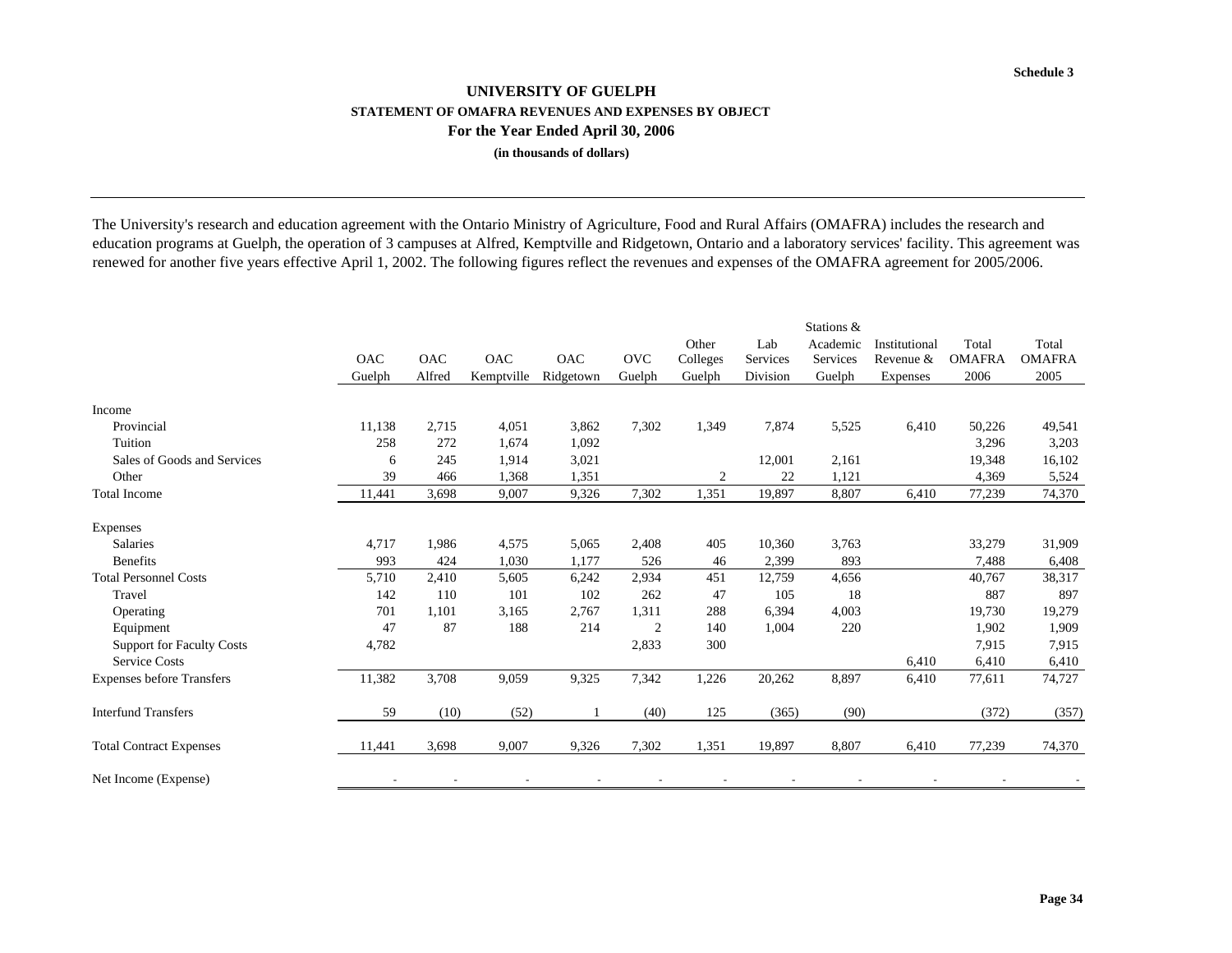### **EMPLOYEE FUTURE BENEFITS**

#### **a) Description of Plans**

The University has a number of funded and unfunded defined benefit programs that provide pension and other post-employment benefits to its employees. The pension programs provide benefits that are based on years of service and best average earnings. The benefit rates are adjusted annually to reflect any increase in the Consumer Price Index (limited to 8%) that is in excess of 2%. The University's other benefit plans provide extended health care and dental plan benefits to retirees and their eligible dependents on a cost-sharing basis. Retiree contributions to the health and dental programs cover 30% and 50% of the costs respectively.

#### **b) Accrued Benefit Obligations and Plan Assets**

The University measures the accrued benefit obligations (ABOs) and the fair value of plan assets for accounting purposes as at January 31 of each year. Information about the University's defined benefit plans, in aggregate, is as follows:

|                                                               | <b>Pension Plans*</b> |           |         | <b>Other Benefit Plans</b> |           | Total    |  |
|---------------------------------------------------------------|-----------------------|-----------|---------|----------------------------|-----------|----------|--|
|                                                               | 2006                  | 2005      | 2006    | 2005                       | 2006      | 2005     |  |
| <b>Change in Benefit Obligation</b>                           |                       |           |         |                            |           |          |  |
| Benefit obligation - beginning of measurement period          | 801,587               | 726,381   | 152,806 | 131,169                    | 954,393   | 857,550  |  |
| Current service cost (employer)                               | 22,102                | 20,488    | 5,652   | 5,070                      | 27,754    | 25,558   |  |
| Interest cost                                                 | 45,228                | 42,961    | 8,694   | 7,806                      | 53,922    | 50,767   |  |
| Employee contributions                                        | 9,428                 | 9,420     |         |                            | 9,428     | 9,420    |  |
| <b>Past Service Costs</b>                                     | 8,210                 | 8,893     |         |                            | 8,210     | 8,893    |  |
| <b>Actuarial loss</b>                                         | 59,987                | 26,630    | 18,081  | 11,522                     | 78,068    | 38,152   |  |
| Benefits paid                                                 | (40, 535)             | (33, 186) | (3,485) | (2,761)                    | (44,020)  | (35,947) |  |
| Benefit obligation - end of measurement period                | 906,007               | 801,587   | 181,748 | 152,806                    | 1,087,755 | 954,393  |  |
| <b>Change in Plan Assets</b>                                  |                       |           |         |                            |           |          |  |
| Market value of plan assets - beginning of measurement period | 697,951               | 671,423   |         |                            | 697,951   | 671,423  |  |
| Actual return on plan assets, net of expenses                 | 82,332                | 39,470    |         |                            | 82,332    | 39,470   |  |
| Employer contribution                                         | 8,350                 | 10,824    | 3,485   | 2,761                      | 11,835    | 13,585   |  |
| Employee contributions                                        | 9,428                 | 9,420     |         |                            | 9,428     | 9,420    |  |
| Benefits paid                                                 | (40, 535)             | (33, 186) | (3,485) | (2,761)                    | (44,020)  | (35,947) |  |
| Market value of plan assets - end of measurement period       | 757,526               | 697,951   |         |                            | 757,526   | 697,951  |  |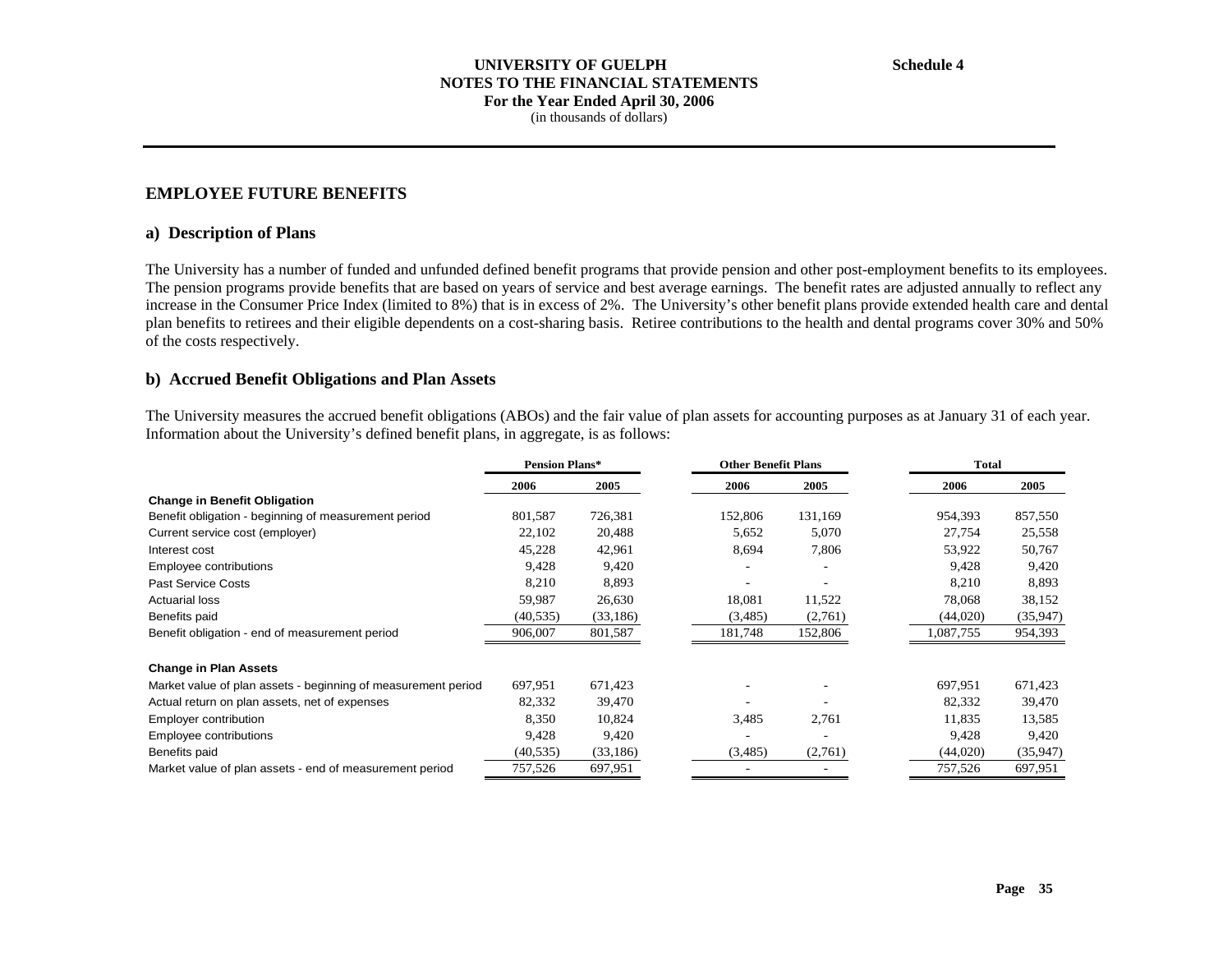### **UNIVERSITY OF GUELPH NOTES TO THE FINANCIAL STATEMENTS For the Year Ended April 30, 2006**  (in thousands of dollars)

# **EMPLOYEE FUTURE BENEFITS (CONTINUED)**

### **b) Accrued Benefit Obligations and Plan Assets (continued)**

|                                                                 | <b>Pension Plans*</b> |            |           | <b>Other Benefit Plans</b> |            | <b>Total</b> |  |
|-----------------------------------------------------------------|-----------------------|------------|-----------|----------------------------|------------|--------------|--|
|                                                                 | 2006                  | 2005       | 2006      | 2005                       | 2006       | 2005         |  |
| <b>Reconciliation of funded status</b>                          |                       |            |           |                            |            |              |  |
| Funded status - surplus (deficit)                               | (148, 481)            | (103, 636) | (181,748) | (152,806)                  | (330, 229) | (256, 442)   |  |
| Estimated employer contributions after measurement date         | 14                    | 2,378      | 923       | 690                        | 937        | 3,068        |  |
| Unamortized transitional obligation (asset)                     | (89,380)              | (101,980)  | 38,495    | 42,773                     | (50, 885)  | (59,207)     |  |
| Unamortized past service costs                                  | 29,357                | 23,679     |           |                            | 29,357     | 23,679       |  |
| Unamortized net actuarial loss                                  | 251,357               | 238,011    | 68,799    | 53,162                     | 320,156    | 291,173      |  |
| Accrued benefit asset (liability), before Valuation Allowance   | 42,867                | 58,452     | (73, 531) | (56, 181)                  | (30,664)   | 2,271        |  |
| Total Valuation Allowance (VA)                                  | (3,222)               | (3,018)    |           |                            | (3,222)    | (3,018)      |  |
| Accrued benefit asset (liability), net of VA                    | 39,645                | 55,434     | (73, 531) | (56, 181)                  | (33,886)   | (747)        |  |
|                                                                 |                       |            |           |                            |            |              |  |
| <b>Statement of Financial Position</b>                          |                       |            |           |                            |            |              |  |
| Deferred pension costs                                          | 40,275                | 55,960     |           |                            | 40,275     | 55,960       |  |
| Accounts payable (employee future benefits - current liability) | (22)                  | (146)      | (3,833)   | (3,037)                    | (3,855)    | (3,183)      |  |
| Employee future benefits (long-term liability)                  | (608)                 | (380)      | (69, 698) | (53, 144)                  | (70, 306)  | (53, 524)    |  |
| Accrued benefit asset (liability), net of VA                    | 39,645                | 55,434     | (73, 531) | (56, 181)                  | (33,886)   | (747)        |  |

\*Pension plans include accrued benefit obligations and plan assets in respect of plans that are not fully funded of \$895,236 and \$743,186 respectively (\$791,709 and \$684,591 respectively for 2005).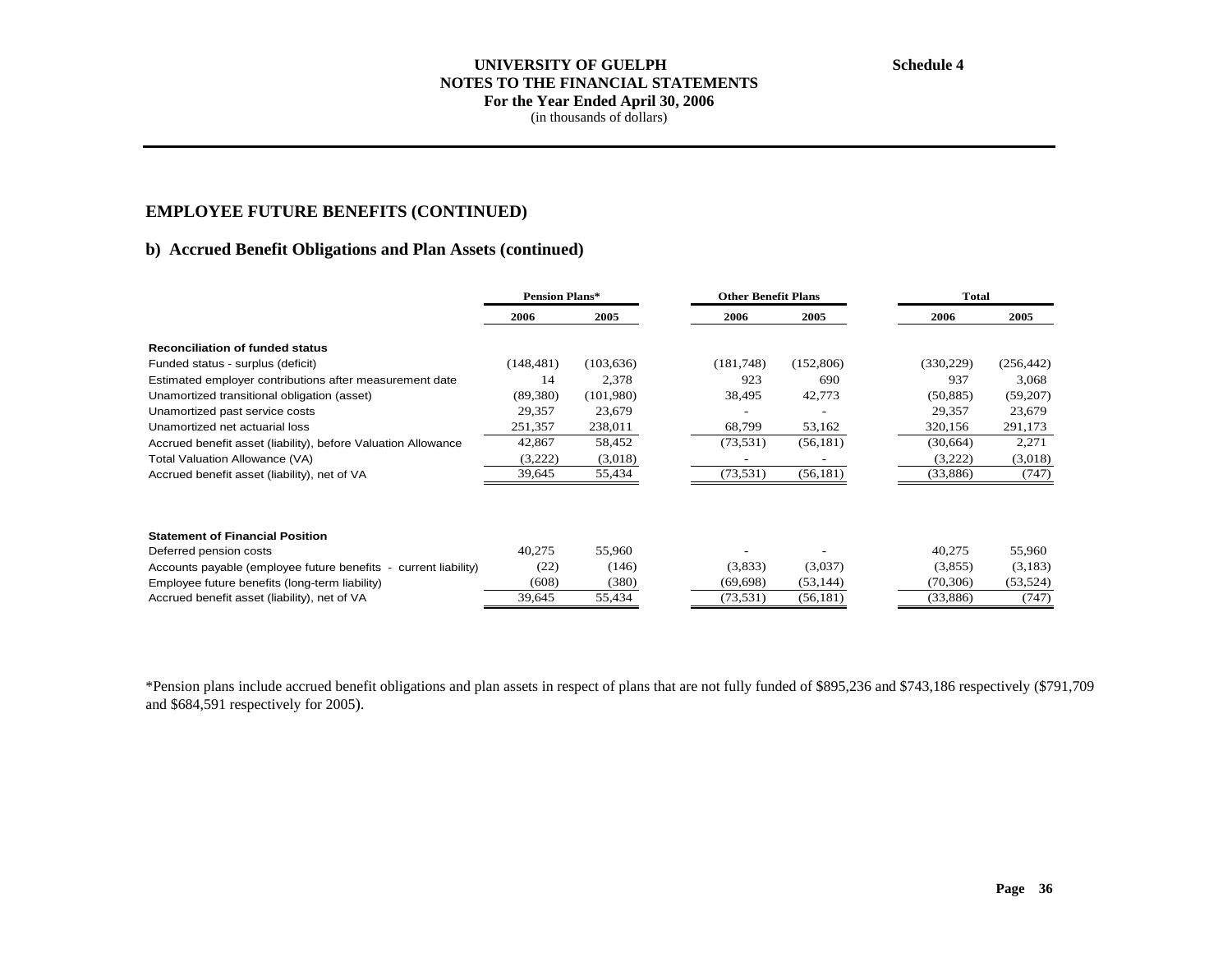# **UNIVERSITY OF GUELPH NOTES TO THE FINANCIAL STATEMENTS For the Year Ended April 30, 2006**

(in thousands of dollars)

# **EMPLOYEE FUTURE BENEFITS (CONTINUED)**

### **c) Net Benefit Plan Costs**

|                                                 | <b>Pension Plans</b> |           |                          | <b>Other Benefit Plans</b> |           | <b>Total</b> |
|-------------------------------------------------|----------------------|-----------|--------------------------|----------------------------|-----------|--------------|
|                                                 | 2006                 | 2005      | 2006                     | 2005                       | 2006      | 2005         |
| <b>Components of cost</b>                       |                      |           |                          |                            |           |              |
| Current service cost (employer)                 | 22,102               | 20,488    | 5,652                    | 5,070                      | 27,754    | 25,558       |
| Interest cost                                   | 45,228               | 42,961    | 8,694                    | 7,806                      | 53,922    | 50,767       |
| Actual return on assets                         | (82, 332)            | (39, 470) |                          | ۰                          | (82, 332) | (39, 470)    |
| Actuarial (gains) losses                        | 59,987               | 26,630    | 18,081                   | 11,522                     | 78,068    | 38,152       |
| Past service costs                              | 8,210                | 8,893     | ۰                        |                            | 8,210     | 8,893        |
| Settlements/curtailments                        |                      |           |                          |                            |           |              |
| Difference between actual and expected return   | 34,259               | (10, 410) | $\overline{\phantom{a}}$ |                            | 34,259    | (10, 410)    |
| Difference between actual and                   |                      |           |                          |                            |           |              |
| recognized actuarial gains (losses)             | (47,605)             | (15, 727) | (15,637)                 | (9, 555)                   | (63,242)  | (25, 282)    |
| Difference between actual and                   |                      |           |                          |                            |           |              |
| recognized past service costs in year           | (5,678)              | (7,043)   |                          |                            | (5,678)   | (7,043)      |
| Amortization of transitional obligation (asset) | (12,600)             | (12,597)  | 4,278                    | 4,278                      | (8,322)   | (8,319)      |
| Amortization of transitional increase in VA     |                      |           | $\overline{\phantom{a}}$ | ۰                          |           |              |
| Current increase (decrease) in VA               | 199                  | (233)     |                          |                            | 199       | (233)        |
| Net benefit cost                                | 21,775               | 13,497    | 21,068                   | 19,121                     | 42,843    | 32,618       |

The net benefit plan costs are recorded in the Statement of Operations and Changes in Fund Balances as a benefit expense.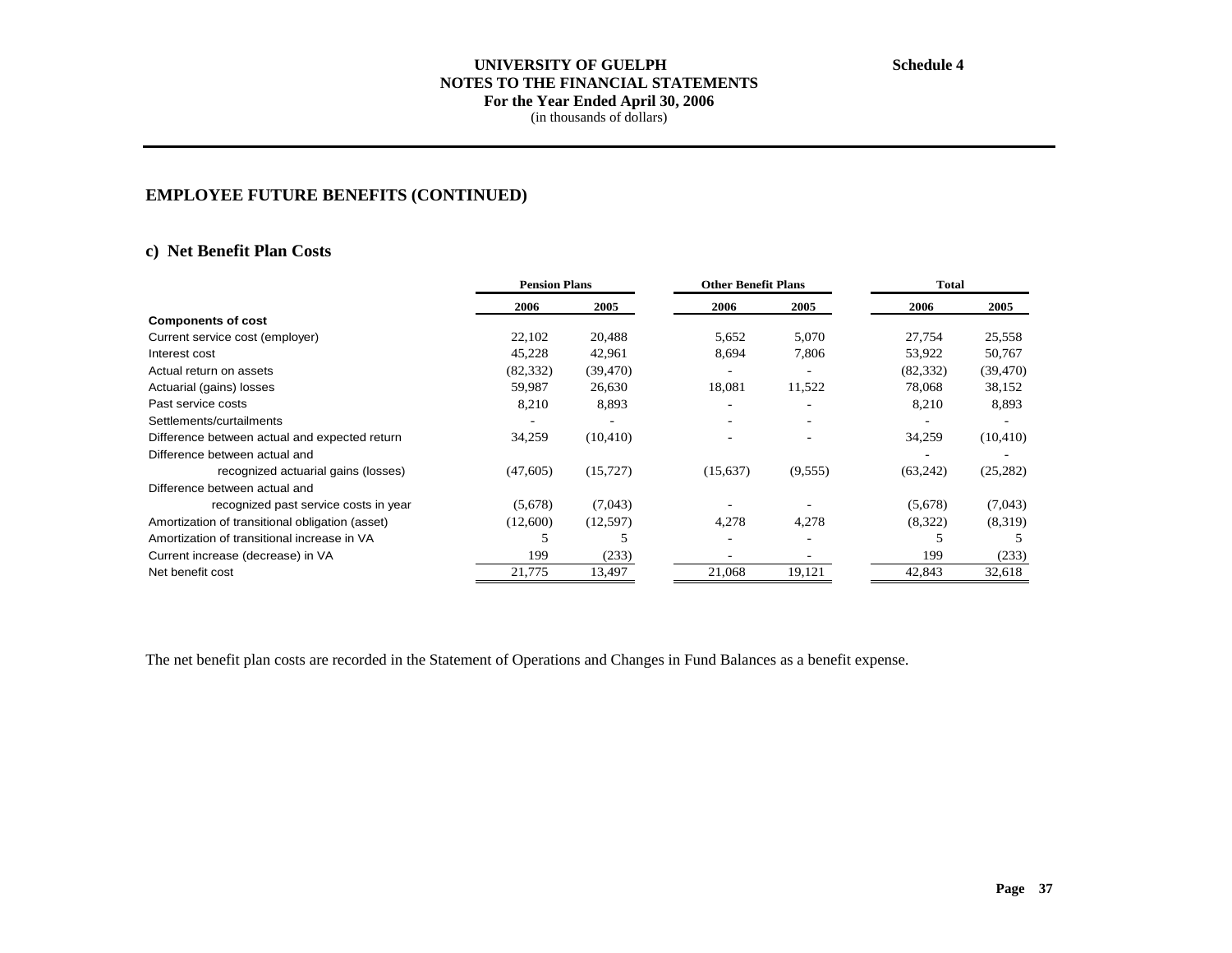#### **UNIVERSITY OF GUELPH NOTES TO THE FINANCIAL STATEMENTS For the Year Ended April 30, 2006**  (in thousands of dollars)

### **EMPLOYEE FUTURE BENEFITS (CONTINUED)**

#### **d) Cash Payments**

Total cash payments for employee future benefits for the 12-months ended January 31, 2006, consisting of cash contributions by the University to the funded pension plans and cash payments directly to beneficiaries for the unfunded other benefit plans, were \$11,835 (2005 \$13,585).

### **e) Asset Allocation**

The asset allocation of the pension plans pooled funds, at the measurement date of January 31, is as follows:

|                                      | 2006   | 2005   |
|--------------------------------------|--------|--------|
| Percentage plan assets at January 31 |        |        |
| Equity securites                     | 66.9%  | 65.9%  |
| <b>Debt Securites</b>                | 30.9%  | 31.9%  |
| Cash and short term investments      | 1.6%   | 1.8%   |
| Other                                | 0.6%   | 0.4%   |
|                                      | 100.0% | 100.0% |

### **f) Actuarial Valuations**

The most recent actuarial valuations for the University's defined benefit plans are as follows:

| Registered Pension Plans | September 30, 2003 |
|--------------------------|--------------------|
| Other Plans              | January 31, 2004   |

For the University's registered pension plans, the next funding valuation is required to be prepared with an effective date no later than September 30, 2006.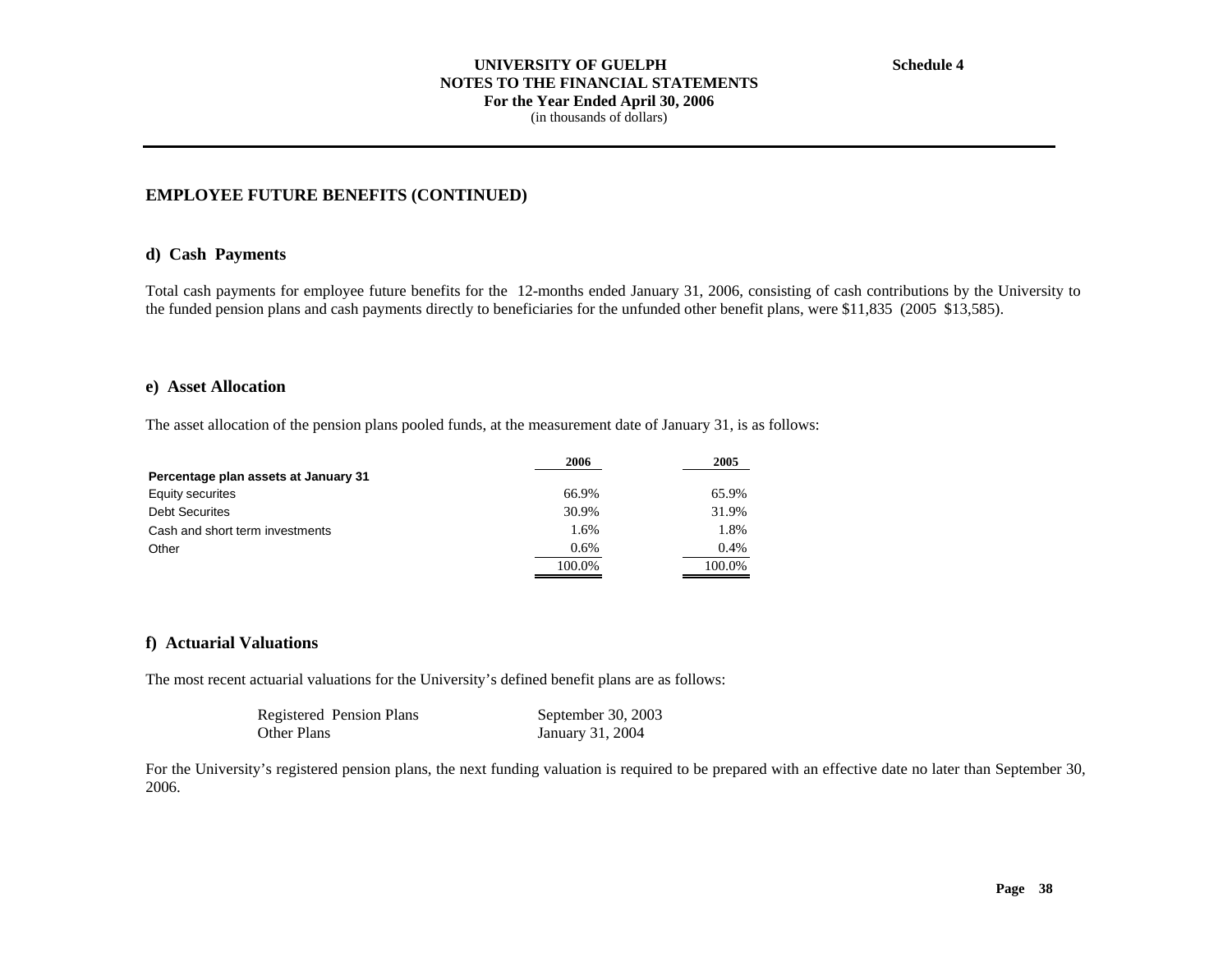### **UNIVERSITY OF GUELPH NOTES TO THE FINANCIAL STATEMENTS For the Year Ended April 30, 2006**  (in thousands of dollars)

# **EMPLOYEE FUTURE BENEFITS (CONTINUED)**

# **g) Significant Assumptions**

The significant actuarial assumptions adopted are as follows:

|                                                                     | <b>Pension Plans</b> |       |        | <b>Other Benefit Plans</b> |  |
|---------------------------------------------------------------------|----------------------|-------|--------|----------------------------|--|
|                                                                     | 2006                 | 2005  | 2006   | 2005                       |  |
| For determining accrued benefit obligation at end of fiscal period: |                      |       |        |                            |  |
| Discount rate                                                       | 5.15%                | 5.65% | 5.25%  | 5.65%                      |  |
| Rate of increase in future compensation                             | 4.00%                | 4.00% | n/a    | n/a                        |  |
| Rate of increase in national average wage                           | 3.50%                | 3.50% | n/a    | n/a                        |  |
| Rate of increase in Consumer Price Index (CPI)                      | 3.00%                | 3.00% | n/a    | n/a                        |  |
| For determining benefit cost during fiscal period:                  |                      |       |        |                            |  |
| Discount rate                                                       | 5.65%                | 5.90% | 5.65%  | 5.90%                      |  |
| Rate of increase in future compensation                             | 4.00%                | 4.00% | n/a    | n/a                        |  |
| Rate of increase in national average wage                           | 3.50%                | 3.50% | n/a    | n/a                        |  |
| Rate of increase in Consumer Price Index (CPI)                      | 3.00%                | 3.00% | n/a    | n/a                        |  |
| Expected long-term rate of return on plan assets                    | 7.00%                | 7.50% | n/a    | n/a                        |  |
| Assumed health care cost trend rate at end of fiscal period:        |                      |       |        |                            |  |
| Dental Inflation                                                    | n/a                  | n/a   | 4.50%  | 4.50%                      |  |
| Initial health care cost trend rate                                 | n/a                  | n/a   | 10.00% | 10.00%                     |  |
| Annual rate of decline in health care cost trend rate               | n/a                  | n/a   | 0.50%  | 0.50%                      |  |
| Year of initial decline in health care cost trend rate              | n/a                  | n/a   | 2008   | 2007                       |  |
| Ultimate health care cost trend rate                                | n/a                  | n/a   | 5.00%  | 5.00%                      |  |